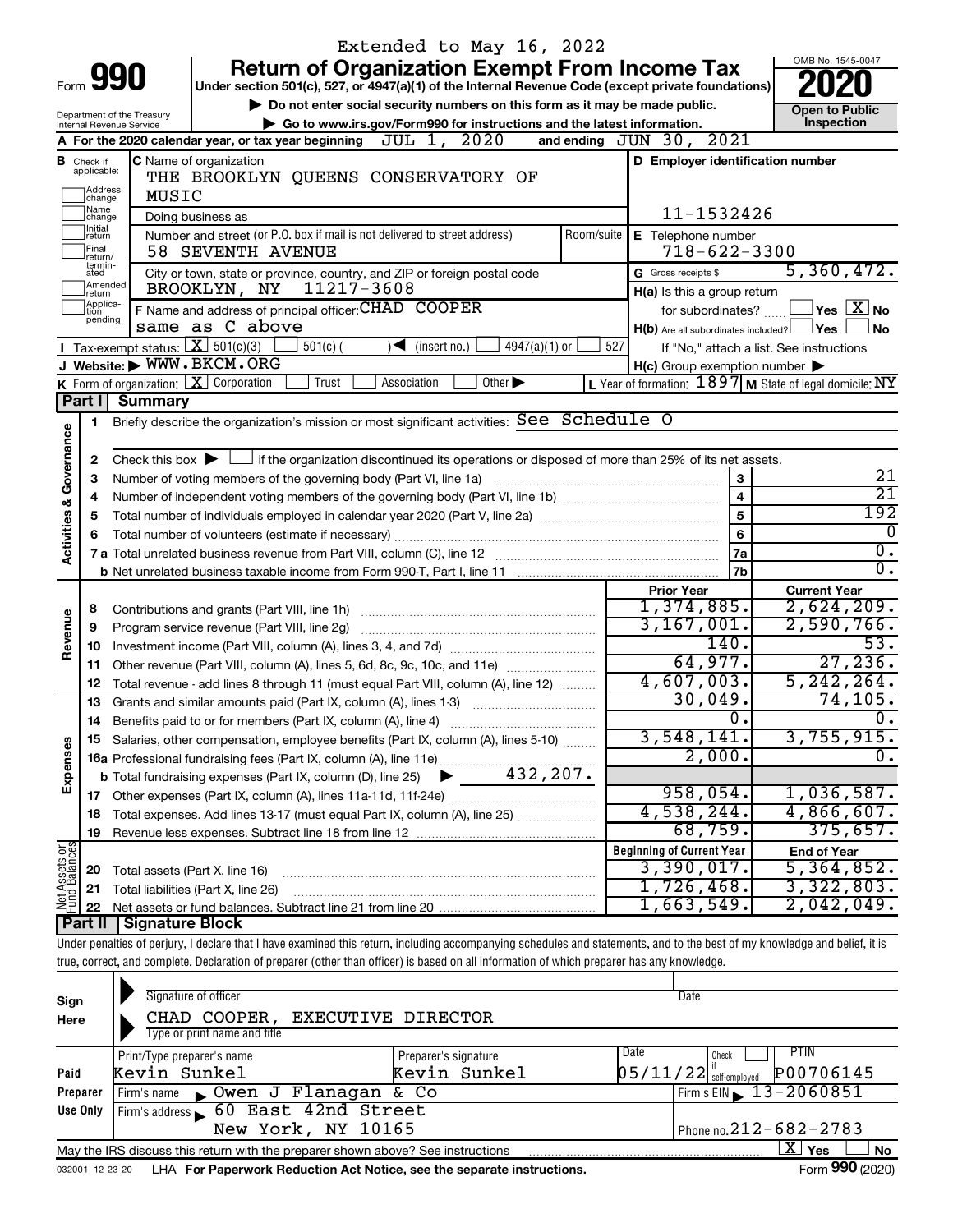| Part III I<br>1<br>$\mathbf{2}$<br>3<br>4<br>4a l<br>4b<br>(Code: | <b>Statement of Program Service Accomplishments</b><br>Briefly describe the organization's mission:<br>THE MISSION OF THE BROOKLYN CONSERVATORY OF MUSIC IS TO TRANSFORM<br>LIVES AND BUILD COMMUNITY THROUGH THE EXPRESSIVE, EDUCATIONAL AND<br>THERAPEUTIC POWERS OF MUSIC.<br>Did the organization undertake any significant program services during the year which were not listed on the<br>$\,$ Yes $\,$ $\rm X$ No $\,$<br>prior Form 990 or 990-EZ?<br>If "Yes," describe these new services on Schedule O.<br>$\Box$ Yes $[\overline{\mathrm{X}}]$ No<br>Did the organization cease conducting, or make significant changes in how it conducts, any program services?<br>If "Yes," describe these changes on Schedule O.<br>Describe the organization's program service accomplishments for each of its three largest program services, as measured by expenses.<br>Section 501(c)(3) and 501(c)(4) organizations are required to report the amount of grants and allocations to others, the total expenses, and<br>revenue, if any, for each program service reported.<br>43,097. $ $ (Revenue \$<br>906,052.<br>$992,491.$ including grants of \$<br>(Code:<br>(Expenses \$<br>COMMUNITY MUSIC SCHOOL. THE COMMUNITY MUSIC SCHOOL IS BROOKLYN'S HUB<br>FOR PRIVATE INSTRUCTION IN INSTRUMENT AND VOICE, WITH INDIVIDUAL<br>LESSONS, GROUP CLASSES AND ENSEMBLES FOR STUDENTS OF EVERY AGE AND<br>ABILITY LEVEL. WE SERVE MORE THAN 800 STUDENTS, AGES THREE MONTHS<br>THROUGH SENIORS. OUR PASSIONATE AND HIGHLY SKILLED TEACHERS - SOME OF<br>NEW YORK'S MOST SOUGHT-AFTER PERFORMING ARTISTS AND EDUCATORS - TAILOR<br>THEIR INSTRUCTION TO ADDRESS THE LEARNING STYLE AND GOALS OF EACH<br>STUDENT, FROM THE BEGINNER TO THE ADVANCED STUDENT ASPIRING TO A CAREER<br>IN MUSIC. THE COMMUNITY MUSIC SCHOOL INCLUDES EARLY CHILDHOOD<br>PROGRAMMING, GROUP CLASSES FOR YOUTH AGES 4 - 7, PRIVATE LESSONS FOR |
|-------------------------------------------------------------------|---------------------------------------------------------------------------------------------------------------------------------------------------------------------------------------------------------------------------------------------------------------------------------------------------------------------------------------------------------------------------------------------------------------------------------------------------------------------------------------------------------------------------------------------------------------------------------------------------------------------------------------------------------------------------------------------------------------------------------------------------------------------------------------------------------------------------------------------------------------------------------------------------------------------------------------------------------------------------------------------------------------------------------------------------------------------------------------------------------------------------------------------------------------------------------------------------------------------------------------------------------------------------------------------------------------------------------------------------------------------------------------------------------------------------------------------------------------------------------------------------------------------------------------------------------------------------------------------------------------------------------------------------------------------------------------------------------------------------------------------------------------------------------------------------------------------------------------------------------------------------------------------------------------------------|
|                                                                   |                                                                                                                                                                                                                                                                                                                                                                                                                                                                                                                                                                                                                                                                                                                                                                                                                                                                                                                                                                                                                                                                                                                                                                                                                                                                                                                                                                                                                                                                                                                                                                                                                                                                                                                                                                                                                                                                                                                           |
|                                                                   |                                                                                                                                                                                                                                                                                                                                                                                                                                                                                                                                                                                                                                                                                                                                                                                                                                                                                                                                                                                                                                                                                                                                                                                                                                                                                                                                                                                                                                                                                                                                                                                                                                                                                                                                                                                                                                                                                                                           |
|                                                                   |                                                                                                                                                                                                                                                                                                                                                                                                                                                                                                                                                                                                                                                                                                                                                                                                                                                                                                                                                                                                                                                                                                                                                                                                                                                                                                                                                                                                                                                                                                                                                                                                                                                                                                                                                                                                                                                                                                                           |
|                                                                   |                                                                                                                                                                                                                                                                                                                                                                                                                                                                                                                                                                                                                                                                                                                                                                                                                                                                                                                                                                                                                                                                                                                                                                                                                                                                                                                                                                                                                                                                                                                                                                                                                                                                                                                                                                                                                                                                                                                           |
|                                                                   |                                                                                                                                                                                                                                                                                                                                                                                                                                                                                                                                                                                                                                                                                                                                                                                                                                                                                                                                                                                                                                                                                                                                                                                                                                                                                                                                                                                                                                                                                                                                                                                                                                                                                                                                                                                                                                                                                                                           |
|                                                                   |                                                                                                                                                                                                                                                                                                                                                                                                                                                                                                                                                                                                                                                                                                                                                                                                                                                                                                                                                                                                                                                                                                                                                                                                                                                                                                                                                                                                                                                                                                                                                                                                                                                                                                                                                                                                                                                                                                                           |
|                                                                   |                                                                                                                                                                                                                                                                                                                                                                                                                                                                                                                                                                                                                                                                                                                                                                                                                                                                                                                                                                                                                                                                                                                                                                                                                                                                                                                                                                                                                                                                                                                                                                                                                                                                                                                                                                                                                                                                                                                           |
|                                                                   |                                                                                                                                                                                                                                                                                                                                                                                                                                                                                                                                                                                                                                                                                                                                                                                                                                                                                                                                                                                                                                                                                                                                                                                                                                                                                                                                                                                                                                                                                                                                                                                                                                                                                                                                                                                                                                                                                                                           |
|                                                                   |                                                                                                                                                                                                                                                                                                                                                                                                                                                                                                                                                                                                                                                                                                                                                                                                                                                                                                                                                                                                                                                                                                                                                                                                                                                                                                                                                                                                                                                                                                                                                                                                                                                                                                                                                                                                                                                                                                                           |
|                                                                   |                                                                                                                                                                                                                                                                                                                                                                                                                                                                                                                                                                                                                                                                                                                                                                                                                                                                                                                                                                                                                                                                                                                                                                                                                                                                                                                                                                                                                                                                                                                                                                                                                                                                                                                                                                                                                                                                                                                           |
|                                                                   |                                                                                                                                                                                                                                                                                                                                                                                                                                                                                                                                                                                                                                                                                                                                                                                                                                                                                                                                                                                                                                                                                                                                                                                                                                                                                                                                                                                                                                                                                                                                                                                                                                                                                                                                                                                                                                                                                                                           |
|                                                                   |                                                                                                                                                                                                                                                                                                                                                                                                                                                                                                                                                                                                                                                                                                                                                                                                                                                                                                                                                                                                                                                                                                                                                                                                                                                                                                                                                                                                                                                                                                                                                                                                                                                                                                                                                                                                                                                                                                                           |
|                                                                   |                                                                                                                                                                                                                                                                                                                                                                                                                                                                                                                                                                                                                                                                                                                                                                                                                                                                                                                                                                                                                                                                                                                                                                                                                                                                                                                                                                                                                                                                                                                                                                                                                                                                                                                                                                                                                                                                                                                           |
|                                                                   |                                                                                                                                                                                                                                                                                                                                                                                                                                                                                                                                                                                                                                                                                                                                                                                                                                                                                                                                                                                                                                                                                                                                                                                                                                                                                                                                                                                                                                                                                                                                                                                                                                                                                                                                                                                                                                                                                                                           |
|                                                                   |                                                                                                                                                                                                                                                                                                                                                                                                                                                                                                                                                                                                                                                                                                                                                                                                                                                                                                                                                                                                                                                                                                                                                                                                                                                                                                                                                                                                                                                                                                                                                                                                                                                                                                                                                                                                                                                                                                                           |
|                                                                   |                                                                                                                                                                                                                                                                                                                                                                                                                                                                                                                                                                                                                                                                                                                                                                                                                                                                                                                                                                                                                                                                                                                                                                                                                                                                                                                                                                                                                                                                                                                                                                                                                                                                                                                                                                                                                                                                                                                           |
|                                                                   |                                                                                                                                                                                                                                                                                                                                                                                                                                                                                                                                                                                                                                                                                                                                                                                                                                                                                                                                                                                                                                                                                                                                                                                                                                                                                                                                                                                                                                                                                                                                                                                                                                                                                                                                                                                                                                                                                                                           |
|                                                                   |                                                                                                                                                                                                                                                                                                                                                                                                                                                                                                                                                                                                                                                                                                                                                                                                                                                                                                                                                                                                                                                                                                                                                                                                                                                                                                                                                                                                                                                                                                                                                                                                                                                                                                                                                                                                                                                                                                                           |
|                                                                   |                                                                                                                                                                                                                                                                                                                                                                                                                                                                                                                                                                                                                                                                                                                                                                                                                                                                                                                                                                                                                                                                                                                                                                                                                                                                                                                                                                                                                                                                                                                                                                                                                                                                                                                                                                                                                                                                                                                           |
|                                                                   |                                                                                                                                                                                                                                                                                                                                                                                                                                                                                                                                                                                                                                                                                                                                                                                                                                                                                                                                                                                                                                                                                                                                                                                                                                                                                                                                                                                                                                                                                                                                                                                                                                                                                                                                                                                                                                                                                                                           |
|                                                                   |                                                                                                                                                                                                                                                                                                                                                                                                                                                                                                                                                                                                                                                                                                                                                                                                                                                                                                                                                                                                                                                                                                                                                                                                                                                                                                                                                                                                                                                                                                                                                                                                                                                                                                                                                                                                                                                                                                                           |
|                                                                   |                                                                                                                                                                                                                                                                                                                                                                                                                                                                                                                                                                                                                                                                                                                                                                                                                                                                                                                                                                                                                                                                                                                                                                                                                                                                                                                                                                                                                                                                                                                                                                                                                                                                                                                                                                                                                                                                                                                           |
|                                                                   |                                                                                                                                                                                                                                                                                                                                                                                                                                                                                                                                                                                                                                                                                                                                                                                                                                                                                                                                                                                                                                                                                                                                                                                                                                                                                                                                                                                                                                                                                                                                                                                                                                                                                                                                                                                                                                                                                                                           |
|                                                                   |                                                                                                                                                                                                                                                                                                                                                                                                                                                                                                                                                                                                                                                                                                                                                                                                                                                                                                                                                                                                                                                                                                                                                                                                                                                                                                                                                                                                                                                                                                                                                                                                                                                                                                                                                                                                                                                                                                                           |
|                                                                   |                                                                                                                                                                                                                                                                                                                                                                                                                                                                                                                                                                                                                                                                                                                                                                                                                                                                                                                                                                                                                                                                                                                                                                                                                                                                                                                                                                                                                                                                                                                                                                                                                                                                                                                                                                                                                                                                                                                           |
|                                                                   | STUDENTS 6 AND ABOVE, MORE THAN 20 SMALL ENSEMBLES AND CHAMBER GROUPS,<br>LARGE INTERGENERATIONAL ENSEMBLES INCLUDING OUR COMMUNITY CHORALE, THE                                                                                                                                                                                                                                                                                                                                                                                                                                                                                                                                                                                                                                                                                                                                                                                                                                                                                                                                                                                                                                                                                                                                                                                                                                                                                                                                                                                                                                                                                                                                                                                                                                                                                                                                                                          |
|                                                                   | $730, 301$ $\cdot$ including grants of \$<br>13, 912. $ $ (Revenue \$<br>926,017.                                                                                                                                                                                                                                                                                                                                                                                                                                                                                                                                                                                                                                                                                                                                                                                                                                                                                                                                                                                                                                                                                                                                                                                                                                                                                                                                                                                                                                                                                                                                                                                                                                                                                                                                                                                                                                         |
|                                                                   | (Expenses \$<br>BKCM IS BROOKLYN'S PREMIER DESTINATION FOR THE SUZUKI METHOD, A                                                                                                                                                                                                                                                                                                                                                                                                                                                                                                                                                                                                                                                                                                                                                                                                                                                                                                                                                                                                                                                                                                                                                                                                                                                                                                                                                                                                                                                                                                                                                                                                                                                                                                                                                                                                                                           |
|                                                                   | NURTURING PEDAGOGY BASED ON THE CONCEPT THAT ALL CHILDREN HAVE THE                                                                                                                                                                                                                                                                                                                                                                                                                                                                                                                                                                                                                                                                                                                                                                                                                                                                                                                                                                                                                                                                                                                                                                                                                                                                                                                                                                                                                                                                                                                                                                                                                                                                                                                                                                                                                                                        |
|                                                                   | ABILITY TO MASTER THE LANGUAGE OF MUSIC, JUST AS THEY MASTER THEIR HOME                                                                                                                                                                                                                                                                                                                                                                                                                                                                                                                                                                                                                                                                                                                                                                                                                                                                                                                                                                                                                                                                                                                                                                                                                                                                                                                                                                                                                                                                                                                                                                                                                                                                                                                                                                                                                                                   |
|                                                                   | LANGUAGE. THE CONSERVANCY TEACHES THE SUZUKI METHOD ON SEVEN                                                                                                                                                                                                                                                                                                                                                                                                                                                                                                                                                                                                                                                                                                                                                                                                                                                                                                                                                                                                                                                                                                                                                                                                                                                                                                                                                                                                                                                                                                                                                                                                                                                                                                                                                                                                                                                              |
|                                                                   | INSTRUMENTS: PIANO, VIOLIN, VIOLA, BASS, CELLO, GUITAR AND FLUTE.<br>OUR.                                                                                                                                                                                                                                                                                                                                                                                                                                                                                                                                                                                                                                                                                                                                                                                                                                                                                                                                                                                                                                                                                                                                                                                                                                                                                                                                                                                                                                                                                                                                                                                                                                                                                                                                                                                                                                                 |
|                                                                   | PROGRAM ENCOMPASSES PRIVATE LESSONS AS WELL AS GROUP CLASSES AND                                                                                                                                                                                                                                                                                                                                                                                                                                                                                                                                                                                                                                                                                                                                                                                                                                                                                                                                                                                                                                                                                                                                                                                                                                                                                                                                                                                                                                                                                                                                                                                                                                                                                                                                                                                                                                                          |
|                                                                   | ENSEMBLES, AND MUSIC LITERACY (THEORY). PARENTS LEARN ALONGSIDE THEIR                                                                                                                                                                                                                                                                                                                                                                                                                                                                                                                                                                                                                                                                                                                                                                                                                                                                                                                                                                                                                                                                                                                                                                                                                                                                                                                                                                                                                                                                                                                                                                                                                                                                                                                                                                                                                                                     |
|                                                                   | CHILDREN, PROVIDING ENCOURAGEMENT AND SUPPORT THROUGHOUT THEIR MUSICAL                                                                                                                                                                                                                                                                                                                                                                                                                                                                                                                                                                                                                                                                                                                                                                                                                                                                                                                                                                                                                                                                                                                                                                                                                                                                                                                                                                                                                                                                                                                                                                                                                                                                                                                                                                                                                                                    |
|                                                                   | JOURNEYS. STUDENTS CONTINUALLY REVISIT REPERTOIRE, REFINING THEIR SKILL                                                                                                                                                                                                                                                                                                                                                                                                                                                                                                                                                                                                                                                                                                                                                                                                                                                                                                                                                                                                                                                                                                                                                                                                                                                                                                                                                                                                                                                                                                                                                                                                                                                                                                                                                                                                                                                   |
|                                                                   | BY ADDING LAYERS OF ARTISTRY, MASTERY AND MUSICIANSHIP.                                                                                                                                                                                                                                                                                                                                                                                                                                                                                                                                                                                                                                                                                                                                                                                                                                                                                                                                                                                                                                                                                                                                                                                                                                                                                                                                                                                                                                                                                                                                                                                                                                                                                                                                                                                                                                                                   |
|                                                                   |                                                                                                                                                                                                                                                                                                                                                                                                                                                                                                                                                                                                                                                                                                                                                                                                                                                                                                                                                                                                                                                                                                                                                                                                                                                                                                                                                                                                                                                                                                                                                                                                                                                                                                                                                                                                                                                                                                                           |
|                                                                   | $17,096.$ ) (Revenue \$<br>524, 858.<br>$712,596$ $\cdot$ including grants of \$                                                                                                                                                                                                                                                                                                                                                                                                                                                                                                                                                                                                                                                                                                                                                                                                                                                                                                                                                                                                                                                                                                                                                                                                                                                                                                                                                                                                                                                                                                                                                                                                                                                                                                                                                                                                                                          |
| 4с                                                                | ) (Expenses \$<br>(Code:<br>MUSIC THERAPY: BKCM'S MUSIC THERAPY PROGRAM IS AN ESTABLISHED                                                                                                                                                                                                                                                                                                                                                                                                                                                                                                                                                                                                                                                                                                                                                                                                                                                                                                                                                                                                                                                                                                                                                                                                                                                                                                                                                                                                                                                                                                                                                                                                                                                                                                                                                                                                                                 |
|                                                                   | PSYCHOTHERAPEUTIC PRACTICE IN WHICH CLINICALLY TRAINED PROFESSIONALS                                                                                                                                                                                                                                                                                                                                                                                                                                                                                                                                                                                                                                                                                                                                                                                                                                                                                                                                                                                                                                                                                                                                                                                                                                                                                                                                                                                                                                                                                                                                                                                                                                                                                                                                                                                                                                                      |
|                                                                   | ADDRESS CLIENTS' EMOTIONAL, COGNITIVE, SOCIAL OR PHYSICAL NEEDS THROUGH                                                                                                                                                                                                                                                                                                                                                                                                                                                                                                                                                                                                                                                                                                                                                                                                                                                                                                                                                                                                                                                                                                                                                                                                                                                                                                                                                                                                                                                                                                                                                                                                                                                                                                                                                                                                                                                   |
|                                                                   | THERAPEUTIC TREATMENT THAT CAN INCLUDE SINGING, PLAYING INSTRUMENTS AND                                                                                                                                                                                                                                                                                                                                                                                                                                                                                                                                                                                                                                                                                                                                                                                                                                                                                                                                                                                                                                                                                                                                                                                                                                                                                                                                                                                                                                                                                                                                                                                                                                                                                                                                                                                                                                                   |
|                                                                   | MOVING TO MUSIC. A GROWING BODY OF RESEARCH HAS SHOWN MUSIC THERAPY TO                                                                                                                                                                                                                                                                                                                                                                                                                                                                                                                                                                                                                                                                                                                                                                                                                                                                                                                                                                                                                                                                                                                                                                                                                                                                                                                                                                                                                                                                                                                                                                                                                                                                                                                                                                                                                                                    |
|                                                                   | FACILITATE SELF-EXPRESSION, REDUCE ANXIETY AND CHANNEL FRUSTRATION INTO                                                                                                                                                                                                                                                                                                                                                                                                                                                                                                                                                                                                                                                                                                                                                                                                                                                                                                                                                                                                                                                                                                                                                                                                                                                                                                                                                                                                                                                                                                                                                                                                                                                                                                                                                                                                                                                   |
|                                                                   | CREATIVITY. FOUNDED IN 2003, BKCM'S MUSIC THERAPY PROGRAM IS NOW ONE OF                                                                                                                                                                                                                                                                                                                                                                                                                                                                                                                                                                                                                                                                                                                                                                                                                                                                                                                                                                                                                                                                                                                                                                                                                                                                                                                                                                                                                                                                                                                                                                                                                                                                                                                                                                                                                                                   |
|                                                                   | THE LARGEST AND MOST HIGHLY REGARDED CITYWIDE SERVING MORE THAN 1,600                                                                                                                                                                                                                                                                                                                                                                                                                                                                                                                                                                                                                                                                                                                                                                                                                                                                                                                                                                                                                                                                                                                                                                                                                                                                                                                                                                                                                                                                                                                                                                                                                                                                                                                                                                                                                                                     |
|                                                                   | CLIENTS OUT OF BKCM'S PARK SLOPE HOME AND AT MORE THAN 40 SCHOOLS,                                                                                                                                                                                                                                                                                                                                                                                                                                                                                                                                                                                                                                                                                                                                                                                                                                                                                                                                                                                                                                                                                                                                                                                                                                                                                                                                                                                                                                                                                                                                                                                                                                                                                                                                                                                                                                                        |
|                                                                   | SENIOR CENTERS, HOMELESS SHELTERS AND OTHER SOCIAL SERVICE                                                                                                                                                                                                                                                                                                                                                                                                                                                                                                                                                                                                                                                                                                                                                                                                                                                                                                                                                                                                                                                                                                                                                                                                                                                                                                                                                                                                                                                                                                                                                                                                                                                                                                                                                                                                                                                                |
|                                                                   | ORGANIZATIONS IN BROOKLYN, QUEENS, MANHATTAN AND STATEN ISLAND. BKCM'S                                                                                                                                                                                                                                                                                                                                                                                                                                                                                                                                                                                                                                                                                                                                                                                                                                                                                                                                                                                                                                                                                                                                                                                                                                                                                                                                                                                                                                                                                                                                                                                                                                                                                                                                                                                                                                                    |
|                                                                   | MUSIC THERAPY PROGRAM FUNCTIONS AS A COMMUNITY HUB AND SUPPORT CENTER                                                                                                                                                                                                                                                                                                                                                                                                                                                                                                                                                                                                                                                                                                                                                                                                                                                                                                                                                                                                                                                                                                                                                                                                                                                                                                                                                                                                                                                                                                                                                                                                                                                                                                                                                                                                                                                     |
|                                                                   | 4d Other program services (Describe on Schedule O.)                                                                                                                                                                                                                                                                                                                                                                                                                                                                                                                                                                                                                                                                                                                                                                                                                                                                                                                                                                                                                                                                                                                                                                                                                                                                                                                                                                                                                                                                                                                                                                                                                                                                                                                                                                                                                                                                       |
|                                                                   | 259,700.<br>931,788. including grants of \$<br>(Expenses \$<br>(Revenue \$<br>3,367,176.                                                                                                                                                                                                                                                                                                                                                                                                                                                                                                                                                                                                                                                                                                                                                                                                                                                                                                                                                                                                                                                                                                                                                                                                                                                                                                                                                                                                                                                                                                                                                                                                                                                                                                                                                                                                                                  |
| 4е                                                                | Total program service expenses >                                                                                                                                                                                                                                                                                                                                                                                                                                                                                                                                                                                                                                                                                                                                                                                                                                                                                                                                                                                                                                                                                                                                                                                                                                                                                                                                                                                                                                                                                                                                                                                                                                                                                                                                                                                                                                                                                          |
|                                                                   | Form 990 (2020)                                                                                                                                                                                                                                                                                                                                                                                                                                                                                                                                                                                                                                                                                                                                                                                                                                                                                                                                                                                                                                                                                                                                                                                                                                                                                                                                                                                                                                                                                                                                                                                                                                                                                                                                                                                                                                                                                                           |
| 12350511 788682 1063                                              | See Schedule O for Continuation(s)<br>032002 12-23-20<br>3                                                                                                                                                                                                                                                                                                                                                                                                                                                                                                                                                                                                                                                                                                                                                                                                                                                                                                                                                                                                                                                                                                                                                                                                                                                                                                                                                                                                                                                                                                                                                                                                                                                                                                                                                                                                                                                                |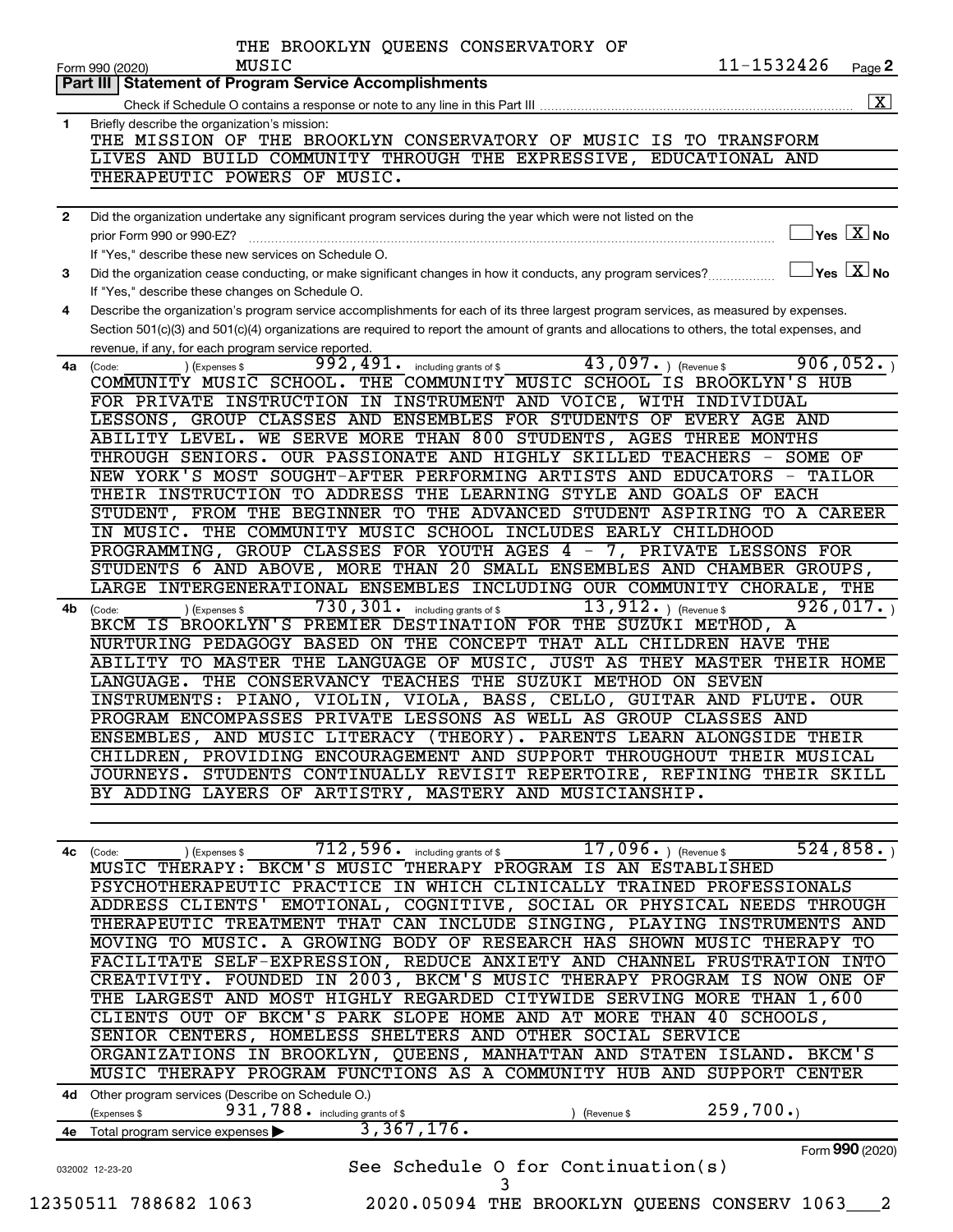| Form 990 (2020) |  | MUSIC | 1532426 | Page 3 |
|-----------------|--|-------|---------|--------|
|-----------------|--|-------|---------|--------|

|         | Part IV   Checklist of Required Schedules                                                                                                                                                                                                                |                 |                         |                              |
|---------|----------------------------------------------------------------------------------------------------------------------------------------------------------------------------------------------------------------------------------------------------------|-----------------|-------------------------|------------------------------|
|         |                                                                                                                                                                                                                                                          |                 | Yes                     | No                           |
| 1.      | Is the organization described in section 501(c)(3) or $4947(a)(1)$ (other than a private foundation)?                                                                                                                                                    |                 |                         |                              |
|         | If "Yes," complete Schedule A                                                                                                                                                                                                                            | 1.              | х                       |                              |
| 2       | Is the organization required to complete Schedule B, Schedule of Contributors? [11] the organization required to complete Schedule B, Schedule of Contributors?                                                                                          | $\overline{2}$  | $\overline{\text{x}}$   |                              |
| 3       | Did the organization engage in direct or indirect political campaign activities on behalf of or in opposition to candidates for                                                                                                                          |                 |                         |                              |
|         |                                                                                                                                                                                                                                                          | 3               |                         | x                            |
| 4       | Section 501(c)(3) organizations. Did the organization engage in lobbying activities, or have a section 501(h) election in effect                                                                                                                         |                 |                         |                              |
|         |                                                                                                                                                                                                                                                          | 4               |                         | x                            |
| 5       | Is the organization a section 501(c)(4), 501(c)(5), or 501(c)(6) organization that receives membership dues, assessments, or                                                                                                                             |                 |                         |                              |
|         |                                                                                                                                                                                                                                                          | 5               |                         | х                            |
| 6       | Did the organization maintain any donor advised funds or any similar funds or accounts for which donors have the right to                                                                                                                                |                 |                         |                              |
|         | provide advice on the distribution or investment of amounts in such funds or accounts? If "Yes," complete Schedule D, Part I                                                                                                                             | 6               |                         | х                            |
| 7       | Did the organization receive or hold a conservation easement, including easements to preserve open space,                                                                                                                                                |                 |                         |                              |
|         | the environment, historic land areas, or historic structures? If "Yes," complete Schedule D, Part II                                                                                                                                                     | $\overline{7}$  |                         | х                            |
| 8       | Did the organization maintain collections of works of art, historical treasures, or other similar assets? If "Yes," complete                                                                                                                             | 8               |                         | x                            |
| 9       | Schedule D, Part III <b>Process Construction Construction Construction</b> Construction Construction Construction Const<br>Did the organization report an amount in Part X, line 21, for escrow or custodial account liability, serve as a custodian for |                 |                         |                              |
|         | amounts not listed in Part X; or provide credit counseling, debt management, credit repair, or debt negotiation services?                                                                                                                                |                 |                         |                              |
|         |                                                                                                                                                                                                                                                          | 9               |                         | x                            |
| 10      | Did the organization, directly or through a related organization, hold assets in donor-restricted endowments                                                                                                                                             |                 |                         |                              |
|         |                                                                                                                                                                                                                                                          | 10              | х                       |                              |
| 11      | If the organization's answer to any of the following questions is "Yes," then complete Schedule D, Parts VI, VII, VIII, IX, or X                                                                                                                         |                 |                         |                              |
|         | as applicable.                                                                                                                                                                                                                                           |                 |                         |                              |
| а       | Did the organization report an amount for land, buildings, and equipment in Part X, line 10? If "Yes," complete Schedule D,                                                                                                                              |                 |                         |                              |
|         | Part VI                                                                                                                                                                                                                                                  | 11a             | х                       |                              |
| b       | Did the organization report an amount for investments - other securities in Part X, line 12, that is 5% or more of its total                                                                                                                             |                 |                         |                              |
|         |                                                                                                                                                                                                                                                          | 11b             |                         | x                            |
| с       | Did the organization report an amount for investments - program related in Part X, line 13, that is 5% or more of its total                                                                                                                              |                 |                         | x                            |
| d       | Did the organization report an amount for other assets in Part X, line 15, that is 5% or more of its total assets reported in                                                                                                                            | 11c             |                         |                              |
|         |                                                                                                                                                                                                                                                          | 11d             |                         | x                            |
|         | Did the organization report an amount for other liabilities in Part X, line 25? If "Yes," complete Schedule D, Part X                                                                                                                                    | 11e             | $\overline{\textbf{x}}$ |                              |
| f       | Did the organization's separate or consolidated financial statements for the tax year include a footnote that addresses                                                                                                                                  |                 |                         |                              |
|         | the organization's liability for uncertain tax positions under FIN 48 (ASC 740)? If "Yes," complete Schedule D, Part X                                                                                                                                   | 11f             | х                       |                              |
|         | 12a Did the organization obtain separate, independent audited financial statements for the tax year? If "Yes," complete                                                                                                                                  |                 |                         |                              |
|         |                                                                                                                                                                                                                                                          | 12a             | х                       |                              |
|         | Was the organization included in consolidated, independent audited financial statements for the tax year?                                                                                                                                                |                 |                         |                              |
|         | If "Yes," and if the organization answered "No" to line 12a, then completing Schedule D, Parts XI and XII is optional                                                                                                                                    | 12 <sub>b</sub> |                         | х                            |
| 13      | Is the organization a school described in section 170(b)(1)(A)(ii)? If "Yes," complete Schedule E manufaction and school described in section 170(b)(1)(A)(ii)? If "Yes," complete Schedule E                                                            | 13              | $\overline{\textbf{x}}$ |                              |
| 14a     | Did the organization maintain an office, employees, or agents outside of the United States?                                                                                                                                                              | 14a             |                         | $\overline{\text{X}}$        |
| b       | Did the organization have aggregate revenues or expenses of more than \$10,000 from grantmaking, fundraising, business,                                                                                                                                  |                 |                         |                              |
|         | investment, and program service activities outside the United States, or aggregate foreign investments valued at \$100,000                                                                                                                               |                 |                         | x                            |
| 15      | Did the organization report on Part IX, column (A), line 3, more than \$5,000 of grants or other assistance to or for any                                                                                                                                | 14b             |                         |                              |
|         | foreign organization? If "Yes," complete Schedule F, Parts II and IV                                                                                                                                                                                     | 15              |                         | x                            |
| 16      | Did the organization report on Part IX, column (A), line 3, more than \$5,000 of aggregate grants or other assistance to                                                                                                                                 |                 |                         |                              |
|         |                                                                                                                                                                                                                                                          | 16              |                         | x                            |
| 17      | Did the organization report a total of more than \$15,000 of expenses for professional fundraising services on Part IX,                                                                                                                                  |                 |                         |                              |
|         |                                                                                                                                                                                                                                                          | 17              |                         | x                            |
| 18      | Did the organization report more than \$15,000 total of fundraising event gross income and contributions on Part VIII, lines                                                                                                                             |                 |                         |                              |
|         |                                                                                                                                                                                                                                                          | 18              | х                       |                              |
| 19      | Did the organization report more than \$15,000 of gross income from gaming activities on Part VIII, line 9a? If "Yes,"                                                                                                                                   |                 |                         |                              |
|         |                                                                                                                                                                                                                                                          | 19              |                         | x<br>$\overline{\texttt{x}}$ |
|         |                                                                                                                                                                                                                                                          | 20a             |                         |                              |
| b<br>21 | Did the organization report more than \$5,000 of grants or other assistance to any domestic organization or                                                                                                                                              | 20 <sub>b</sub> |                         |                              |
|         | domestic government on Part IX, column (A), line 1? If "Yes," complete Schedule I, Parts I and II                                                                                                                                                        | 21              |                         | x                            |
|         | 032003 12-23-20                                                                                                                                                                                                                                          |                 |                         | Form 990 (2020)              |

12350511 788682 1063 2020.05094 THE BROOKLYN QUEENS CONSERV 1063\_\_\_2 4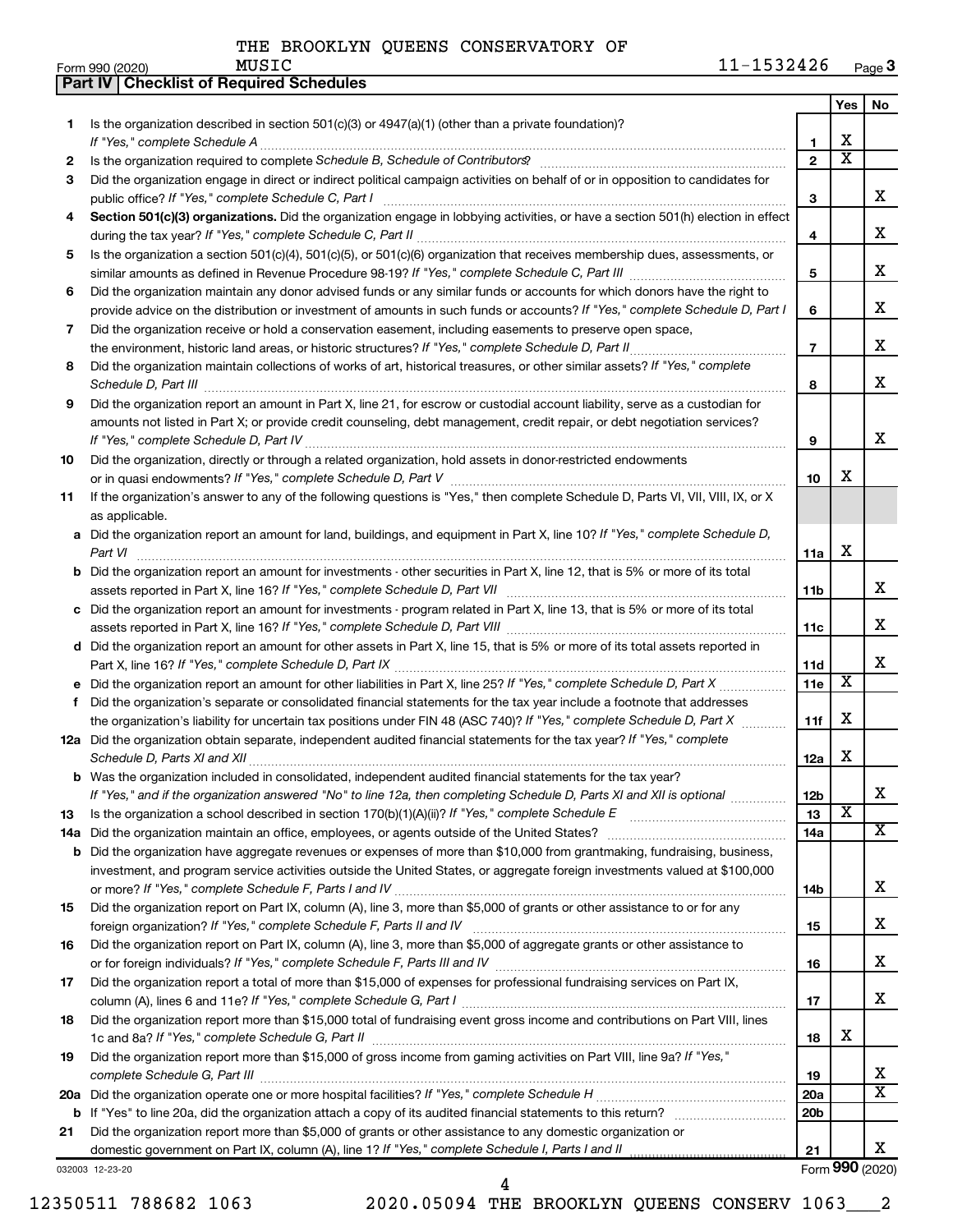|    |                                                                                                                                                                                                                                                                                                                                                                                                                                                                                     |                 | Yes             | No                           |
|----|-------------------------------------------------------------------------------------------------------------------------------------------------------------------------------------------------------------------------------------------------------------------------------------------------------------------------------------------------------------------------------------------------------------------------------------------------------------------------------------|-----------------|-----------------|------------------------------|
| 22 | Did the organization report more than \$5,000 of grants or other assistance to or for domestic individuals on                                                                                                                                                                                                                                                                                                                                                                       | 22              | X               |                              |
| 23 | Did the organization answer "Yes" to Part VII, Section A, line 3, 4, or 5 about compensation of the organization's current<br>and former officers, directors, trustees, key employees, and highest compensated employees? If "Yes," complete<br>Schedule J <b>Execute Discover Construction Construction</b> Construction Construction Construction Construction Construction Construction Construction Construction Construction Construction Construction Construction Constructi | 23              |                 | x                            |
|    | 24a Did the organization have a tax-exempt bond issue with an outstanding principal amount of more than \$100,000 as of the<br>last day of the year, that was issued after December 31, 2002? If "Yes," answer lines 24b through 24d and complete                                                                                                                                                                                                                                   |                 |                 |                              |
|    |                                                                                                                                                                                                                                                                                                                                                                                                                                                                                     | 24a             |                 | x                            |
|    | c Did the organization maintain an escrow account other than a refunding escrow at any time during the year to defease                                                                                                                                                                                                                                                                                                                                                              | 24 <sub>b</sub> |                 |                              |
|    |                                                                                                                                                                                                                                                                                                                                                                                                                                                                                     | 24c<br>24d      |                 |                              |
|    | 25a Section 501(c)(3), 501(c)(4), and 501(c)(29) organizations. Did the organization engage in an excess benefit                                                                                                                                                                                                                                                                                                                                                                    | 25a             |                 | x                            |
|    | <b>b</b> Is the organization aware that it engaged in an excess benefit transaction with a disqualified person in a prior year, and<br>that the transaction has not been reported on any of the organization's prior Forms 990 or 990-EZ? If "Yes," complete                                                                                                                                                                                                                        |                 |                 | x                            |
| 26 | Schedule L, Part I<br>Did the organization report any amount on Part X, line 5 or 22, for receivables from or payables to any current<br>or former officer, director, trustee, key employee, creator or founder, substantial contributor, or 35%                                                                                                                                                                                                                                    | 25 <sub>b</sub> |                 |                              |
| 27 | Did the organization provide a grant or other assistance to any current or former officer, director, trustee, key employee,                                                                                                                                                                                                                                                                                                                                                         | 26              |                 | x                            |
| 28 | creator or founder, substantial contributor or employee thereof, a grant selection committee member, or to a 35% controlled<br>entity (including an employee thereof) or family member of any of these persons? If "Yes," complete Schedule L, Part III<br>Was the organization a party to a business transaction with one of the following parties (see Schedule L, Part IV                                                                                                        | 27              |                 | x                            |
|    | instructions, for applicable filing thresholds, conditions, and exceptions):<br>a A current or former officer, director, trustee, key employee, creator or founder, or substantial contributor? If                                                                                                                                                                                                                                                                                  |                 |                 |                              |
|    |                                                                                                                                                                                                                                                                                                                                                                                                                                                                                     | 28a             |                 | х<br>$\overline{\texttt{x}}$ |
|    | c A 35% controlled entity of one or more individuals and/or organizations described in lines 28a or 28b?/f                                                                                                                                                                                                                                                                                                                                                                          | 28b             |                 | Х                            |
| 29 |                                                                                                                                                                                                                                                                                                                                                                                                                                                                                     | 28c<br>29       |                 | $\overline{\texttt{x}}$      |
| 30 | Did the organization receive contributions of art, historical treasures, or other similar assets, or qualified conservation                                                                                                                                                                                                                                                                                                                                                         | 30              |                 | Х                            |
| 31 | Did the organization liquidate, terminate, or dissolve and cease operations? If "Yes," complete Schedule N, Part I                                                                                                                                                                                                                                                                                                                                                                  | 31              |                 | $\overline{\textbf{x}}$      |
| 32 | Did the organization sell, exchange, dispose of, or transfer more than 25% of its net assets? If "Yes," complete                                                                                                                                                                                                                                                                                                                                                                    | 32              |                 | Χ                            |
| 33 | Did the organization own 100% of an entity disregarded as separate from the organization under Regulations                                                                                                                                                                                                                                                                                                                                                                          | 33              |                 | x                            |
| 34 | Was the organization related to any tax-exempt or taxable entity? If "Yes," complete Schedule R, Part II, III, or IV, and<br>Part V, line 1                                                                                                                                                                                                                                                                                                                                         | 34              |                 | х                            |
|    | b If "Yes" to line 35a, did the organization receive any payment from or engage in any transaction with a controlled entity                                                                                                                                                                                                                                                                                                                                                         | <b>35a</b>      |                 | $\overline{\mathbf{X}}$      |
|    |                                                                                                                                                                                                                                                                                                                                                                                                                                                                                     | 35 <sub>b</sub> |                 |                              |
| 36 | Section 501(c)(3) organizations. Did the organization make any transfers to an exempt non-charitable related organization?                                                                                                                                                                                                                                                                                                                                                          | 36              |                 | x                            |
| 37 | Did the organization conduct more than 5% of its activities through an entity that is not a related organization                                                                                                                                                                                                                                                                                                                                                                    | 37              |                 | x                            |
| 38 | Did the organization complete Schedule O and provide explanations in Schedule O for Part VI, lines 11b and 19?<br><b>Statements Regarding Other IRS Filings and Tax Compliance</b><br><b>Part V</b>                                                                                                                                                                                                                                                                                 | 38              | X               |                              |
|    | Check if Schedule O contains a response or note to any line in this Part V [11] [12] manument contains a response or note to any line in this Part V [11] manument contains and contains a response or note to any line in thi                                                                                                                                                                                                                                                      |                 |                 |                              |
|    | 50                                                                                                                                                                                                                                                                                                                                                                                                                                                                                  |                 | Yes             | <b>No</b>                    |
|    | c Did the organization comply with backup withholding rules for reportable payments to vendors and reportable gaming                                                                                                                                                                                                                                                                                                                                                                |                 |                 |                              |
|    |                                                                                                                                                                                                                                                                                                                                                                                                                                                                                     | 1c              | X               |                              |
|    | 032004 12-23-20                                                                                                                                                                                                                                                                                                                                                                                                                                                                     |                 | Form 990 (2020) |                              |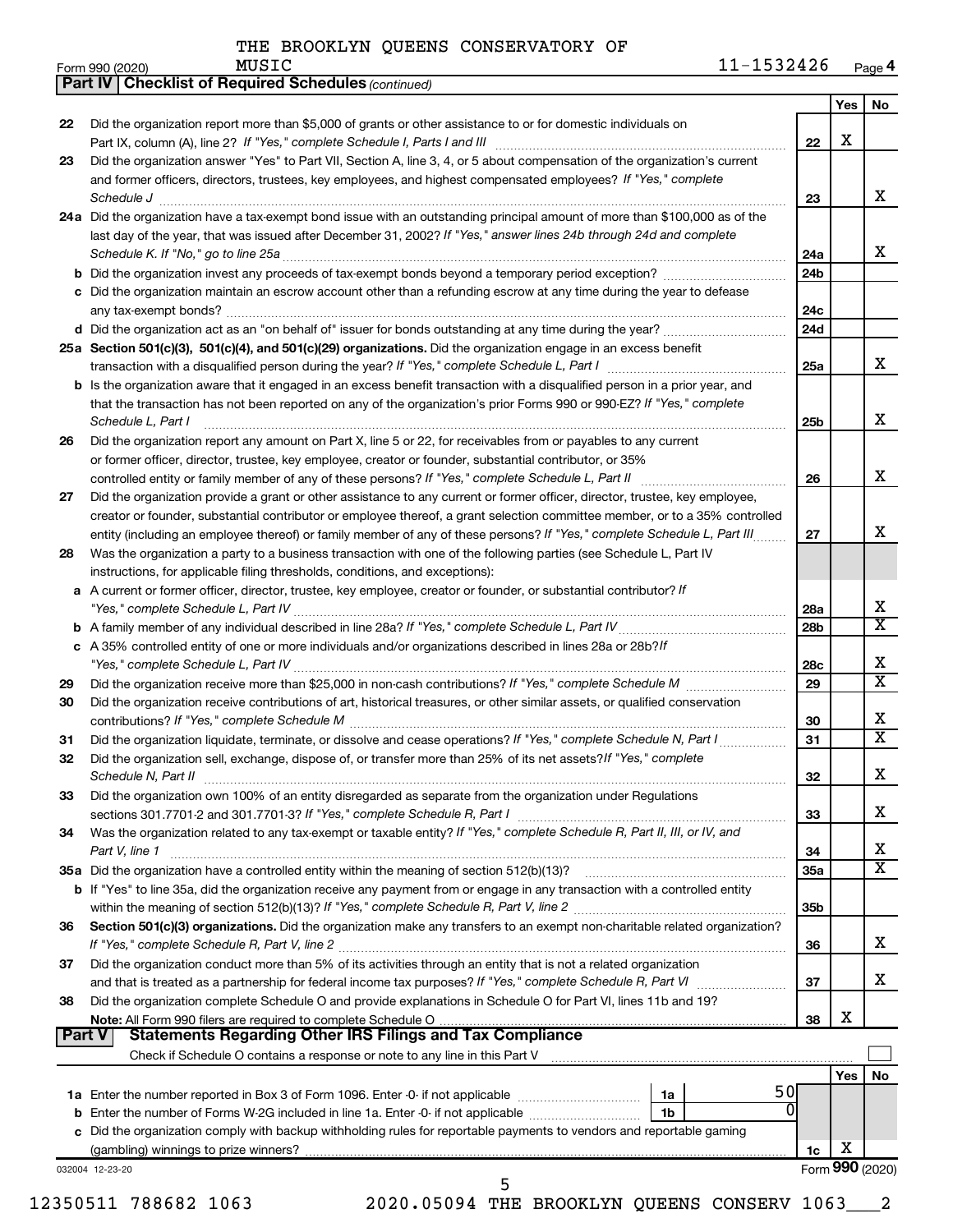| Part V | Statements Regarding Other IRS Filings and Tax Compliance (continued)                                                                           |     |                         |        |  |  |  |  |  |
|--------|-------------------------------------------------------------------------------------------------------------------------------------------------|-----|-------------------------|--------|--|--|--|--|--|
|        |                                                                                                                                                 |     | Yes                     | No     |  |  |  |  |  |
|        | 2a Enter the number of employees reported on Form W-3, Transmittal of Wage and Tax Statements,                                                  |     |                         |        |  |  |  |  |  |
|        | 192<br>filed for the calendar year ending with or within the year covered by this return<br>2a                                                  |     |                         |        |  |  |  |  |  |
|        |                                                                                                                                                 | 2b  | X                       |        |  |  |  |  |  |
|        | Note: If the sum of lines 1a and 2a is greater than 250, you may be required to e-file (see instructions) <i></i>                               |     |                         |        |  |  |  |  |  |
|        | 3a Did the organization have unrelated business gross income of \$1,000 or more during the year?                                                |     |                         |        |  |  |  |  |  |
| b      |                                                                                                                                                 |     |                         |        |  |  |  |  |  |
|        | 4a At any time during the calendar year, did the organization have an interest in, or a signature or other authority over, a                    |     |                         |        |  |  |  |  |  |
|        | financial account in a foreign country (such as a bank account, securities account, or other financial account)?                                | 4a  |                         | x      |  |  |  |  |  |
|        | <b>b</b> If "Yes," enter the name of the foreign country ▶                                                                                      |     |                         |        |  |  |  |  |  |
|        | See instructions for filing requirements for FinCEN Form 114, Report of Foreign Bank and Financial Accounts (FBAR).                             |     |                         |        |  |  |  |  |  |
| 5a     |                                                                                                                                                 | 5a  |                         | х      |  |  |  |  |  |
| b      |                                                                                                                                                 | 5b  |                         | X      |  |  |  |  |  |
| с      |                                                                                                                                                 | 5c  |                         |        |  |  |  |  |  |
|        | 6a Does the organization have annual gross receipts that are normally greater than \$100,000, and did the organization solicit                  |     |                         |        |  |  |  |  |  |
|        |                                                                                                                                                 | 6a  |                         | x      |  |  |  |  |  |
|        | <b>b</b> If "Yes," did the organization include with every solicitation an express statement that such contributions or gifts                   |     |                         |        |  |  |  |  |  |
|        |                                                                                                                                                 | 6b  |                         |        |  |  |  |  |  |
| 7      | Organizations that may receive deductible contributions under section 170(c).                                                                   |     |                         |        |  |  |  |  |  |
| а      | Did the organization receive a payment in excess of \$75 made partly as a contribution and partly for goods and services provided to the payor? | 7a  | х                       |        |  |  |  |  |  |
| b      |                                                                                                                                                 | 7b  | $\overline{\textbf{x}}$ |        |  |  |  |  |  |
| с      | Did the organization sell, exchange, or otherwise dispose of tangible personal property for which it was required                               |     |                         |        |  |  |  |  |  |
|        |                                                                                                                                                 | 7c  |                         | x      |  |  |  |  |  |
|        | 7d                                                                                                                                              |     |                         |        |  |  |  |  |  |
| е      | Did the organization receive any funds, directly or indirectly, to pay premiums on a personal benefit contract?                                 | 7е  |                         | х<br>X |  |  |  |  |  |
| f.     |                                                                                                                                                 |     |                         |        |  |  |  |  |  |
| g      | If the organization received a contribution of qualified intellectual property, did the organization file Form 8899 as required?                | 7g  |                         |        |  |  |  |  |  |
| h      | If the organization received a contribution of cars, boats, airplanes, or other vehicles, did the organization file a Form 1098-C?              | 7h  |                         |        |  |  |  |  |  |
| 8      | Sponsoring organizations maintaining donor advised funds. Did a donor advised fund maintained by the                                            |     |                         |        |  |  |  |  |  |
|        |                                                                                                                                                 | 8   |                         |        |  |  |  |  |  |
| 9      | Sponsoring organizations maintaining donor advised funds.                                                                                       |     |                         |        |  |  |  |  |  |
| а      | Did the sponsoring organization make any taxable distributions under section 4966?                                                              | 9а  |                         |        |  |  |  |  |  |
| b      |                                                                                                                                                 | 9b  |                         |        |  |  |  |  |  |
| 10     | Section 501(c)(7) organizations. Enter:                                                                                                         |     |                         |        |  |  |  |  |  |
| а      | 10a                                                                                                                                             |     |                         |        |  |  |  |  |  |
|        | 10 <sub>b</sub><br>b Gross receipts, included on Form 990, Part VIII, line 12, for public use of club facilities                                |     |                         |        |  |  |  |  |  |
| 11     | Section 501(c)(12) organizations. Enter:                                                                                                        |     |                         |        |  |  |  |  |  |
| а      | 11a                                                                                                                                             |     |                         |        |  |  |  |  |  |
|        | b Gross income from other sources (Do not net amounts due or paid to other sources against                                                      |     |                         |        |  |  |  |  |  |
|        | 11b                                                                                                                                             |     |                         |        |  |  |  |  |  |
|        | 12a Section 4947(a)(1) non-exempt charitable trusts. Is the organization filing Form 990 in lieu of Form 1041?                                  | 12a |                         |        |  |  |  |  |  |
|        | <b>b</b> If "Yes," enter the amount of tax-exempt interest received or accrued during the year<br>12b                                           |     |                         |        |  |  |  |  |  |
| 13     | Section 501(c)(29) qualified nonprofit health insurance issuers.                                                                                |     |                         |        |  |  |  |  |  |
| а      | Is the organization licensed to issue qualified health plans in more than one state?                                                            | 13a |                         |        |  |  |  |  |  |
|        | Note: See the instructions for additional information the organization must report on Schedule O.                                               |     |                         |        |  |  |  |  |  |
|        | <b>b</b> Enter the amount of reserves the organization is required to maintain by the states in which the                                       |     |                         |        |  |  |  |  |  |
|        | 13b                                                                                                                                             |     |                         |        |  |  |  |  |  |
| с      | 13 <sub>c</sub>                                                                                                                                 |     |                         |        |  |  |  |  |  |
| 14a    | Did the organization receive any payments for indoor tanning services during the tax year?                                                      | 14a |                         | x      |  |  |  |  |  |
| b      | If "Yes," has it filed a Form 720 to report these payments? If "No," provide an explanation on Schedule O                                       | 14b |                         |        |  |  |  |  |  |
| 15     | Is the organization subject to the section 4960 tax on payment(s) of more than \$1,000,000 in remuneration or                                   |     |                         |        |  |  |  |  |  |
|        |                                                                                                                                                 | 15  |                         | х      |  |  |  |  |  |
|        | If "Yes," see instructions and file Form 4720, Schedule N.                                                                                      |     |                         | х      |  |  |  |  |  |
| 16     | Is the organization an educational institution subject to the section 4968 excise tax on net investment income?                                 | 16  |                         |        |  |  |  |  |  |
|        | If "Yes," complete Form 4720, Schedule O.                                                                                                       |     |                         |        |  |  |  |  |  |

Form (2020) **990**

032005 12-23-20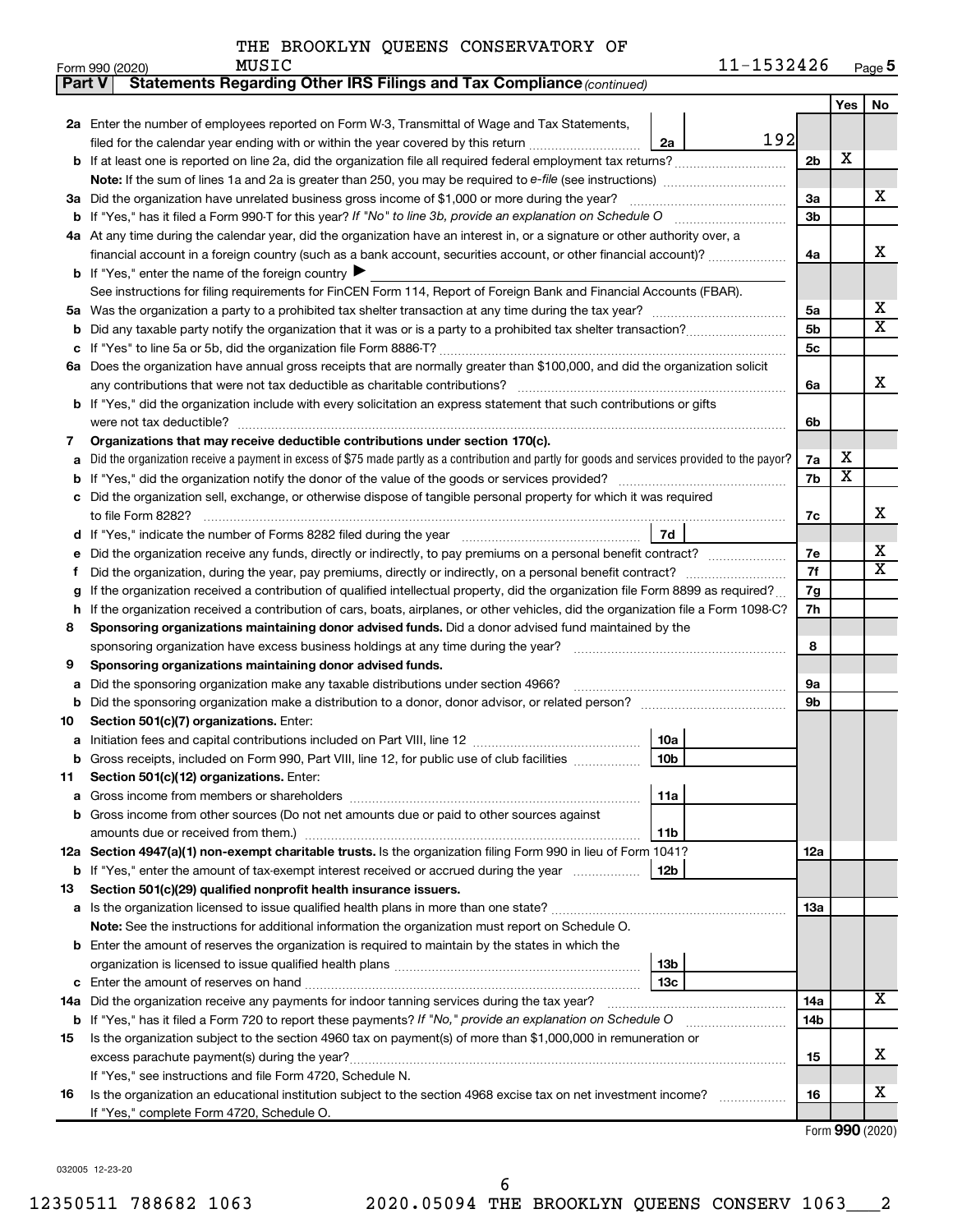**Part VI Governance, Management, and Disclosure** 

Form 990 (2020) Page 11-1532426 Page 6 MUSIC 11-1532426

*For each "Yes" response to lines 2 through 7b below, and for a "No" response*

|     |                                                                                                                                                  |                               |    |                 |                         | $\boxed{\textbf{X}}$    |
|-----|--------------------------------------------------------------------------------------------------------------------------------------------------|-------------------------------|----|-----------------|-------------------------|-------------------------|
|     | <b>Section A. Governing Body and Management</b>                                                                                                  |                               |    |                 | Yes                     |                         |
|     | 1a Enter the number of voting members of the governing body at the end of the tax year                                                           | 1a                            | 21 |                 |                         | No                      |
|     | If there are material differences in voting rights among members of the governing body, or if the governing                                      |                               |    |                 |                         |                         |
|     | body delegated broad authority to an executive committee or similar committee, explain on Schedule O.                                            |                               |    |                 |                         |                         |
|     | <b>b</b> Enter the number of voting members included on line 1a, above, who are independent                                                      | 1b                            | 21 |                 |                         |                         |
| 2   | Did any officer, director, trustee, or key employee have a family relationship or a business relationship with any other                         |                               |    |                 |                         |                         |
|     |                                                                                                                                                  |                               |    | $\mathbf{2}$    |                         | х                       |
| з   | Did the organization delegate control over management duties customarily performed by or under the direct supervision                            |                               |    |                 |                         |                         |
|     |                                                                                                                                                  |                               |    | 3               |                         | X                       |
| 4   | Did the organization make any significant changes to its governing documents since the prior Form 990 was filed?                                 |                               |    | 4               |                         | $\overline{\mathbf{x}}$ |
| 5   |                                                                                                                                                  |                               |    | 5               |                         | $\overline{\mathbf{X}}$ |
| 6   |                                                                                                                                                  |                               |    | 6               |                         | $\overline{\mathbf{x}}$ |
| 7a  | Did the organization have members, stockholders, or other persons who had the power to elect or appoint one or                                   |                               |    |                 |                         |                         |
|     |                                                                                                                                                  |                               |    | 7a              |                         | х                       |
|     | <b>b</b> Are any governance decisions of the organization reserved to (or subject to approval by) members, stockholders, or                      |                               |    |                 |                         |                         |
|     | persons other than the governing body?                                                                                                           |                               |    | 7b              |                         | X                       |
| 8   | Did the organization contemporaneously document the meetings held or written actions undertaken during the year by the following:                |                               |    |                 |                         |                         |
|     |                                                                                                                                                  |                               |    | 8a              | х                       |                         |
|     |                                                                                                                                                  |                               |    | 8b              | $\overline{\textbf{x}}$ |                         |
| 9   | Is there any officer, director, trustee, or key employee listed in Part VII, Section A, who cannot be reached at the                             |                               |    |                 |                         |                         |
|     |                                                                                                                                                  |                               |    | 9               |                         | x                       |
|     | Section B. Policies (This Section B requests information about policies not required by the Internal Revenue Code.)                              |                               |    |                 |                         |                         |
|     |                                                                                                                                                  |                               |    |                 | Yes                     | No                      |
|     |                                                                                                                                                  |                               |    | 10a             |                         | х                       |
|     | b If "Yes," did the organization have written policies and procedures governing the activities of such chapters, affiliates,                     |                               |    |                 |                         |                         |
|     |                                                                                                                                                  |                               |    | 10b             |                         |                         |
|     | 11a Has the organization provided a complete copy of this Form 990 to all members of its governing body before filing the form?                  |                               |    | 11a             | X                       |                         |
|     | <b>b</b> Describe in Schedule O the process, if any, used by the organization to review this Form 990.                                           |                               |    |                 |                         |                         |
| 12a |                                                                                                                                                  |                               |    | 12a             | х                       |                         |
|     |                                                                                                                                                  |                               |    | 12 <sub>b</sub> | $\overline{\text{x}}$   |                         |
| с   | Did the organization regularly and consistently monitor and enforce compliance with the policy? If "Yes," describe                               |                               |    |                 |                         |                         |
|     |                                                                                                                                                  |                               |    | 12c             | Х                       |                         |
| 13  |                                                                                                                                                  |                               |    | 13              | $\overline{\textbf{x}}$ |                         |
| 14  |                                                                                                                                                  |                               |    | 14              | $\overline{\textbf{x}}$ |                         |
| 15  | Did the process for determining compensation of the following persons include a review and approval by independent                               |                               |    |                 |                         |                         |
|     | persons, comparability data, and contemporaneous substantiation of the deliberation and decision?                                                |                               |    |                 |                         |                         |
|     |                                                                                                                                                  |                               |    | 15a             | х                       |                         |
|     |                                                                                                                                                  |                               |    | 15b             | $\overline{\text{x}}$   |                         |
|     | If "Yes" to line 15a or 15b, describe the process in Schedule O (see instructions).                                                              |                               |    |                 |                         |                         |
|     | 16a Did the organization invest in, contribute assets to, or participate in a joint venture or similar arrangement with a                        |                               |    |                 |                         |                         |
|     | taxable entity during the year?                                                                                                                  |                               |    | 16a             |                         | x                       |
|     | <b>b</b> If "Yes," did the organization follow a written policy or procedure requiring the organization to evaluate its participation            |                               |    |                 |                         |                         |
|     | in joint venture arrangements under applicable federal tax law, and take steps to safeguard the organization's                                   |                               |    |                 |                         |                         |
|     |                                                                                                                                                  |                               |    | 16b             |                         |                         |
|     | exempt status with respect to such arrangements?                                                                                                 |                               |    |                 |                         |                         |
|     | <b>Section C. Disclosure</b>                                                                                                                     |                               |    |                 |                         |                         |
| 17  | List the states with which a copy of this Form 990 is required to be filed $\blacktriangleright\text{NY}$                                        |                               |    |                 |                         |                         |
|     | Section 6104 requires an organization to make its Forms 1023 (1024 or 1024-A, if applicable), 990, and 990-T (Section 501(c)(3)s only) available |                               |    |                 |                         |                         |
| 18  | for public inspection. Indicate how you made these available. Check all that apply.                                                              |                               |    |                 |                         |                         |
|     | $\lfloor \mathbf{X} \rfloor$ Another's website<br>$ \mathbf{X} $ Upon request<br>  X   Own website                                               | Other (explain on Schedule O) |    |                 |                         |                         |
| 19  | Describe on Schedule O whether (and if so, how) the organization made its governing documents, conflict of interest policy, and financial        |                               |    |                 |                         |                         |
|     | statements available to the public during the tax year.                                                                                          |                               |    |                 |                         |                         |
| 20  | State the name, address, and telephone number of the person who possesses the organization's books and records $\blacktriangleright$             |                               |    |                 |                         |                         |
|     | The Organization - $718-622-3300$                                                                                                                |                               |    |                 |                         |                         |
|     | 11217-3608<br>58 SEVENTH AVENUE, BROOKLYN, NY<br>032006 12-23-20                                                                                 |                               |    |                 | Form 990 (2020)         |                         |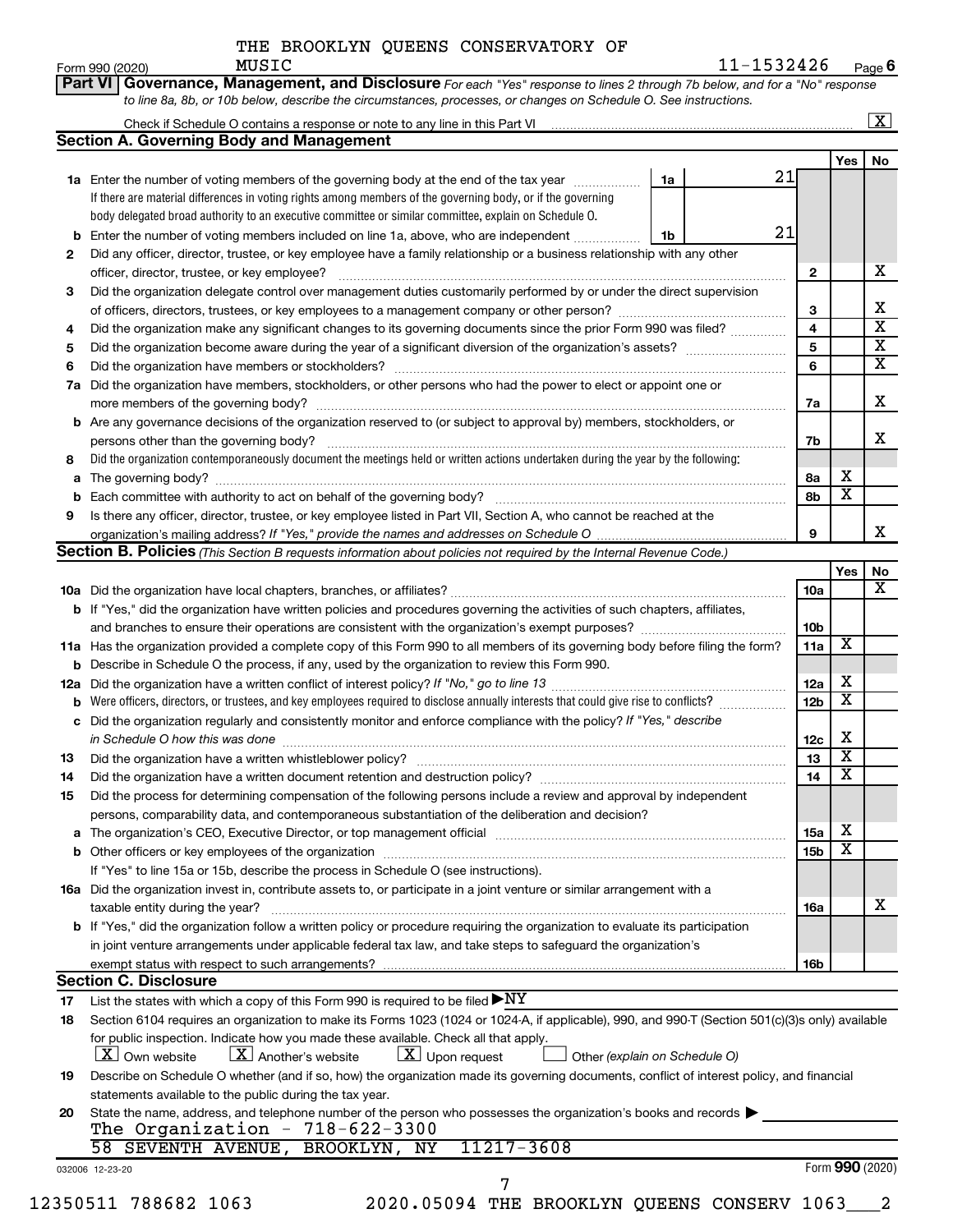$\Box$ 

| Part VII Compensation of Officers, Directors, Trustees, Key Employees, Highest Compensated |
|--------------------------------------------------------------------------------------------|
| <b>Employees, and Independent Contractors</b>                                              |

Check if Schedule O contains a response or note to any line in this Part VII

**Section A. Officers, Directors, Trustees, Key Employees, and Highest Compensated Employees**

**1a**  Complete this table for all persons required to be listed. Report compensation for the calendar year ending with or within the organization's tax year.  $\bullet$  List all of the organization's current officers, directors, trustees (whether individuals or organizations), regardless of amount of compensation.

Enter -0- in columns (D), (E), and (F) if no compensation was paid.

**•** List all of the organization's current key employees, if any. See instructions for definition of "key employee."

• List the organization's five *current* highest compensated employees (other than an officer, director, trustee, or key employee) who received reportable compensation (Box 5 of Form W-2 and/or Box 7 of Form 1099-MISC) of more than \$100,000 from the organization and any related organizations.

 $\bullet$  List all of the organization's former officers, key employees, and highest compensated employees who received more than \$100,000 of reportable compensation from the organization and any related organizations.

**•** List all of the organization's former directors or trustees that received, in the capacity as a former director or trustee of the organization, more than \$10,000 of reportable compensation from the organization and any related organizations.

See instructions for the order in which to list the persons above.

Check this box if neither the organization nor any related organization compensated any current officer, director, or trustee.  $\Box$ 

| (A)                        | (B)            |                               |                                 | (C)         |              |                                 |        | (D)             | (E)             | (F)                |
|----------------------------|----------------|-------------------------------|---------------------------------|-------------|--------------|---------------------------------|--------|-----------------|-----------------|--------------------|
| Name and title             | Average        |                               | (do not check more than one     | Position    |              |                                 |        | Reportable      | Reportable      | Estimated          |
|                            | hours per      |                               | box, unless person is both an   |             |              |                                 |        | compensation    | compensation    | amount of          |
|                            | week           |                               | officer and a director/trustee) |             |              |                                 |        | from            | from related    | other              |
|                            | (list any      |                               |                                 |             |              |                                 |        | the             | organizations   | compensation       |
|                            | hours for      |                               |                                 |             |              |                                 |        | organization    | (W-2/1099-MISC) | from the           |
|                            | related        |                               |                                 |             |              |                                 |        | (W-2/1099-MISC) |                 | organization       |
|                            | organizations  |                               |                                 |             |              |                                 |        |                 |                 | and related        |
|                            | below          | ndividual trustee or director | nstitutional trustee            | Officer     | key employee | Highest compensated<br>employee | Former |                 |                 | organizations      |
|                            | line)<br>40.00 |                               |                                 |             |              |                                 |        |                 |                 |                    |
| (1)<br>CHAD COOPER         |                |                               |                                 |             |              |                                 |        |                 |                 |                    |
| EXECUTIVE DIRECTOR         |                |                               |                                 | $\mathbf X$ |              |                                 |        | 111,200.        | $\mathbf 0$ .   | 30,955.            |
| HENRY CHOI<br>(2)          | 5.00           |                               |                                 |             |              |                                 |        |                 |                 |                    |
| <b>CHAIRPERSON</b>         |                | $\mathbf X$                   |                                 | $\mathbf X$ |              |                                 |        | $\mathbf 0$ .   | $\mathbf 0$ .   | $\mathbf 0$ .      |
| ERIC FRIEDMAN<br>(3)       | 1.00           |                               |                                 |             |              |                                 |        |                 |                 |                    |
| <b>TRUSTEE</b>             |                | X                             |                                 |             |              |                                 |        | $\mathbf 0$ .   | $\mathbf 0$ .   | $\mathbf 0$ .      |
| TATYANA GERSHKOVICH<br>(4) | 5.00           |                               |                                 |             |              |                                 |        |                 |                 |                    |
| TREASURER                  |                | $\mathbf x$                   |                                 | $\mathbf X$ |              |                                 |        | $\mathbf 0$ .   | $\mathbf 0$ .   | $\mathbf 0$ .      |
| DANIEL DIPIETRO<br>(5)     | 1.00           |                               |                                 |             |              |                                 |        |                 |                 |                    |
| TRUSTEE                    |                | X                             |                                 |             |              |                                 |        | $\mathbf 0$     | $\mathbf 0$     | $\mathbf 0$ .      |
| ROBIN DULL<br>(6)          | 5.00           |                               |                                 |             |              |                                 |        |                 |                 |                    |
| VICE CHAIR                 |                | $\mathbf X$                   |                                 | $\mathbf X$ |              |                                 |        | $\mathbf 0$ .   | $\mathbf 0$ .   | $\mathbf 0$ .      |
| (7)<br>NEIL GUPTA          | 1.00           |                               |                                 |             |              |                                 |        |                 |                 |                    |
| TRUSTEE                    |                | $\mathbf X$                   |                                 |             |              |                                 |        | $\mathbf 0$ .   | $\mathbf 0$ .   | $\mathbf 0$ .      |
| PREETHA NOOYI<br>(8)       | 1.00           |                               |                                 |             |              |                                 |        |                 |                 |                    |
| <b>TRUSTEE</b>             |                | $\mathbf X$                   |                                 |             |              |                                 |        | $\mathbf 0$ .   | $\mathbf 0$ .   | $\boldsymbol{0}$ . |
| (9)<br>ROB WETSTONE        | 1.00           |                               |                                 |             |              |                                 |        |                 |                 |                    |
| TRUSTEE                    |                | X                             |                                 |             |              |                                 |        | 0.              | $\mathbf 0$ .   | 0.                 |
| (10) MARI MATOBA           | 1.00           |                               |                                 |             |              |                                 |        |                 |                 |                    |
| <b>TRUSTEE</b>             |                | $\mathbf X$                   |                                 |             |              |                                 |        | $\mathbf 0$ .   | $\mathbf 0$ .   | 0.                 |
| (11) DEDE LEE-MOORE        | 1.00           |                               |                                 |             |              |                                 |        |                 |                 |                    |
| <b>TRUSTEE</b>             |                | $\mathbf x$                   |                                 |             |              |                                 |        | 0.              | $\mathbf 0$ .   | $\mathbf 0$ .      |
| (12) CHIWONISO KAITANO     | 1.00           |                               |                                 |             |              |                                 |        |                 |                 |                    |
| TRUSTEE                    |                | X                             |                                 |             |              |                                 |        | 0.              | $\mathbf 0$ .   | $\mathbf 0$ .      |
| (13) ANDREW ORMSON         | 1.00           |                               |                                 |             |              |                                 |        |                 |                 |                    |
| <b>TRUSTEE</b>             |                | $\mathbf x$                   |                                 |             |              |                                 |        | 0.              | $\mathbf 0$ .   | $\mathbf 0$ .      |
| (14) KATHY PRICE           | 1.00           |                               |                                 |             |              |                                 |        |                 |                 |                    |
| TRUSTEE                    |                | X                             |                                 |             |              |                                 |        | $\mathbf 0$     | $\mathbf 0$     | $\mathbf 0$ .      |
| (15) RICHARD SHAMOS        | 1.00           |                               |                                 |             |              |                                 |        |                 |                 |                    |
| TRUSTEE                    |                | $\mathbf X$                   |                                 |             |              |                                 |        | $\mathbf 0$ .   | $\mathbf 0$ .   | $\mathbf 0$ .      |
| (16) DAVID SWEENY          | 1.00           |                               |                                 |             |              |                                 |        |                 |                 |                    |
| <b>SECRETARY</b>           |                | $\mathbf X$                   |                                 | X           |              |                                 |        | $\mathbf 0$ .   | $\mathbf 0$ .   | $\mathbf 0$ .      |
| (17) CYNTHIA TATHAM        | 1.00           |                               |                                 |             |              |                                 |        |                 |                 |                    |
| <b>TRUSTEE</b>             |                | X                             |                                 |             |              |                                 |        | 0.              | $\mathbf 0$ .   | 0.                 |
| 032007 12-23-20            |                |                               |                                 |             |              |                                 |        |                 |                 | Form 990 (2020)    |

12350511 788682 1063 2020.05094 THE BROOKLYN QUEENS CONSERV 1063\_\_\_2

8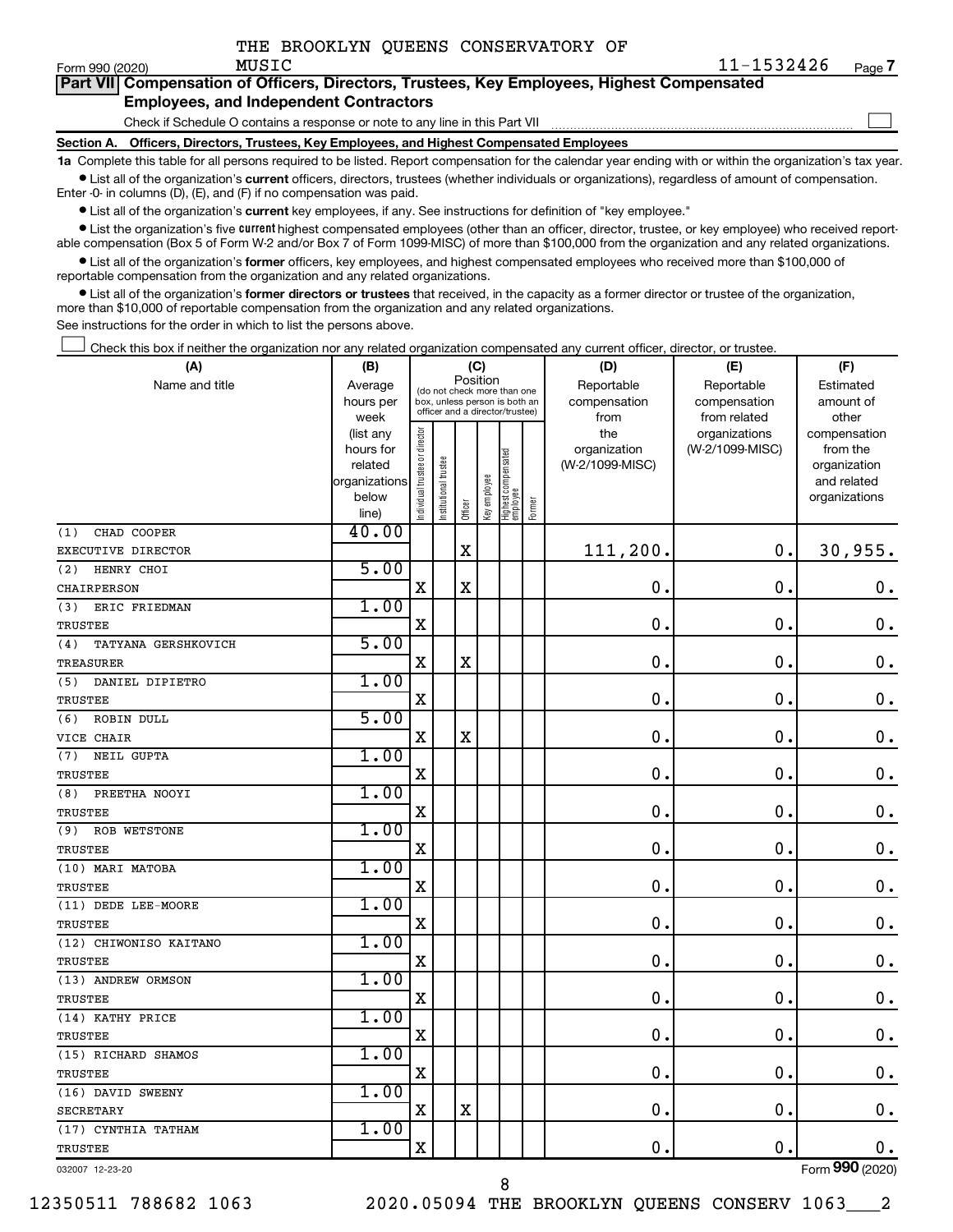| THE BROOKLYN QUEENS CONSERVATORY OF                                                                                                                                      |                        |                                |                       |          |              |                                                              |        |                                 |                   |                  |                     |                          |
|--------------------------------------------------------------------------------------------------------------------------------------------------------------------------|------------------------|--------------------------------|-----------------------|----------|--------------|--------------------------------------------------------------|--------|---------------------------------|-------------------|------------------|---------------------|--------------------------|
| MUSIC<br>Form 990 (2020)                                                                                                                                                 |                        |                                |                       |          |              |                                                              |        |                                 | 11-1532426        |                  |                     | Page 8                   |
| Part VII Section A. Officers, Directors, Trustees, Key Employees, and Highest Compensated Employees (continued)                                                          |                        |                                |                       |          |              |                                                              |        |                                 |                   |                  |                     |                          |
| (A)<br>Name and title                                                                                                                                                    | (B)<br>Average         |                                |                       | Position | (C)          |                                                              |        | (D)<br>Reportable               | (E)<br>Reportable |                  | (F)<br>Estimated    |                          |
|                                                                                                                                                                          | hours per              |                                |                       |          |              | (do not check more than one<br>box, unless person is both an |        | compensation                    | compensation      |                  |                     | amount of                |
|                                                                                                                                                                          | week                   |                                |                       |          |              | officer and a director/trustee)                              |        | from                            | from related      |                  |                     | other                    |
|                                                                                                                                                                          | (list any<br>hours for | Individual trustee or director |                       |          |              |                                                              |        | the                             | organizations     |                  |                     | compensation             |
|                                                                                                                                                                          | related                |                                |                       |          |              |                                                              |        | organization<br>(W-2/1099-MISC) | (W-2/1099-MISC)   |                  |                     | from the<br>organization |
|                                                                                                                                                                          | organizations          |                                |                       |          |              |                                                              |        |                                 |                   |                  |                     | and related              |
|                                                                                                                                                                          | below                  |                                | Institutional trustee |          | Key employee | Highest compensated<br>employee                              |        |                                 |                   |                  |                     | organizations            |
|                                                                                                                                                                          | line)                  |                                |                       | Officer  |              |                                                              | Former |                                 |                   |                  |                     |                          |
| (18) GERI TURNER-BRIGHT                                                                                                                                                  | 1.00                   |                                |                       |          |              |                                                              |        |                                 |                   |                  |                     |                          |
| TRUSTEE                                                                                                                                                                  |                        | X                              |                       |          |              |                                                              |        | $\mathbf 0$ .                   |                   | 0.               |                     | 0.                       |
| (19) PIERRE VILAIN                                                                                                                                                       | 1.00                   | X                              |                       |          |              |                                                              |        | $\mathbf 0$ .                   |                   | О.               |                     | $0$ .                    |
| TRUSTEE<br>(20) AARON WALTERS                                                                                                                                            | 1.00                   |                                |                       |          |              |                                                              |        |                                 |                   |                  |                     |                          |
| TRUSTEE                                                                                                                                                                  |                        | X                              |                       |          |              |                                                              |        | $\mathbf 0$ .                   |                   | О.               |                     | $0$ .                    |
| (21) ERICA OQUENDO                                                                                                                                                       | 1.00                   |                                |                       |          |              |                                                              |        |                                 |                   |                  |                     |                          |
| TRUSTEE                                                                                                                                                                  |                        | X                              |                       |          |              |                                                              |        | $\mathbf 0$ .                   |                   | О.               |                     | $0$ .                    |
| (22) FREDERICK TANG                                                                                                                                                      | 1.00                   |                                |                       |          |              |                                                              |        |                                 |                   |                  |                     |                          |
| TRUSTEE                                                                                                                                                                  |                        | X                              |                       |          |              |                                                              |        | $\mathbf 0$ .                   |                   | О.               |                     | $\mathbf 0$ .            |
|                                                                                                                                                                          |                        |                                |                       |          |              |                                                              |        |                                 |                   |                  |                     |                          |
|                                                                                                                                                                          |                        |                                |                       |          |              |                                                              |        |                                 |                   |                  |                     |                          |
|                                                                                                                                                                          |                        |                                |                       |          |              |                                                              |        |                                 |                   |                  |                     |                          |
|                                                                                                                                                                          |                        |                                |                       |          |              |                                                              |        |                                 |                   |                  |                     |                          |
|                                                                                                                                                                          |                        |                                |                       |          |              |                                                              |        |                                 |                   |                  |                     |                          |
|                                                                                                                                                                          |                        |                                |                       |          |              |                                                              |        |                                 |                   |                  |                     |                          |
|                                                                                                                                                                          |                        |                                |                       |          |              |                                                              |        | 111, 200.                       |                   | $\overline{0}$ . |                     |                          |
| 1b Subtotal                                                                                                                                                              |                        |                                |                       |          |              |                                                              |        | $\overline{0}$ .                |                   | $\overline{0}$ . |                     | 30,955.<br>0.            |
| c Total from continuation sheets to Part VII, Section A                                                                                                                  |                        |                                |                       |          |              |                                                              |        | 111, 200.                       |                   | σ.               |                     | 30,955.                  |
| Total number of individuals (including but not limited to those listed above) who received more than \$100,000 of reportable<br>2                                        |                        |                                |                       |          |              |                                                              |        |                                 |                   |                  |                     |                          |
| compensation from the organization $\blacktriangleright$                                                                                                                 |                        |                                |                       |          |              |                                                              |        |                                 |                   |                  |                     | 1                        |
|                                                                                                                                                                          |                        |                                |                       |          |              |                                                              |        |                                 |                   |                  |                     | No<br>Yes                |
| Did the organization list any former officer, director, trustee, key employee, or highest compensated employee on<br>з                                                   |                        |                                |                       |          |              |                                                              |        |                                 |                   |                  |                     |                          |
| line 1a? If "Yes," complete Schedule J for such individual material content content content for the content of                                                           |                        |                                |                       |          |              |                                                              |        |                                 |                   |                  | 3                   | X                        |
| For any individual listed on line 1a, is the sum of reportable compensation and other compensation from the organization<br>4                                            |                        |                                |                       |          |              |                                                              |        |                                 |                   |                  | 4                   | х                        |
| Did any person listed on line 1a receive or accrue compensation from any unrelated organization or individual for services<br>5                                          |                        |                                |                       |          |              |                                                              |        |                                 |                   |                  |                     |                          |
|                                                                                                                                                                          |                        |                                |                       |          |              |                                                              |        |                                 |                   |                  | 5                   | x                        |
| <b>Section B. Independent Contractors</b>                                                                                                                                |                        |                                |                       |          |              |                                                              |        |                                 |                   |                  |                     |                          |
| Complete this table for your five highest compensated independent contractors that received more than \$100,000 of compensation from<br>1                                |                        |                                |                       |          |              |                                                              |        |                                 |                   |                  |                     |                          |
| the organization. Report compensation for the calendar year ending with or within the organization's tax year.                                                           |                        |                                |                       |          |              |                                                              |        |                                 |                   |                  |                     |                          |
| (A)<br>Name and business address                                                                                                                                         |                        |                                | <b>NONE</b>           |          |              |                                                              |        | (B)<br>Description of services  |                   |                  | (C)<br>Compensation |                          |
|                                                                                                                                                                          |                        |                                |                       |          |              |                                                              |        |                                 |                   |                  |                     |                          |
|                                                                                                                                                                          |                        |                                |                       |          |              |                                                              |        |                                 |                   |                  |                     |                          |
|                                                                                                                                                                          |                        |                                |                       |          |              |                                                              |        |                                 |                   |                  |                     |                          |
|                                                                                                                                                                          |                        |                                |                       |          |              |                                                              |        |                                 |                   |                  |                     |                          |
|                                                                                                                                                                          |                        |                                |                       |          |              |                                                              |        |                                 |                   |                  |                     |                          |
|                                                                                                                                                                          |                        |                                |                       |          |              |                                                              |        |                                 |                   |                  |                     |                          |
|                                                                                                                                                                          |                        |                                |                       |          |              |                                                              |        |                                 |                   |                  |                     |                          |
|                                                                                                                                                                          |                        |                                |                       |          |              |                                                              |        |                                 |                   |                  |                     |                          |
|                                                                                                                                                                          |                        |                                |                       |          |              |                                                              |        |                                 |                   |                  |                     |                          |
| Total number of independent contractors (including but not limited to those listed above) who received more than<br>2<br>\$100,000 of compensation from the organization |                        |                                |                       |          |              | 0                                                            |        |                                 |                   |                  |                     |                          |
|                                                                                                                                                                          |                        |                                |                       |          |              |                                                              |        |                                 |                   |                  |                     | Form 990 (2020)          |

032008 12-23-20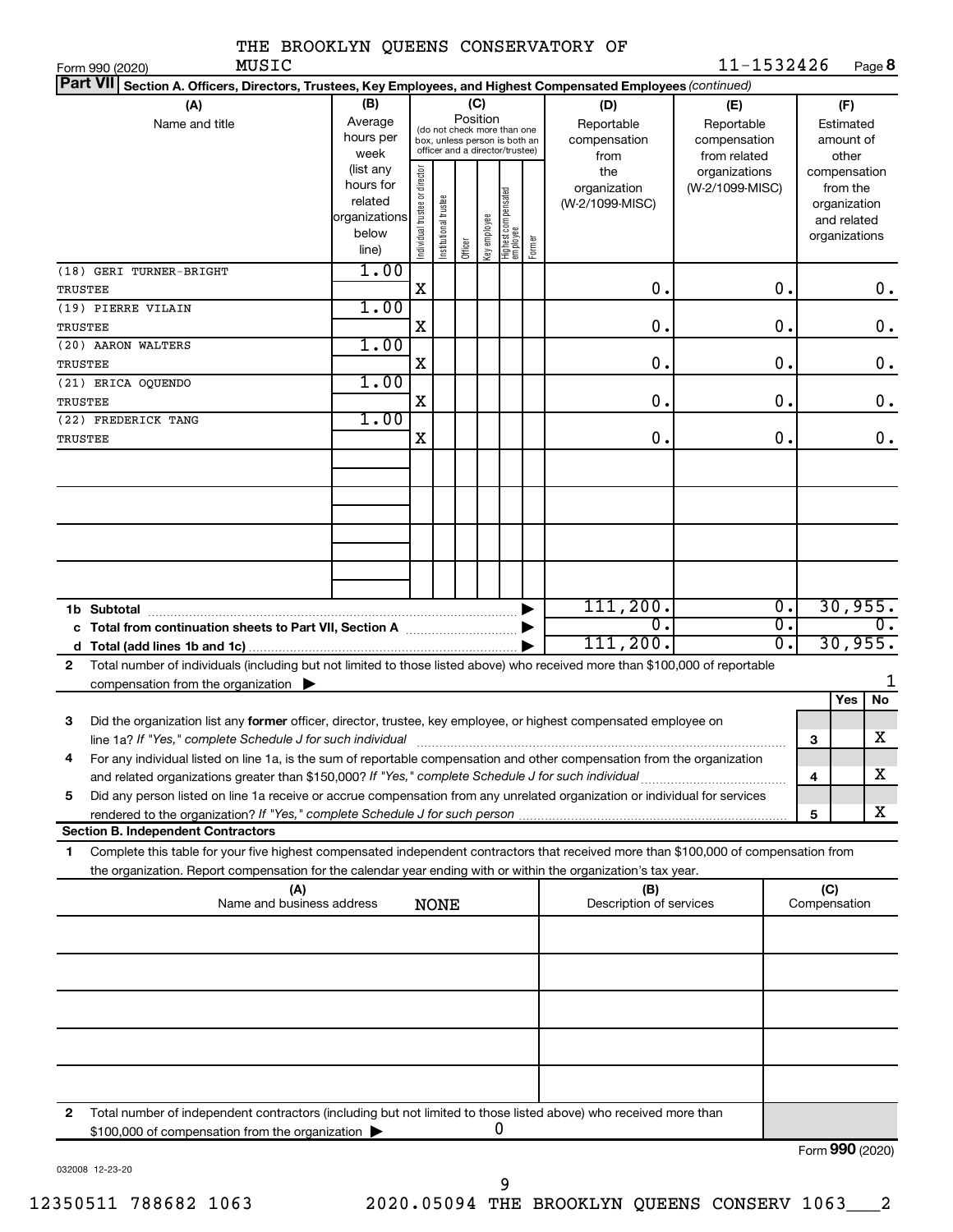| <b>Part VIII</b>                                          |    |    | <b>Statement of Revenue</b>                                                                                       |                      |                                                                |                                              |                                      |                                           |
|-----------------------------------------------------------|----|----|-------------------------------------------------------------------------------------------------------------------|----------------------|----------------------------------------------------------------|----------------------------------------------|--------------------------------------|-------------------------------------------|
|                                                           |    |    | Check if Schedule O contains a response or note to any line in this Part VIII                                     |                      |                                                                |                                              |                                      |                                           |
|                                                           |    |    |                                                                                                                   |                      | (A)<br>Total revenue                                           | (B)<br>Related or exempt<br>function revenue | (C)<br>Unrelated<br>business revenue | (D)<br>Revenue excluded<br>from tax under |
| Contributions, Gifts, Grants<br>and Other Similar Amounts |    |    | 1a<br><b>1 a</b> Federated campaigns<br>.                                                                         |                      |                                                                |                                              |                                      | sections 512 - 514                        |
|                                                           |    |    | 1b<br><b>b</b> Membership dues<br>1 <sub>c</sub>                                                                  | 303, 153.            |                                                                |                                              |                                      |                                           |
|                                                           |    |    | c Fundraising events<br>1d<br>d Related organizations                                                             |                      |                                                                |                                              |                                      |                                           |
|                                                           |    |    | .<br>1e<br>e Government grants (contributions)                                                                    | 1,088,147.           |                                                                |                                              |                                      |                                           |
|                                                           |    |    | f All other contributions, gifts, grants, and                                                                     |                      |                                                                |                                              |                                      |                                           |
|                                                           |    |    | similar amounts not included above<br>1f                                                                          | 1,232,909.           |                                                                |                                              |                                      |                                           |
|                                                           |    |    | $1g$ \$<br>Noncash contributions included in lines 1a-1f                                                          |                      |                                                                |                                              |                                      |                                           |
|                                                           |    | h. |                                                                                                                   |                      | $[2,624,209]$ .                                                |                                              |                                      |                                           |
|                                                           |    |    |                                                                                                                   | <b>Business Code</b> |                                                                |                                              |                                      |                                           |
|                                                           | 2a |    | TUITION INCOME                                                                                                    | 611600               | 1,856,844.1,856,844.                                           |                                              |                                      |                                           |
|                                                           |    | b  | <b>MUSIC THERAPY REVENUE</b>                                                                                      | 611710               |                                                                | $496, 392.$ $496, 392.$                      |                                      |                                           |
|                                                           |    |    | <b>MUSIC PARTNERS REVENUE</b>                                                                                     | 611710               |                                                                | $235, 760.$ 235,760.                         |                                      |                                           |
| Program Service<br>Revenue                                |    | d  | <b>CONCERT REVENUE</b>                                                                                            | 711130               | 1,770.                                                         | 1,770.                                       |                                      |                                           |
|                                                           |    | е  |                                                                                                                   |                      |                                                                |                                              |                                      |                                           |
|                                                           |    | f. | All other program service revenue                                                                                 |                      | $\blacktriangleright$ 2,590,766.                               |                                              |                                      |                                           |
|                                                           | 3  |    | Investment income (including dividends, interest, and                                                             |                      |                                                                |                                              |                                      |                                           |
|                                                           |    |    |                                                                                                                   |                      | 53.                                                            |                                              |                                      | 53.                                       |
|                                                           | 4  |    | Income from investment of tax-exempt bond proceeds                                                                |                      |                                                                |                                              |                                      |                                           |
|                                                           | 5  |    |                                                                                                                   |                      |                                                                |                                              |                                      |                                           |
|                                                           |    |    | (i) Real                                                                                                          | (ii) Personal        |                                                                |                                              |                                      |                                           |
|                                                           |    |    | 1,375.<br>6a<br>6 a Gross rents                                                                                   |                      |                                                                |                                              |                                      |                                           |
|                                                           |    |    | $\overline{0}$ .<br>6b<br>Less: rental expenses                                                                   |                      |                                                                |                                              |                                      |                                           |
|                                                           |    |    | 1,375.<br>6c<br>Rental income or (loss)                                                                           |                      |                                                                |                                              |                                      |                                           |
|                                                           |    |    | d Net rental income or (loss)                                                                                     |                      | 1,375.                                                         |                                              |                                      | 1,375.                                    |
|                                                           |    |    | (i) Securities<br>7 a Gross amount from sales of                                                                  | (ii) Other           |                                                                |                                              |                                      |                                           |
|                                                           |    |    | assets other than inventory<br>7a                                                                                 |                      |                                                                |                                              |                                      |                                           |
|                                                           |    |    | <b>b</b> Less: cost or other basis                                                                                |                      |                                                                |                                              |                                      |                                           |
| Revenue                                                   |    |    | and sales expenses<br>7b<br>7c<br>c Gain or (loss)                                                                |                      |                                                                |                                              |                                      |                                           |
|                                                           |    |    |                                                                                                                   | ▶                    |                                                                |                                              |                                      |                                           |
|                                                           |    |    | 8 a Gross income from fundraising events (not                                                                     |                      |                                                                |                                              |                                      |                                           |
| $\check{\epsilon}$                                        |    |    | 303,153. <sub>of</sub><br>including \$                                                                            |                      |                                                                |                                              |                                      |                                           |
|                                                           |    |    | contributions reported on line 1c). See                                                                           |                      |                                                                |                                              |                                      |                                           |
|                                                           |    |    |                                                                                                                   | $ _{8a} $ 118,208.   |                                                                |                                              |                                      |                                           |
|                                                           |    |    |                                                                                                                   | $8bb$ 118, 208.      |                                                                |                                              |                                      |                                           |
|                                                           |    |    | c Net income or (loss) from fundraising events                                                                    | .                    | 0.                                                             |                                              |                                      |                                           |
|                                                           |    |    | 9 a Gross income from gaming activities. See                                                                      |                      |                                                                |                                              |                                      |                                           |
|                                                           |    |    | 9a                                                                                                                |                      |                                                                |                                              |                                      |                                           |
|                                                           |    |    | 9 <sub>b</sub><br><b>b</b> Less: direct expenses <b>manually</b><br>c Net income or (loss) from gaming activities |                      |                                                                |                                              |                                      |                                           |
|                                                           |    |    | 10 a Gross sales of inventory, less returns                                                                       |                      |                                                                |                                              |                                      |                                           |
|                                                           |    |    | 10a                                                                                                               |                      |                                                                |                                              |                                      |                                           |
|                                                           |    |    | 10bl<br><b>b</b> Less: cost of goods sold                                                                         |                      |                                                                |                                              |                                      |                                           |
|                                                           |    |    | c Net income or (loss) from sales of inventory                                                                    |                      |                                                                |                                              |                                      |                                           |
|                                                           |    |    |                                                                                                                   | <b>Business Code</b> |                                                                |                                              |                                      |                                           |
|                                                           |    |    | 11 a OTHER                                                                                                        | 900099               | 25,861.                                                        | 25,861.                                      |                                      |                                           |
| Miscellaneous<br>Revenue                                  |    | b  |                                                                                                                   |                      |                                                                |                                              |                                      |                                           |
|                                                           |    | с  |                                                                                                                   |                      |                                                                |                                              |                                      |                                           |
|                                                           |    |    |                                                                                                                   |                      |                                                                |                                              |                                      |                                           |
|                                                           |    |    |                                                                                                                   | ▶                    | 25,861.<br>$\overline{5, 242, 264.}$ $\overline{2, 616, 627.}$ |                                              | 0.                                   | 1,428.                                    |
|                                                           | 12 |    |                                                                                                                   |                      |                                                                |                                              |                                      | Form 990 (2020)                           |
| 032009 12-23-20                                           |    |    |                                                                                                                   |                      |                                                                |                                              |                                      |                                           |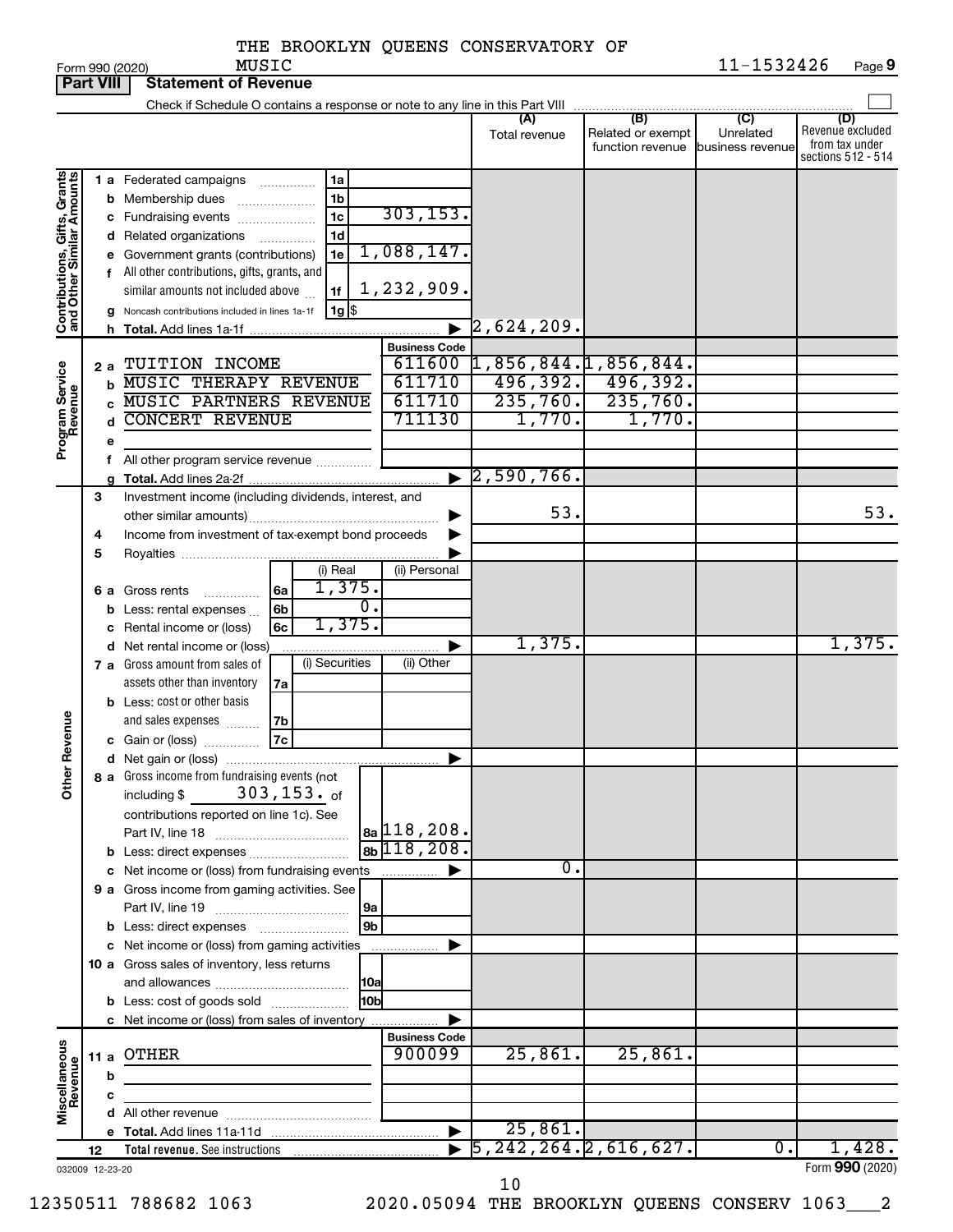| Section 501(c)(3) and 501(c)(4) organizations must complete all columns. All other organizations must complete column (A).<br>Check if Schedule O contains a response or note to any line in this Part IX<br>(A)<br>(C)<br>(B)<br>Do not include amounts reported on lines 6b,<br>Program service<br>Management and<br>Total expenses<br>7b, 8b, 9b, and 10b of Part VIII.<br>general expenses<br>expenses | (D)<br>Fundraising<br>expenses |
|------------------------------------------------------------------------------------------------------------------------------------------------------------------------------------------------------------------------------------------------------------------------------------------------------------------------------------------------------------------------------------------------------------|--------------------------------|
|                                                                                                                                                                                                                                                                                                                                                                                                            |                                |
|                                                                                                                                                                                                                                                                                                                                                                                                            |                                |
|                                                                                                                                                                                                                                                                                                                                                                                                            |                                |
| Grants and other assistance to domestic organizations<br>1.                                                                                                                                                                                                                                                                                                                                                |                                |
| and domestic governments. See Part IV, line 21                                                                                                                                                                                                                                                                                                                                                             |                                |
| Grants and other assistance to domestic<br>$\mathbf{2}$                                                                                                                                                                                                                                                                                                                                                    |                                |
| 74, 105.<br>74,105.<br>individuals. See Part IV, line 22                                                                                                                                                                                                                                                                                                                                                   |                                |
| Grants and other assistance to foreign<br>3                                                                                                                                                                                                                                                                                                                                                                |                                |
| organizations, foreign governments, and foreign                                                                                                                                                                                                                                                                                                                                                            |                                |
| individuals. See Part IV, lines 15 and 16                                                                                                                                                                                                                                                                                                                                                                  |                                |
| Benefits paid to or for members<br>4                                                                                                                                                                                                                                                                                                                                                                       |                                |
| Compensation of current officers, directors,<br>5                                                                                                                                                                                                                                                                                                                                                          |                                |
| 142,155.<br>142,155.<br>trustees, and key employees                                                                                                                                                                                                                                                                                                                                                        |                                |
| Compensation not included above to disqualified<br>6                                                                                                                                                                                                                                                                                                                                                       |                                |
| persons (as defined under section 4958(f)(1)) and                                                                                                                                                                                                                                                                                                                                                          |                                |
| persons described in section 4958(c)(3)(B)<br>3, 171, 164.<br>2,629,989.<br>282,492.<br>Other salaries and wages                                                                                                                                                                                                                                                                                           | 258,683.                       |
| 7<br>Pension plan accruals and contributions (include<br>8                                                                                                                                                                                                                                                                                                                                                 |                                |
| section 401(k) and 403(b) employer contributions)                                                                                                                                                                                                                                                                                                                                                          |                                |
| 162, 818.<br>111, 727.<br>31,860.<br>9<br>Other employee benefits                                                                                                                                                                                                                                                                                                                                          | 19,231.                        |
| 279,778.<br>194,041.<br>53,819.<br>10                                                                                                                                                                                                                                                                                                                                                                      | 31,918.                        |
| Fees for services (nonemployees):<br>11                                                                                                                                                                                                                                                                                                                                                                    |                                |
|                                                                                                                                                                                                                                                                                                                                                                                                            |                                |
| 27,961.<br>27,961.                                                                                                                                                                                                                                                                                                                                                                                         |                                |
| 21,000.<br>21,000.                                                                                                                                                                                                                                                                                                                                                                                         |                                |
| d                                                                                                                                                                                                                                                                                                                                                                                                          |                                |
| Professional fundraising services. See Part IV, line 17<br>е                                                                                                                                                                                                                                                                                                                                               |                                |
| Investment management fees                                                                                                                                                                                                                                                                                                                                                                                 |                                |
| Other. (If line 11g amount exceeds 10% of line 25,<br>g                                                                                                                                                                                                                                                                                                                                                    |                                |
| 361,823.<br>51, 149.<br>251,646.<br>column (A) amount, list line 11g expenses on Sch O.)                                                                                                                                                                                                                                                                                                                   | 59,028.                        |
| 53,120.<br>4,689.<br>89,857.<br>12                                                                                                                                                                                                                                                                                                                                                                         | 32,048.                        |
| 62,463.<br>48,590.<br>9,008.<br>13                                                                                                                                                                                                                                                                                                                                                                         | 4,865.                         |
| 6,175.<br>3,075.<br>3,100.<br>14                                                                                                                                                                                                                                                                                                                                                                           |                                |
| 15                                                                                                                                                                                                                                                                                                                                                                                                         |                                |
| 50, 253.<br>40,302.<br>5,880.<br>16                                                                                                                                                                                                                                                                                                                                                                        | 4,071.                         |
| 17<br>Travel                                                                                                                                                                                                                                                                                                                                                                                               |                                |
| Payments of travel or entertainment expenses<br>18                                                                                                                                                                                                                                                                                                                                                         |                                |
| for any federal, state, or local public officials<br>3,308.<br>2,783.<br>409.<br>Conferences, conventions, and meetings<br>19                                                                                                                                                                                                                                                                              | 116.                           |
| 20<br>Interest                                                                                                                                                                                                                                                                                                                                                                                             |                                |
| 21                                                                                                                                                                                                                                                                                                                                                                                                         |                                |
| 93,918.<br>75,320.<br>10,989.<br>Depreciation, depletion, and amortization<br>22                                                                                                                                                                                                                                                                                                                           | 7,609.                         |
| 58,963.<br>58,963.<br>23<br>Insurance                                                                                                                                                                                                                                                                                                                                                                      |                                |
| Other expenses. Itemize expenses not covered<br>24<br>above (List miscellaneous expenses on line 24e. If<br>line 24e amount exceeds 10% of line 25, column (A)<br>amount, list line 24e expenses on Schedule O.)                                                                                                                                                                                           |                                |
| 99,581.<br>79,862.<br>11,652.<br>MAINTENANCE AND REPAIRS<br>a                                                                                                                                                                                                                                                                                                                                              | 8,067.                         |
| 94,677.<br>32.<br>90,689.<br>CREDIT CARD AND COLLECT                                                                                                                                                                                                                                                                                                                                                       | 3,956.                         |
| 43,919.<br>3,081.<br>$40,716$ .<br><b>MISCELLANEOUS</b>                                                                                                                                                                                                                                                                                                                                                    | 122.                           |
| 22,689.<br>20, 196.<br>COMMUNITY ENGAGEMENT                                                                                                                                                                                                                                                                                                                                                                | 2,493.                         |
| e All other expenses                                                                                                                                                                                                                                                                                                                                                                                       |                                |
| 4,866,607.<br>3,367,176.<br>$1,067,224$ .<br>Total functional expenses. Add lines 1 through 24e<br>25                                                                                                                                                                                                                                                                                                      | 432, 207.                      |
| Joint costs. Complete this line only if the organization<br>26                                                                                                                                                                                                                                                                                                                                             |                                |
| reported in column (B) joint costs from a combined<br>educational campaign and fundraising solicitation.                                                                                                                                                                                                                                                                                                   |                                |
| Check here $\blacktriangleright$<br>if following SOP 98-2 (ASC 958-720)                                                                                                                                                                                                                                                                                                                                    |                                |

032010 12-23-20

Form (2020) **990**

11

12350511 788682 1063 2020.05094 THE BROOKLYN QUEENS CONSERV 1063\_\_\_2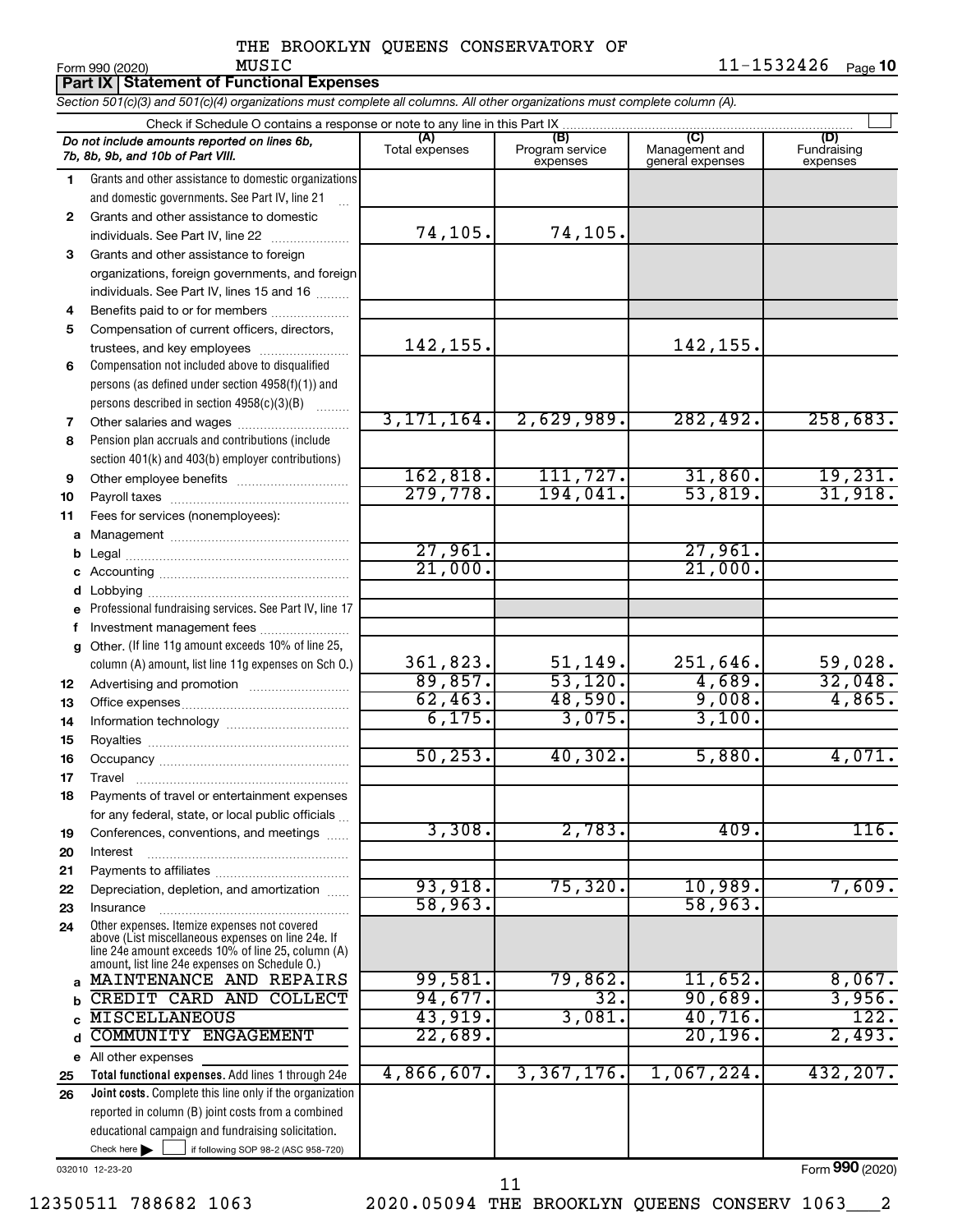Form 990 (2020) MUSIC 11-1532426 <sub>Page</sub> 11

|                             | Part X   | <b>Balance Sheet</b>                                                                                                                                                                                                           |  |            |                          |                 |                    |
|-----------------------------|----------|--------------------------------------------------------------------------------------------------------------------------------------------------------------------------------------------------------------------------------|--|------------|--------------------------|-----------------|--------------------|
|                             |          |                                                                                                                                                                                                                                |  |            |                          |                 |                    |
|                             |          |                                                                                                                                                                                                                                |  |            | (A)<br>Beginning of year |                 | (B)<br>End of year |
|                             | 1        |                                                                                                                                                                                                                                |  |            | 1,754,512.               | $\mathbf{1}$    | 2,074,894.         |
|                             | 2        |                                                                                                                                                                                                                                |  |            | 23,832.                  | $\mathbf{2}$    | 38, 214.           |
|                             | з        |                                                                                                                                                                                                                                |  |            | 104, 330.                | $\mathbf{3}$    | 600, 700.          |
|                             | 4        |                                                                                                                                                                                                                                |  |            | 263,031.                 | $\overline{4}$  | 449,873.           |
|                             | 5        | Loans and other receivables from any current or former officer, director,                                                                                                                                                      |  |            |                          |                 |                    |
|                             |          | trustee, key employee, creator or founder, substantial contributor, or 35%                                                                                                                                                     |  |            |                          |                 |                    |
|                             |          |                                                                                                                                                                                                                                |  |            |                          | 5               |                    |
|                             | 6        | Loans and other receivables from other disqualified persons (as defined                                                                                                                                                        |  |            |                          |                 |                    |
|                             |          | under section $4958(f)(1)$ , and persons described in section $4958(c)(3)(B)$                                                                                                                                                  |  | $\ldots$   |                          | 6               |                    |
|                             | 7        |                                                                                                                                                                                                                                |  |            |                          | $\overline{7}$  |                    |
| Assets                      | 8        |                                                                                                                                                                                                                                |  |            |                          | 8               |                    |
|                             | 9        | Prepaid expenses and deferred charges [11] matter contracts and contracts and deferred charges [11] matter contracts and contracts and contracts and contracts and contracts and contracts and contracts and contracts and con |  |            | 30, 562.                 | 9               | 50,779.            |
|                             |          | 10a Land, buildings, and equipment: cost or other                                                                                                                                                                              |  |            |                          |                 |                    |
|                             |          | basis. Complete Part VI of Schedule D    10a                                                                                                                                                                                   |  | 4,507,893. |                          |                 |                    |
|                             |          |                                                                                                                                                                                                                                |  | 2,361,299. | 1,107,805.               | 10 <sub>c</sub> | 2,146,594.         |
|                             | 11       |                                                                                                                                                                                                                                |  |            | 2,147.                   | 11              |                    |
|                             | 12       |                                                                                                                                                                                                                                |  |            |                          | 12              |                    |
|                             | 13       |                                                                                                                                                                                                                                |  |            |                          | 13              |                    |
|                             | 14       |                                                                                                                                                                                                                                |  | 14         |                          |                 |                    |
|                             | 15       |                                                                                                                                                                                                                                |  | 103,798.   | 15                       | 3,798.          |                    |
|                             | 16       |                                                                                                                                                                                                                                |  |            | 3,390,017.               | 16              | 5,364,852.         |
|                             | 17       |                                                                                                                                                                                                                                |  |            | 191,512.                 | 17              | 188, 300.          |
|                             | 18       |                                                                                                                                                                                                                                |  |            |                          | 18              |                    |
|                             | 19       |                                                                                                                                                                                                                                |  |            | 469, 211.                | 19              | 1,078,204.         |
|                             | 20       |                                                                                                                                                                                                                                |  |            |                          | 20              |                    |
|                             | 21       | Escrow or custodial account liability. Complete Part IV of Schedule D                                                                                                                                                          |  |            |                          | 21              |                    |
|                             | 22       | Loans and other payables to any current or former officer, director,                                                                                                                                                           |  |            |                          |                 |                    |
| Liabilities                 |          | trustee, key employee, creator or founder, substantial contributor, or 35%                                                                                                                                                     |  |            |                          |                 |                    |
|                             |          | controlled entity or family member of any of these persons                                                                                                                                                                     |  |            |                          | 22              |                    |
|                             | 23       | Secured mortgages and notes payable to unrelated third parties                                                                                                                                                                 |  |            | 300,098.                 | 23              | 1, 290, 652.       |
|                             | 24       | Unsecured notes and loans payable to unrelated third parties                                                                                                                                                                   |  |            |                          | 24              |                    |
|                             | 25       | Other liabilities (including federal income tax, payables to related third                                                                                                                                                     |  |            |                          |                 |                    |
|                             |          | parties, and other liabilities not included on lines 17-24). Complete Part X                                                                                                                                                   |  |            |                          |                 |                    |
|                             |          | of Schedule D                                                                                                                                                                                                                  |  |            | 765, 647.                | 25              | 765,647.           |
|                             | 26       | Total liabilities. Add lines 17 through 25                                                                                                                                                                                     |  |            | 1,726,468.               | 26              | 3,322,803.         |
|                             |          | Organizations that follow FASB ASC 958, check here $\blacktriangleright \lfloor \underline{X} \rfloor$                                                                                                                         |  |            |                          |                 |                    |
|                             |          | and complete lines 27, 28, 32, and 33.                                                                                                                                                                                         |  |            | 1,476,596.               |                 | 1,365,600.         |
|                             | 27       | Net assets without donor restrictions                                                                                                                                                                                          |  |            | 186,953.                 | 27              | 676,449.           |
|                             | 28       |                                                                                                                                                                                                                                |  |            |                          | 28              |                    |
|                             |          | Organizations that do not follow FASB ASC 958, check here $\blacktriangleright$                                                                                                                                                |  |            |                          |                 |                    |
|                             |          | and complete lines 29 through 33.                                                                                                                                                                                              |  |            |                          |                 |                    |
|                             | 29       |                                                                                                                                                                                                                                |  |            |                          | 29              |                    |
|                             | 30       | Paid-in or capital surplus, or land, building, or equipment fund                                                                                                                                                               |  |            |                          | 30              |                    |
| Net Assets or Fund Balances | 31<br>32 | Retained earnings, endowment, accumulated income, or other funds<br>Total net assets or fund balances                                                                                                                          |  |            | 1,663,549.               | 31<br>32        | 2,042,049.         |
|                             |          |                                                                                                                                                                                                                                |  |            |                          |                 |                    |

 $1,663,549.$   $32$   $2,042,049.$  $3,390,017$ .  $|33|$  5, 364, 852.

Form (2020) **990**

032011 12-23-20

Capital stock or trust principal, or current funds ~~~~~~~~~~~~~~~ Paid-in or capital surplus, or land, building, or equipment fund ....................... Retained earnings, endowment, accumulated income, or other funds ............ Total net assets or fund balances ~~~~~~~~~~~~~~~~~~~~~~

Total liabilities and net assets/fund balances

12350511 788682 1063 2020.05094 THE BROOKLYN QUEENS CONSERV 1063\_\_\_2 12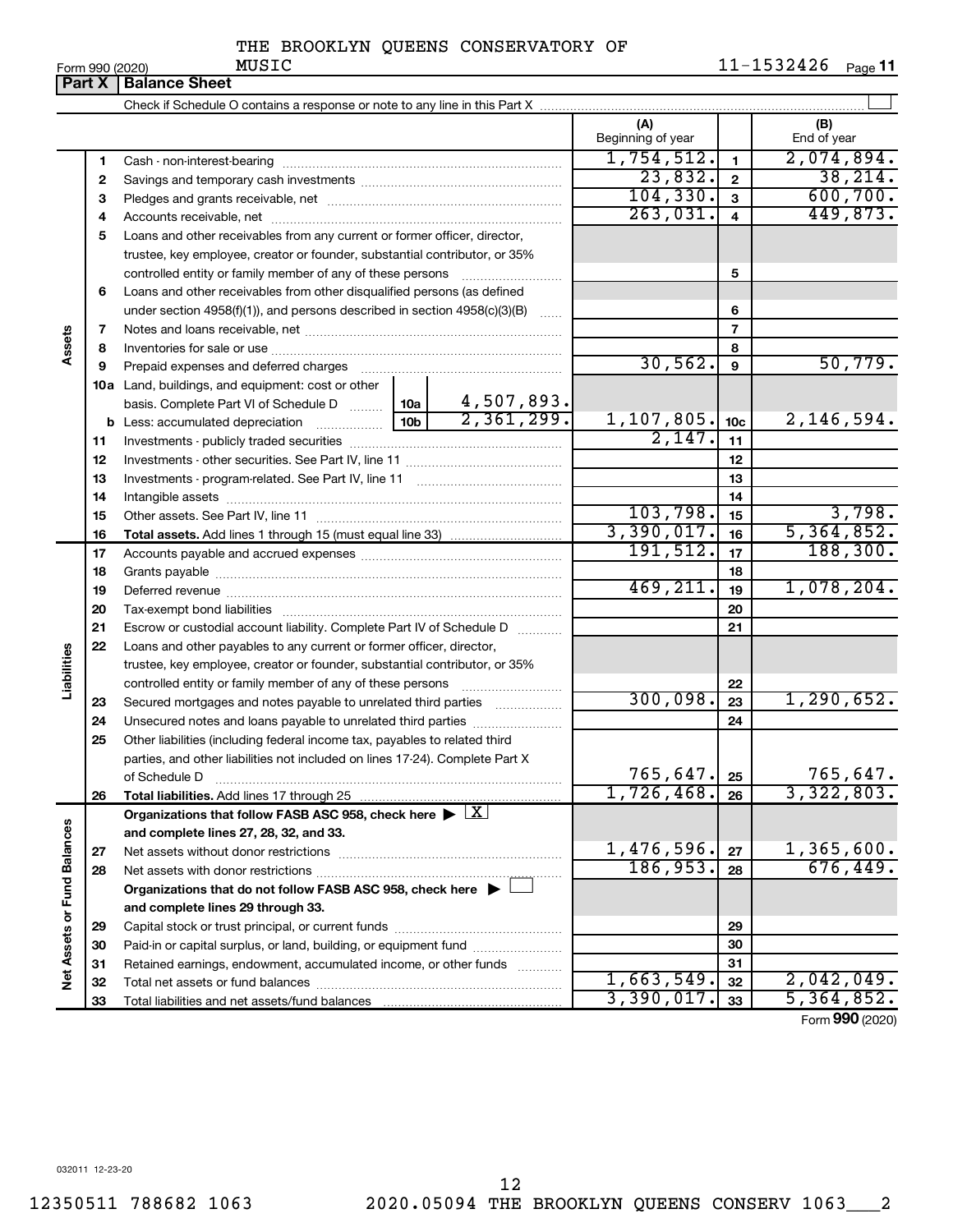|  |  |  | THE BROOKLYN QUEENS CONSERVATORY OF |  |
|--|--|--|-------------------------------------|--|
|--|--|--|-------------------------------------|--|

|    | MUSIC<br>Form 990 (2020)                                                                                                        | 11-1532426     |                |     | Page 12          |
|----|---------------------------------------------------------------------------------------------------------------------------------|----------------|----------------|-----|------------------|
|    | Part XI Reconciliation of Net Assets                                                                                            |                |                |     |                  |
|    |                                                                                                                                 |                |                |     |                  |
|    |                                                                                                                                 |                |                |     |                  |
| 1  |                                                                                                                                 | $\mathbf{1}$   | 5, 242, 264.   |     |                  |
| 2  |                                                                                                                                 | $\overline{2}$ | 4,866,607.     |     |                  |
| 3  | Revenue less expenses. Subtract line 2 from line 1                                                                              | 3              |                |     | 375,657.         |
| 4  |                                                                                                                                 | $\overline{4}$ | 1,663,549.     |     |                  |
| 5  |                                                                                                                                 | 5              |                |     | 2,843.           |
| 6  |                                                                                                                                 | 6              |                |     |                  |
| 7  | Investment expenses www.communication.com/www.communication.com/www.communication.com/www.com                                   | $\overline{7}$ |                |     |                  |
| 8  |                                                                                                                                 | 8              |                |     |                  |
| 9  | Other changes in net assets or fund balances (explain on Schedule O)                                                            | $\mathbf{q}$   |                |     | $\overline{0}$ . |
| 10 | Net assets or fund balances at end of year. Combine lines 3 through 9 (must equal Part X, line 32,                              |                |                |     |                  |
|    |                                                                                                                                 | 10             | 2,042,049.     |     |                  |
|    | <b>Part XII</b> Financial Statements and Reporting                                                                              |                |                |     |                  |
|    |                                                                                                                                 |                |                |     |                  |
|    |                                                                                                                                 |                |                | Yes | <b>No</b>        |
| 1  | Accounting method used to prepare the Form 990: $\Box$ Cash $\Box X$ Accrual<br>$\Box$ Other                                    |                |                |     |                  |
|    | If the organization changed its method of accounting from a prior year or checked "Other," explain in Schedule O.               |                |                |     |                  |
|    |                                                                                                                                 |                | 2a             |     | х                |
|    | If "Yes," check a box below to indicate whether the financial statements for the year were compiled or reviewed on a            |                |                |     |                  |
|    | separate basis, consolidated basis, or both:                                                                                    |                |                |     |                  |
|    | Separate basis<br>Consolidated basis<br>Both consolidated and separate basis                                                    |                |                |     |                  |
|    |                                                                                                                                 |                | 2 <sub>b</sub> | x   |                  |
|    | If "Yes," check a box below to indicate whether the financial statements for the year were audited on a separate basis,         |                |                |     |                  |
|    | consolidated basis, or both:                                                                                                    |                |                |     |                  |
|    | $ \mathbf{X} $ Separate basis<br>Consolidated basis<br>Both consolidated and separate basis                                     |                |                |     |                  |
|    | c If "Yes" to line 2a or 2b, does the organization have a committee that assumes responsibility for oversight of the audit,     |                |                |     |                  |
|    |                                                                                                                                 |                | 2c             | х   |                  |
|    | If the organization changed either its oversight process or selection process during the tax year, explain on Schedule O.       |                |                |     |                  |
|    | 3a As a result of a federal award, was the organization required to undergo an audit or audits as set forth in the Single Audit |                |                |     |                  |
|    |                                                                                                                                 |                | За             |     | x                |
|    | b If "Yes," did the organization undergo the required audit or audits? If the organization did not undergo the required audit   |                |                |     |                  |
|    |                                                                                                                                 |                | 3b             |     |                  |

Form (2020) **990**

032012 12-23-20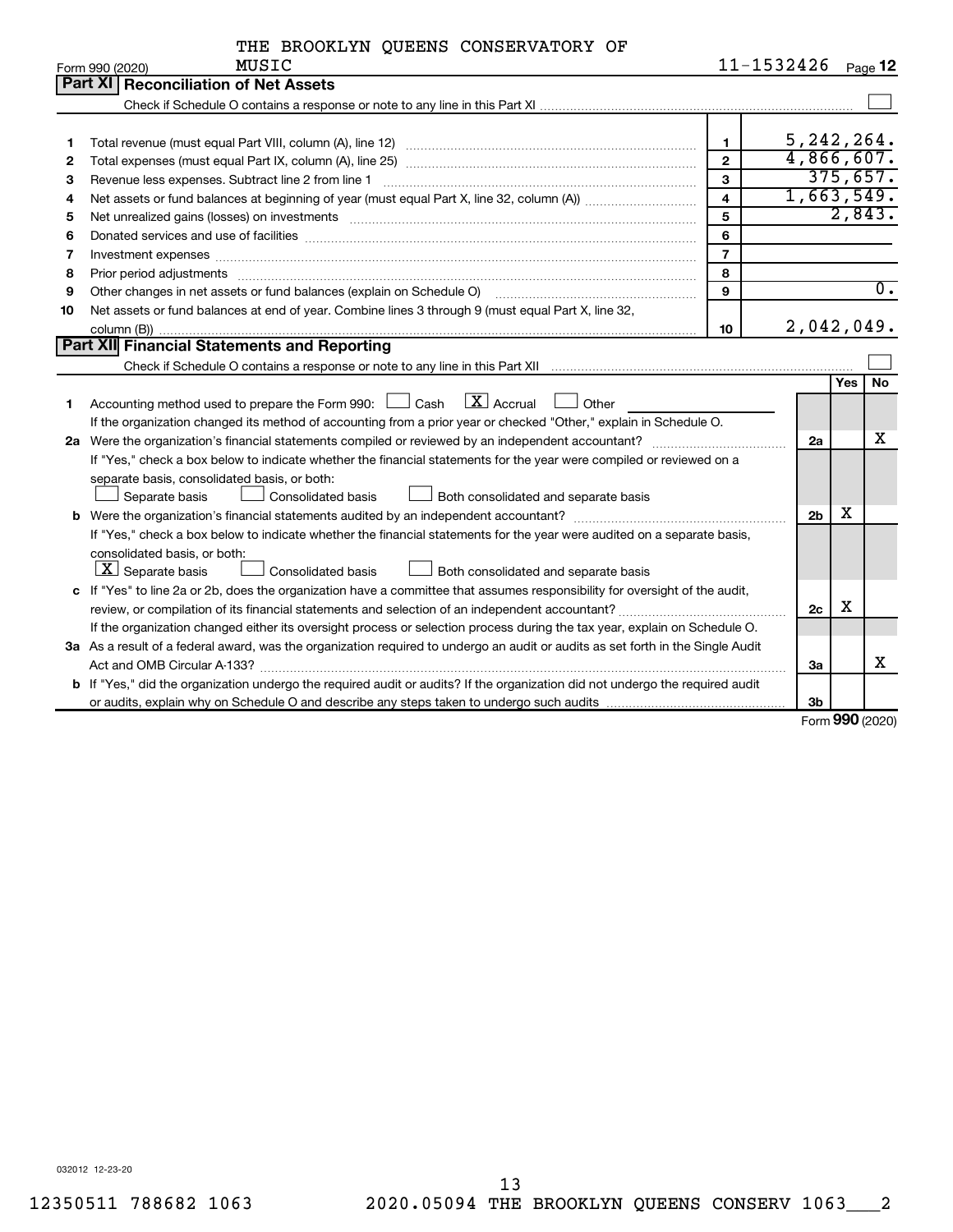| <b>SCHEDULE A</b>                                      | <b>Public Charity Status and Public Support</b> |                                                                                    |                                                                                                                                              |     |                                   | OMB No. 1545-0047          |                       |                                                     |
|--------------------------------------------------------|-------------------------------------------------|------------------------------------------------------------------------------------|----------------------------------------------------------------------------------------------------------------------------------------------|-----|-----------------------------------|----------------------------|-----------------------|-----------------------------------------------------|
| (Form 990 or 990-EZ)                                   |                                                 |                                                                                    | Complete if the organization is a section 501(c)(3) organization or a section                                                                |     |                                   |                            |                       |                                                     |
|                                                        |                                                 |                                                                                    | 4947(a)(1) nonexempt charitable trust.                                                                                                       |     |                                   |                            |                       |                                                     |
| Department of the Treasury<br>Internal Revenue Service |                                                 | Attach to Form 990 or Form 990-EZ.                                                 |                                                                                                                                              |     |                                   |                            | <b>Open to Public</b> |                                                     |
|                                                        |                                                 |                                                                                    | Go to www.irs.gov/Form990 for instructions and the latest information.                                                                       |     |                                   |                            |                       | Inspection                                          |
| Name of the organization                               | MUSIC                                           |                                                                                    | THE BROOKLYN QUEENS CONSERVATORY OF                                                                                                          |     |                                   |                            |                       | <b>Employer identification number</b><br>11-1532426 |
| Part I                                                 |                                                 |                                                                                    | Reason for Public Charity Status. (All organizations must complete this part.) See instructions.                                             |     |                                   |                            |                       |                                                     |
|                                                        |                                                 |                                                                                    | The organization is not a private foundation because it is: (For lines 1 through 12, check only one box.)                                    |     |                                   |                            |                       |                                                     |
| 1                                                      |                                                 |                                                                                    | A church, convention of churches, or association of churches described in section 170(b)(1)(A)(i).                                           |     |                                   |                            |                       |                                                     |
| $\overline{\text{X}}$<br>2                             |                                                 |                                                                                    | A school described in section 170(b)(1)(A)(ii). (Attach Schedule E (Form 990 or 990-EZ).)                                                    |     |                                   |                            |                       |                                                     |
| 3                                                      |                                                 |                                                                                    | A hospital or a cooperative hospital service organization described in section 170(b)(1)(A)(iii).                                            |     |                                   |                            |                       |                                                     |
| 4                                                      |                                                 |                                                                                    | A medical research organization operated in conjunction with a hospital described in section 170(b)(1)(A)(iii). Enter the hospital's name,   |     |                                   |                            |                       |                                                     |
| city, and state:                                       |                                                 |                                                                                    |                                                                                                                                              |     |                                   |                            |                       |                                                     |
| 5                                                      |                                                 |                                                                                    | An organization operated for the benefit of a college or university owned or operated by a governmental unit described in                    |     |                                   |                            |                       |                                                     |
|                                                        |                                                 | section 170(b)(1)(A)(iv). (Complete Part II.)                                      |                                                                                                                                              |     |                                   |                            |                       |                                                     |
| 6                                                      |                                                 |                                                                                    | A federal, state, or local government or governmental unit described in section 170(b)(1)(A)(v).                                             |     |                                   |                            |                       |                                                     |
| 7                                                      |                                                 |                                                                                    | An organization that normally receives a substantial part of its support from a governmental unit or from the general public described in    |     |                                   |                            |                       |                                                     |
|                                                        |                                                 | section 170(b)(1)(A)(vi). (Complete Part II.)                                      |                                                                                                                                              |     |                                   |                            |                       |                                                     |
| 8                                                      |                                                 |                                                                                    | A community trust described in section 170(b)(1)(A)(vi). (Complete Part II.)                                                                 |     |                                   |                            |                       |                                                     |
| 9                                                      |                                                 |                                                                                    | An agricultural research organization described in section 170(b)(1)(A)(ix) operated in conjunction with a land-grant college                |     |                                   |                            |                       |                                                     |
|                                                        |                                                 |                                                                                    | or university or a non-land-grant college of agriculture (see instructions). Enter the name, city, and state of the college or               |     |                                   |                            |                       |                                                     |
| university:<br>10                                      |                                                 |                                                                                    | An organization that normally receives (1) more than 33 1/3% of its support from contributions, membership fees, and gross receipts from     |     |                                   |                            |                       |                                                     |
|                                                        |                                                 |                                                                                    | activities related to its exempt functions, subject to certain exceptions; and (2) no more than 33 1/3% of its support from gross investment |     |                                   |                            |                       |                                                     |
|                                                        |                                                 |                                                                                    | income and unrelated business taxable income (less section 511 tax) from businesses acquired by the organization after June 30, 1975.        |     |                                   |                            |                       |                                                     |
|                                                        |                                                 | See section 509(a)(2). (Complete Part III.)                                        |                                                                                                                                              |     |                                   |                            |                       |                                                     |
| 11                                                     |                                                 |                                                                                    | An organization organized and operated exclusively to test for public safety. See section 509(a)(4).                                         |     |                                   |                            |                       |                                                     |
| 12                                                     |                                                 |                                                                                    | An organization organized and operated exclusively for the benefit of, to perform the functions of, or to carry out the purposes of one or   |     |                                   |                            |                       |                                                     |
|                                                        |                                                 |                                                                                    | more publicly supported organizations described in section 509(a)(1) or section 509(a)(2). See section 509(a)(3). Check the box in           |     |                                   |                            |                       |                                                     |
|                                                        |                                                 |                                                                                    | lines 12a through 12d that describes the type of supporting organization and complete lines 12e, 12f, and 12g.                               |     |                                   |                            |                       |                                                     |
| a                                                      |                                                 |                                                                                    | Type I. A supporting organization operated, supervised, or controlled by its supported organization(s), typically by giving                  |     |                                   |                            |                       |                                                     |
|                                                        |                                                 |                                                                                    | the supported organization(s) the power to regularly appoint or elect a majority of the directors or trustees of the supporting              |     |                                   |                            |                       |                                                     |
|                                                        |                                                 | organization. You must complete Part IV, Sections A and B.                         |                                                                                                                                              |     |                                   |                            |                       |                                                     |
| b                                                      |                                                 |                                                                                    | Type II. A supporting organization supervised or controlled in connection with its supported organization(s), by having                      |     |                                   |                            |                       |                                                     |
|                                                        |                                                 | organization(s). You must complete Part IV, Sections A and C.                      | control or management of the supporting organization vested in the same persons that control or manage the supported                         |     |                                   |                            |                       |                                                     |
| с                                                      |                                                 |                                                                                    | Type III functionally integrated. A supporting organization operated in connection with, and functionally integrated with,                   |     |                                   |                            |                       |                                                     |
|                                                        |                                                 |                                                                                    | its supported organization(s) (see instructions). You must complete Part IV, Sections A, D, and E.                                           |     |                                   |                            |                       |                                                     |
| d                                                      |                                                 |                                                                                    | Type III non-functionally integrated. A supporting organization operated in connection with its supported organization(s)                    |     |                                   |                            |                       |                                                     |
|                                                        |                                                 |                                                                                    | that is not functionally integrated. The organization generally must satisfy a distribution requirement and an attentiveness                 |     |                                   |                            |                       |                                                     |
|                                                        |                                                 |                                                                                    | requirement (see instructions). You must complete Part IV, Sections A and D, and Part V.                                                     |     |                                   |                            |                       |                                                     |
| е                                                      |                                                 |                                                                                    | Check this box if the organization received a written determination from the IRS that it is a Type I, Type II, Type III                      |     |                                   |                            |                       |                                                     |
|                                                        |                                                 |                                                                                    | functionally integrated, or Type III non-functionally integrated supporting organization.                                                    |     |                                   |                            |                       |                                                     |
|                                                        |                                                 |                                                                                    |                                                                                                                                              |     |                                   |                            |                       |                                                     |
| g<br>(i) Name of supported                             |                                                 | Provide the following information about the supported organization(s).<br>(ii) EIN | (iii) Type of organization                                                                                                                   |     | (iv) Is the organization listed   | (v) Amount of monetary     |                       | (vi) Amount of other                                |
| organization                                           |                                                 |                                                                                    | (described on lines 1-10                                                                                                                     |     | in your governing document?<br>No | support (see instructions) |                       | support (see instructions)                          |
|                                                        |                                                 |                                                                                    | above (see instructions))                                                                                                                    | Yes |                                   |                            |                       |                                                     |
|                                                        |                                                 |                                                                                    |                                                                                                                                              |     |                                   |                            |                       |                                                     |
|                                                        |                                                 |                                                                                    |                                                                                                                                              |     |                                   |                            |                       |                                                     |
|                                                        |                                                 |                                                                                    |                                                                                                                                              |     |                                   |                            |                       |                                                     |
|                                                        |                                                 |                                                                                    |                                                                                                                                              |     |                                   |                            |                       |                                                     |
|                                                        |                                                 |                                                                                    |                                                                                                                                              |     |                                   |                            |                       |                                                     |
|                                                        |                                                 |                                                                                    |                                                                                                                                              |     |                                   |                            |                       |                                                     |
|                                                        |                                                 |                                                                                    |                                                                                                                                              |     |                                   |                            |                       |                                                     |
|                                                        |                                                 |                                                                                    |                                                                                                                                              |     |                                   |                            |                       |                                                     |
|                                                        |                                                 |                                                                                    |                                                                                                                                              |     |                                   |                            |                       |                                                     |
| Total                                                  |                                                 |                                                                                    |                                                                                                                                              |     |                                   |                            |                       |                                                     |

032021 01-25-21 LHA For Paperwork Reduction Act Notice, see the Instructions for Form 990 or 990-EZ. 032021 01-25-21 Schedule A (Form 990 or 990-EZ) 2020 14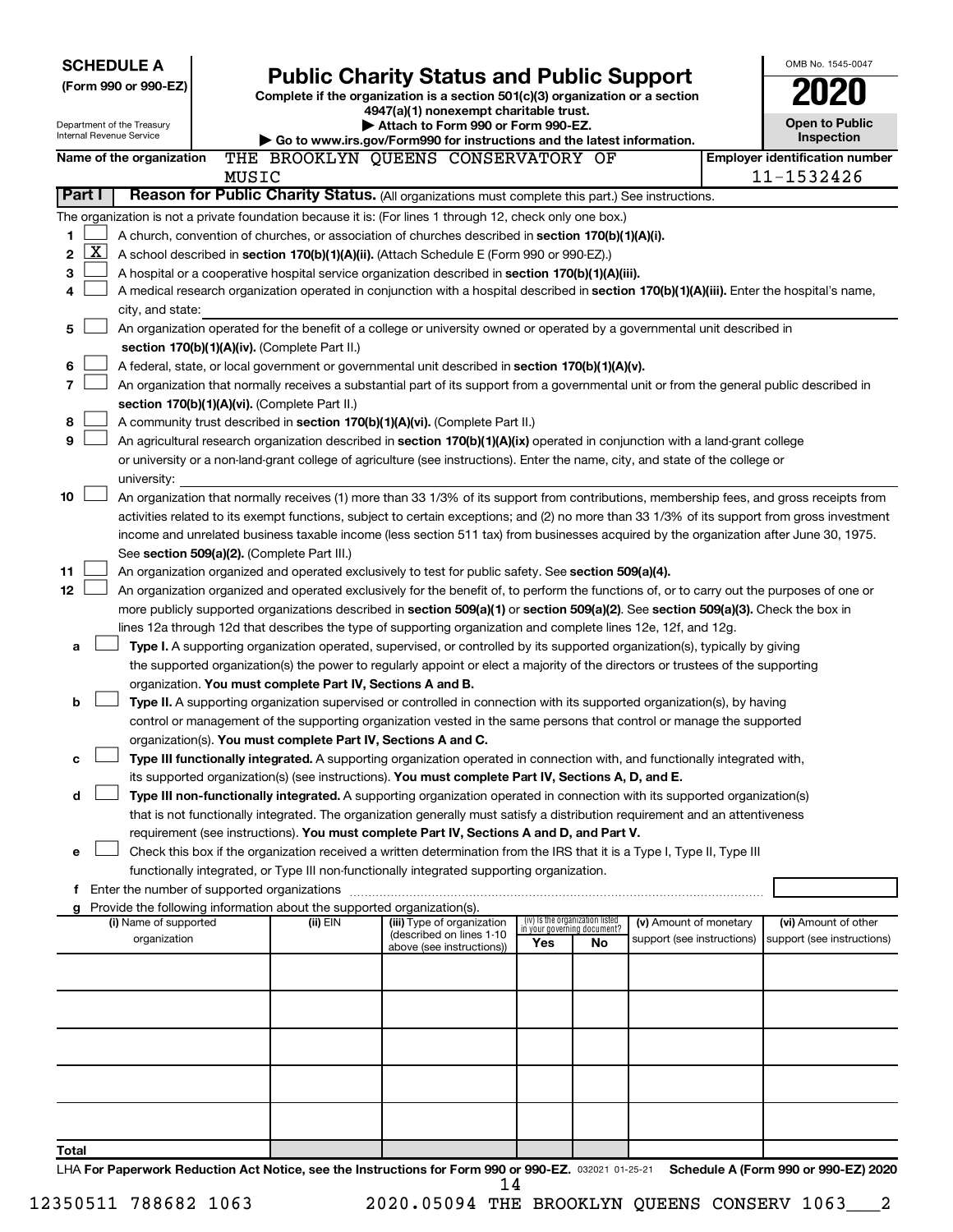|  | Schedule A (Form 990 or 990-EZ) 2020 $\,\mathrm{MUSTC}$ |  | $11 - 1532426$ Page 2 |  |
|--|---------------------------------------------------------|--|-----------------------|--|
|--|---------------------------------------------------------|--|-----------------------|--|

(Complete only if you checked the box on line 5, 7, or 8 of Part I or if the organization failed to qualify under Part III. If the organization fails to qualify under the tests listed below, please complete Part III.) **Part II Support Schedule for Organizations Described in Sections 170(b)(1)(A)(iv) and 170(b)(1)(A)(vi)**

|     | <b>Section A. Public Support</b>                                                                                                                                                                                               |          |          |            |            |                                      |           |
|-----|--------------------------------------------------------------------------------------------------------------------------------------------------------------------------------------------------------------------------------|----------|----------|------------|------------|--------------------------------------|-----------|
|     | Calendar year (or fiscal year beginning in)                                                                                                                                                                                    | (a) 2016 | (b) 2017 | $(c)$ 2018 | $(d)$ 2019 | (e) 2020                             | (f) Total |
|     | 1 Gifts, grants, contributions, and                                                                                                                                                                                            |          |          |            |            |                                      |           |
|     | membership fees received. (Do not                                                                                                                                                                                              |          |          |            |            |                                      |           |
|     | include any "unusual grants.")                                                                                                                                                                                                 |          |          |            |            |                                      |           |
|     | 2 Tax revenues levied for the organ-                                                                                                                                                                                           |          |          |            |            |                                      |           |
|     | ization's benefit and either paid to                                                                                                                                                                                           |          |          |            |            |                                      |           |
|     | or expended on its behalf                                                                                                                                                                                                      |          |          |            |            |                                      |           |
|     | 3 The value of services or facilities                                                                                                                                                                                          |          |          |            |            |                                      |           |
|     | furnished by a governmental unit to                                                                                                                                                                                            |          |          |            |            |                                      |           |
|     | the organization without charge                                                                                                                                                                                                |          |          |            |            |                                      |           |
|     | 4 Total. Add lines 1 through 3                                                                                                                                                                                                 |          |          |            |            |                                      |           |
| 5   | The portion of total contributions                                                                                                                                                                                             |          |          |            |            |                                      |           |
|     | by each person (other than a                                                                                                                                                                                                   |          |          |            |            |                                      |           |
|     | governmental unit or publicly                                                                                                                                                                                                  |          |          |            |            |                                      |           |
|     | supported organization) included                                                                                                                                                                                               |          |          |            |            |                                      |           |
|     | on line 1 that exceeds 2% of the                                                                                                                                                                                               |          |          |            |            |                                      |           |
|     | amount shown on line 11,                                                                                                                                                                                                       |          |          |            |            |                                      |           |
|     | column (f)                                                                                                                                                                                                                     |          |          |            |            |                                      |           |
|     | 6 Public support. Subtract line 5 from line 4.                                                                                                                                                                                 |          |          |            |            |                                      |           |
|     | <b>Section B. Total Support</b>                                                                                                                                                                                                |          |          |            |            |                                      |           |
|     | Calendar year (or fiscal year beginning in)                                                                                                                                                                                    | (a) 2016 | (b) 2017 | $(c)$ 2018 | $(d)$ 2019 | (e) 2020                             | (f) Total |
|     | 7 Amounts from line 4                                                                                                                                                                                                          |          |          |            |            |                                      |           |
| 8   | Gross income from interest,                                                                                                                                                                                                    |          |          |            |            |                                      |           |
|     | dividends, payments received on                                                                                                                                                                                                |          |          |            |            |                                      |           |
|     | securities loans, rents, royalties,                                                                                                                                                                                            |          |          |            |            |                                      |           |
|     | and income from similar sources                                                                                                                                                                                                |          |          |            |            |                                      |           |
| 9   | Net income from unrelated business                                                                                                                                                                                             |          |          |            |            |                                      |           |
|     | activities, whether or not the                                                                                                                                                                                                 |          |          |            |            |                                      |           |
|     | business is regularly carried on                                                                                                                                                                                               |          |          |            |            |                                      |           |
|     | 10 Other income. Do not include gain                                                                                                                                                                                           |          |          |            |            |                                      |           |
|     | or loss from the sale of capital                                                                                                                                                                                               |          |          |            |            |                                      |           |
|     | assets (Explain in Part VI.)                                                                                                                                                                                                   |          |          |            |            |                                      |           |
|     | 11 Total support. Add lines 7 through 10                                                                                                                                                                                       |          |          |            |            |                                      |           |
|     |                                                                                                                                                                                                                                |          |          |            |            | 12                                   |           |
|     | 13 First 5 years. If the Form 990 is for the organization's first, second, third, fourth, or fifth tax year as a section 501(c)(3)                                                                                             |          |          |            |            |                                      |           |
|     | <b>Section C. Computation of Public Support Percentage</b>                                                                                                                                                                     |          |          |            |            |                                      |           |
|     |                                                                                                                                                                                                                                |          |          |            |            | 14                                   | %         |
|     |                                                                                                                                                                                                                                |          |          |            |            | 15                                   | %         |
|     | 16a 33 1/3% support test - 2020. If the organization did not check the box on line 13, and line 14 is 33 1/3% or more, check this box and                                                                                      |          |          |            |            |                                      |           |
|     | stop here. The organization qualifies as a publicly supported organization manufactured content and the organization of the state of the state of the state of the state of the state of the state of the state of the state o |          |          |            |            |                                      |           |
|     | b 33 1/3% support test - 2019. If the organization did not check a box on line 13 or 16a, and line 15 is 33 1/3% or more, check this box                                                                                       |          |          |            |            |                                      |           |
|     |                                                                                                                                                                                                                                |          |          |            |            |                                      |           |
|     | 17a 10% -facts-and-circumstances test - 2020. If the organization did not check a box on line 13, 16a, or 16b, and line 14 is 10% or more,                                                                                     |          |          |            |            |                                      |           |
|     | and if the organization meets the facts-and-circumstances test, check this box and stop here. Explain in Part VI how the organization                                                                                          |          |          |            |            |                                      |           |
|     | meets the facts-and-circumstances test. The organization qualifies as a publicly supported organization                                                                                                                        |          |          |            |            |                                      |           |
|     | b 10% -facts-and-circumstances test - 2019. If the organization did not check a box on line 13, 16a, 16b, or 17a, and line 15 is 10% or                                                                                        |          |          |            |            |                                      |           |
|     | more, and if the organization meets the facts-and-circumstances test, check this box and stop here. Explain in Part VI how the                                                                                                 |          |          |            |            |                                      |           |
|     | organization meets the facts-and-circumstances test. The organization qualifies as a publicly supported organization                                                                                                           |          |          |            |            |                                      |           |
| 18. | Private foundation. If the organization did not check a box on line 13, 16a, 16b, 17a, or 17b, check this box and see instructions                                                                                             |          |          |            |            |                                      |           |
|     |                                                                                                                                                                                                                                |          |          |            |            | Schedule A (Form 990 or 990-EZ) 2020 |           |

032022 01-25-21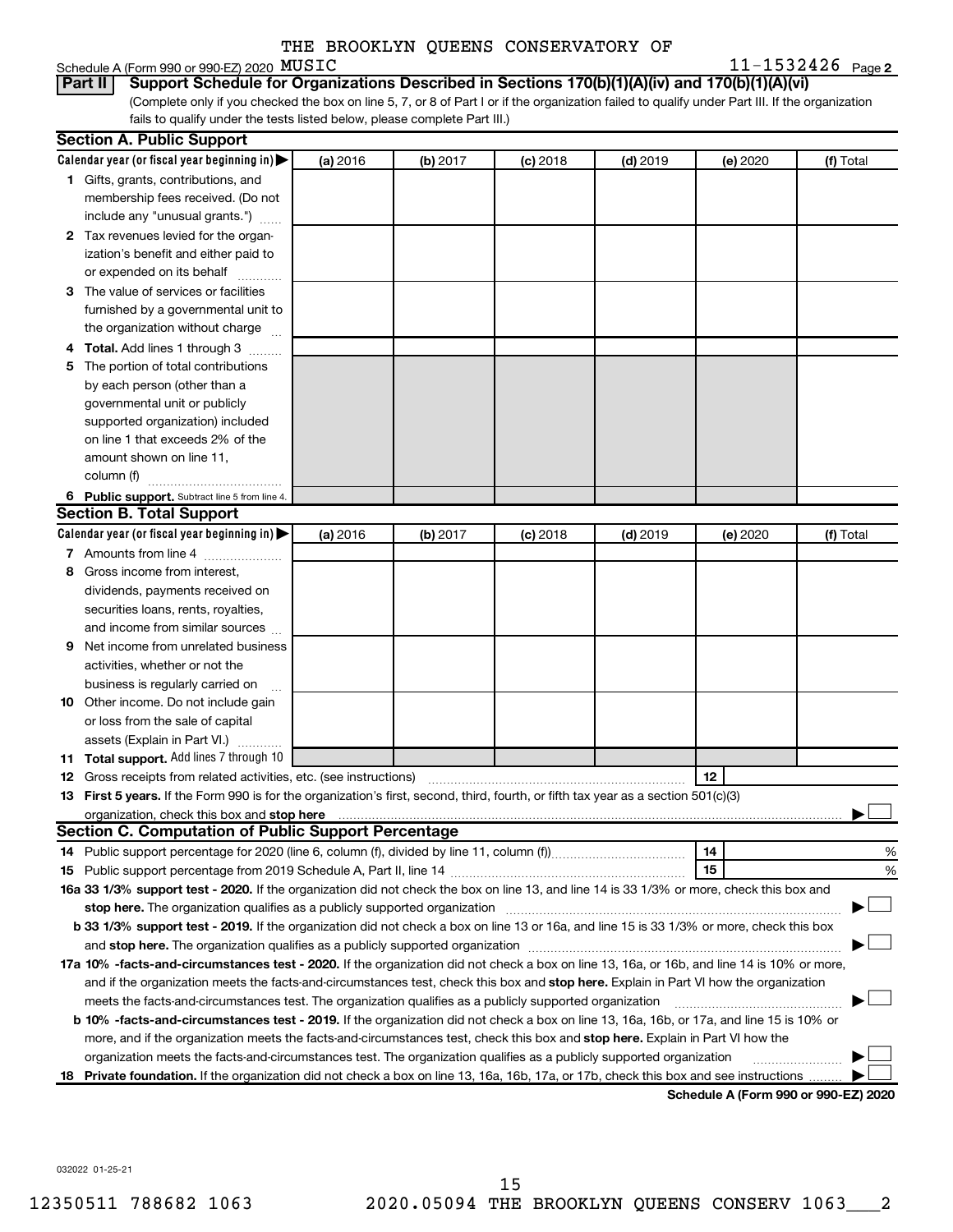## Schedule A (Form 990 or 990-EZ) 2020 MUSIC

**3** MUSIC 11-1532426

### **Part III Support Schedule for Organizations Described in Section 509(a)(2)**

(Complete only if you checked the box on line 10 of Part I or if the organization failed to qualify under Part II. If the organization fails to qualify under the tests listed below, please complete Part II.)

|              | Calendar year (or fiscal year beginning in)                                                                                                                                            | (a) 2016 | (b) 2017 | $(c)$ 2018 | $(d)$ 2019                                  |    | (e) 2020 | (f) Total                            |   |
|--------------|----------------------------------------------------------------------------------------------------------------------------------------------------------------------------------------|----------|----------|------------|---------------------------------------------|----|----------|--------------------------------------|---|
|              | 1 Gifts, grants, contributions, and                                                                                                                                                    |          |          |            |                                             |    |          |                                      |   |
|              | membership fees received. (Do not                                                                                                                                                      |          |          |            |                                             |    |          |                                      |   |
|              | include any "unusual grants.")                                                                                                                                                         |          |          |            |                                             |    |          |                                      |   |
| $\mathbf{2}$ | Gross receipts from admissions,<br>merchandise sold or services per-<br>formed, or facilities furnished in<br>any activity that is related to the<br>organization's tax-exempt purpose |          |          |            |                                             |    |          |                                      |   |
| 3            | Gross receipts from activities that                                                                                                                                                    |          |          |            |                                             |    |          |                                      |   |
|              | are not an unrelated trade or bus-                                                                                                                                                     |          |          |            |                                             |    |          |                                      |   |
|              | iness under section 513                                                                                                                                                                |          |          |            |                                             |    |          |                                      |   |
| 4            | Tax revenues levied for the organ-                                                                                                                                                     |          |          |            |                                             |    |          |                                      |   |
|              | ization's benefit and either paid to<br>or expended on its behalf<br>.                                                                                                                 |          |          |            |                                             |    |          |                                      |   |
| 5            | The value of services or facilities                                                                                                                                                    |          |          |            |                                             |    |          |                                      |   |
|              | furnished by a governmental unit to<br>the organization without charge                                                                                                                 |          |          |            |                                             |    |          |                                      |   |
| 6            | Total. Add lines 1 through 5                                                                                                                                                           |          |          |            |                                             |    |          |                                      |   |
|              | 7a Amounts included on lines 1, 2, and                                                                                                                                                 |          |          |            |                                             |    |          |                                      |   |
|              | 3 received from disqualified persons                                                                                                                                                   |          |          |            |                                             |    |          |                                      |   |
|              | <b>b</b> Amounts included on lines 2 and 3 received                                                                                                                                    |          |          |            |                                             |    |          |                                      |   |
|              | from other than disqualified persons that<br>exceed the greater of \$5,000 or 1% of the<br>amount on line 13 for the year                                                              |          |          |            |                                             |    |          |                                      |   |
|              | c Add lines 7a and 7b                                                                                                                                                                  |          |          |            |                                             |    |          |                                      |   |
|              | 8 Public support. (Subtract line 7c from line 6.)                                                                                                                                      |          |          |            |                                             |    |          |                                      |   |
|              | <b>Section B. Total Support</b>                                                                                                                                                        |          |          |            |                                             |    |          |                                      |   |
|              | Calendar year (or fiscal year beginning in)                                                                                                                                            | (a) 2016 | (b) 2017 | $(c)$ 2018 | $(d)$ 2019                                  |    | (e) 2020 | (f) Total                            |   |
|              | 9 Amounts from line 6                                                                                                                                                                  |          |          |            |                                             |    |          |                                      |   |
|              | <b>10a</b> Gross income from interest,<br>dividends, payments received on<br>securities loans, rents, royalties,<br>and income from similar sources                                    |          |          |            |                                             |    |          |                                      |   |
|              | <b>b</b> Unrelated business taxable income                                                                                                                                             |          |          |            |                                             |    |          |                                      |   |
|              | (less section 511 taxes) from businesses<br>acquired after June 30, 1975                                                                                                               |          |          |            |                                             |    |          |                                      |   |
|              | c Add lines 10a and 10b                                                                                                                                                                |          |          |            |                                             |    |          |                                      |   |
| 11           | Net income from unrelated business<br>activities not included in line 10b.<br>whether or not the business is<br>regularly carried on                                                   |          |          |            |                                             |    |          |                                      |   |
|              | <b>12</b> Other income. Do not include gain<br>or loss from the sale of capital<br>assets (Explain in Part VI.)                                                                        |          |          |            |                                             |    |          |                                      |   |
|              | <b>13</b> Total support. (Add lines 9, 10c, 11, and 12.)                                                                                                                               |          |          |            |                                             |    |          |                                      |   |
|              | 14 First 5 years. If the Form 990 is for the organization's first, second, third, fourth, or fifth tax year as a section 501(c)(3) organization,                                       |          |          |            |                                             |    |          |                                      |   |
|              |                                                                                                                                                                                        |          |          |            |                                             |    |          |                                      |   |
|              | <b>Section C. Computation of Public Support Percentage</b>                                                                                                                             |          |          |            |                                             |    |          |                                      |   |
|              |                                                                                                                                                                                        |          |          |            |                                             | 15 |          |                                      | % |
|              |                                                                                                                                                                                        |          |          |            |                                             | 16 |          |                                      | % |
|              | Section D. Computation of Investment Income Percentage                                                                                                                                 |          |          |            |                                             |    |          |                                      |   |
|              |                                                                                                                                                                                        |          |          |            |                                             | 17 |          |                                      | % |
|              |                                                                                                                                                                                        |          |          |            |                                             | 18 |          |                                      | % |
|              | 19a 33 1/3% support tests - 2020. If the organization did not check the box on line 14, and line 15 is more than 33 1/3%, and line 17 is not                                           |          |          |            |                                             |    |          |                                      |   |
|              | more than 33 1/3%, check this box and stop here. The organization qualifies as a publicly supported organization                                                                       |          |          |            |                                             |    |          |                                      |   |
|              | <b>b 33 1/3% support tests - 2019.</b> If the organization did not check a box on line 14 or line 19a, and line 16 is more than 33 1/3%, and                                           |          |          |            |                                             |    |          |                                      |   |
|              | line 18 is not more than 33 1/3%, check this box and stop here. The organization qualifies as a publicly supported organization                                                        |          |          |            |                                             |    |          |                                      |   |
|              |                                                                                                                                                                                        |          |          |            |                                             |    |          |                                      |   |
|              | 032023 01-25-21                                                                                                                                                                        |          |          | 16         |                                             |    |          | Schedule A (Form 990 or 990-EZ) 2020 |   |
|              | 12350511 788682 1063                                                                                                                                                                   |          |          |            | 2020.05094 THE BROOKLYN QUEENS CONSERV 1063 |    |          | 2                                    |   |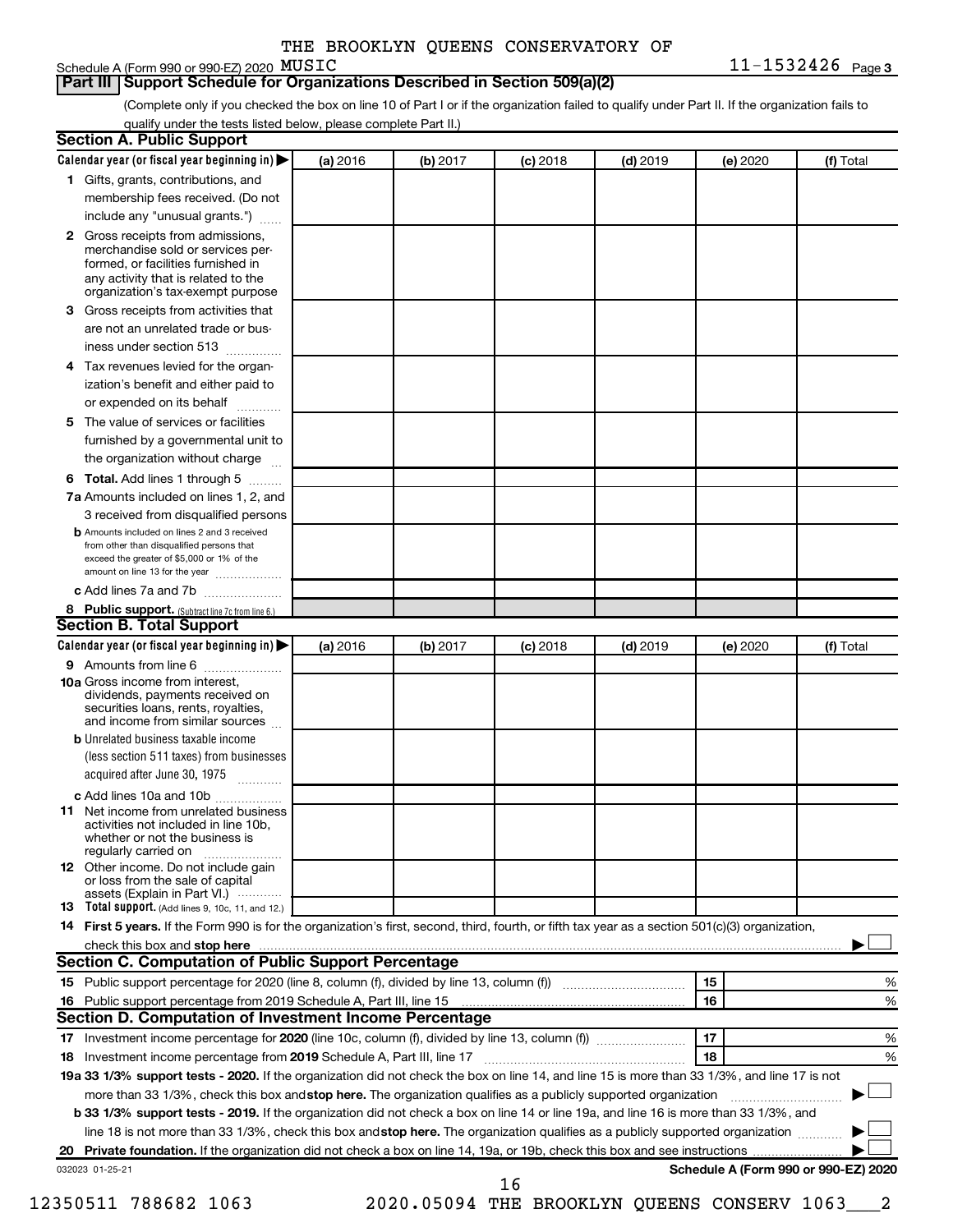#### **AUSIC** 21-1532426 Page 4 Schedule A (Form 990 or 990-EZ) 2020  $MUSTC$ **Part IV Supporting Organizations**

(Complete only if you checked a box in line 12 on Part I. If you checked box 12a, Part I, complete Sections A and B. If you checked box 12b, Part I, complete Sections A and C. If you checked box 12c, Part I, complete Sections A, D, and E. If you checked box 12d, Part I, complete Sections A and D, and complete Part V.)

## **Section A. All Supporting Organizations**

- **1** Are all of the organization's supported organizations listed by name in the organization's governing documents? If "No," describe in Part VI how the supported organizations are designated. If designated by *class or purpose, describe the designation. If historic and continuing relationship, explain.*
- **2** Did the organization have any supported organization that does not have an IRS determination of status under section 509(a)(1) or (2)? If "Yes," explain in Part **VI** how the organization determined that the supported *organization was described in section 509(a)(1) or (2).*
- **3a** Did the organization have a supported organization described in section 501(c)(4), (5), or (6)? If "Yes," answer *lines 3b and 3c below.*
- **b** Did the organization confirm that each supported organization qualified under section 501(c)(4), (5), or (6) and satisfied the public support tests under section 509(a)(2)? If "Yes," describe in Part VI when and how the *organization made the determination.*
- **c** Did the organization ensure that all support to such organizations was used exclusively for section 170(c)(2)(B) purposes? If "Yes," explain in Part VI what controls the organization put in place to ensure such use.
- **4 a** *If* Was any supported organization not organized in the United States ("foreign supported organization")? *"Yes," and if you checked box 12a or 12b in Part I, answer lines 4b and 4c below.*
- **b** Did the organization have ultimate control and discretion in deciding whether to make grants to the foreign supported organization? If "Yes," describe in Part VI how the organization had such control and discretion *despite being controlled or supervised by or in connection with its supported organizations.*
- **c** Did the organization support any foreign supported organization that does not have an IRS determination under sections 501(c)(3) and 509(a)(1) or (2)? If "Yes," explain in Part VI what controls the organization used *to ensure that all support to the foreign supported organization was used exclusively for section 170(c)(2)(B) purposes.*
- **5a** Did the organization add, substitute, or remove any supported organizations during the tax year? If "Yes," answer lines 5b and 5c below (if applicable). Also, provide detail in **Part VI,** including (i) the names and EIN *numbers of the supported organizations added, substituted, or removed; (ii) the reasons for each such action; (iii) the authority under the organization's organizing document authorizing such action; and (iv) how the action was accomplished (such as by amendment to the organizing document).*
- **b Type I or Type II only.** Was any added or substituted supported organization part of a class already designated in the organization's organizing document?
- **c Substitutions only.**  Was the substitution the result of an event beyond the organization's control?
- **6** Did the organization provide support (whether in the form of grants or the provision of services or facilities) to **Part VI.** support or benefit one or more of the filing organization's supported organizations? If "Yes," provide detail in anyone other than (i) its supported organizations, (ii) individuals that are part of the charitable class benefited by one or more of its supported organizations, or (iii) other supporting organizations that also
- **7** Did the organization provide a grant, loan, compensation, or other similar payment to a substantial contributor regard to a substantial contributor? If "Yes," complete Part I of Schedule L (Form 990 or 990-EZ). (as defined in section 4958(c)(3)(C)), a family member of a substantial contributor, or a 35% controlled entity with
- **8** Did the organization make a loan to a disqualified person (as defined in section 4958) not described in line 7? *If "Yes," complete Part I of Schedule L (Form 990 or 990-EZ).*
- **9 a** Was the organization controlled directly or indirectly at any time during the tax year by one or more in section 509(a)(1) or (2))? If "Yes," provide detail in **Part VI.** disqualified persons, as defined in section 4946 (other than foundation managers and organizations described
- **b** Did one or more disqualified persons (as defined in line 9a) hold a controlling interest in any entity in which the supporting organization had an interest? If "Yes," provide detail in Part VI.
- **c** Did a disqualified person (as defined in line 9a) have an ownership interest in, or derive any personal benefit from, assets in which the supporting organization also had an interest? If "Yes," provide detail in Part VI.
- **10 a** Was the organization subject to the excess business holdings rules of section 4943 because of section supporting organizations)? If "Yes," answer line 10b below. 4943(f) (regarding certain Type II supporting organizations, and all Type III non-functionally integrated
	- **b** Did the organization have any excess business holdings in the tax year? (Use Schedule C, Form 4720, to *determine whether the organization had excess business holdings.)*

032024 01-25-21

**Schedule A (Form 990 or 990-EZ) 2020**

**Yes No**

**1**

**2**

**3a**

**3b**

**3c**

**4a**

**4b**

**4c**

**5a**

**5b 5c**

**6**

**7**

**8**

**9a**

**9b**

**9c**

**10a**

**10b**

17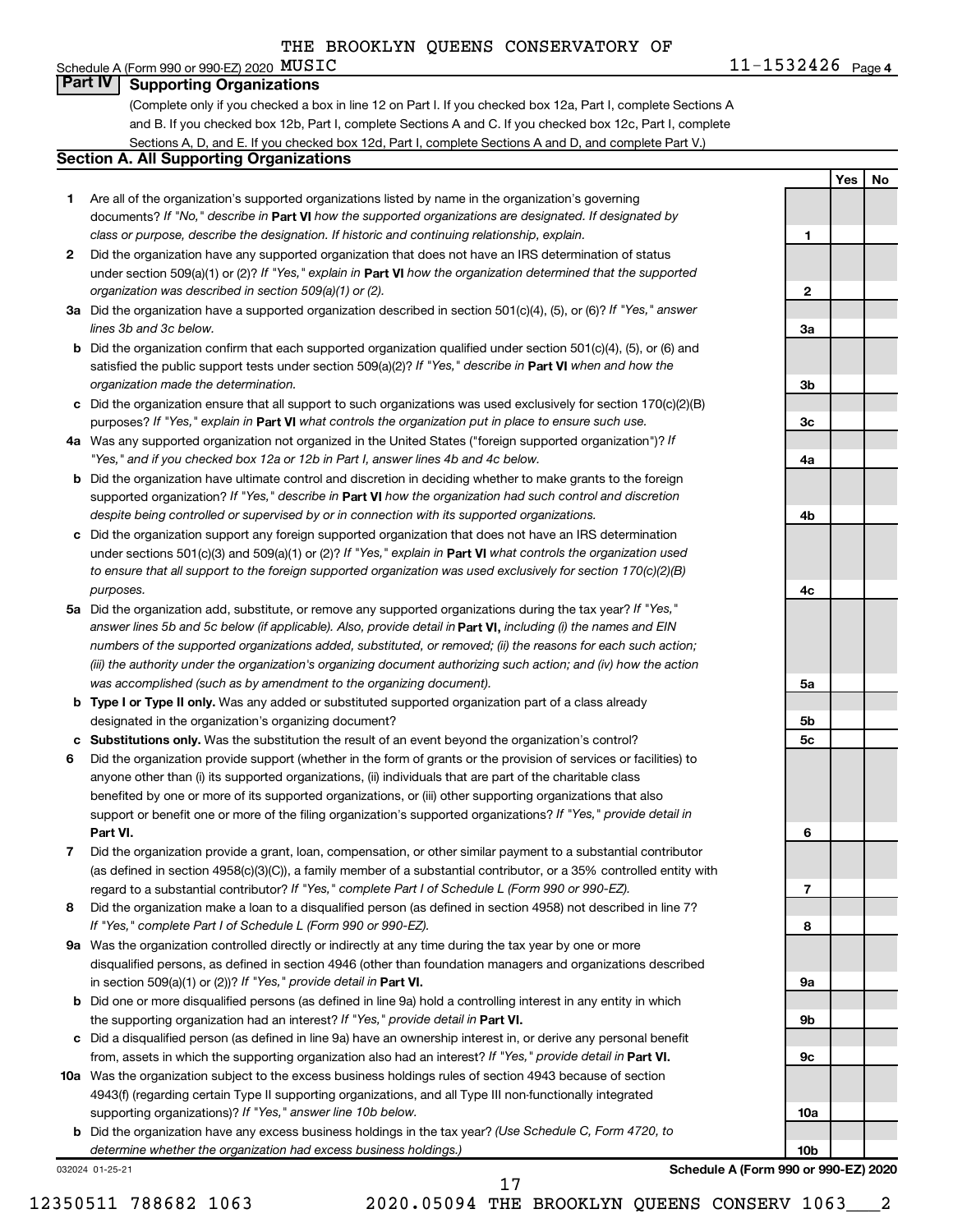|    | Schedule A (Form 990 or 990-EZ) 2020 MUSIC                                                                                                                                                                                                                | $11 - 1532426$ Page 5 |            |    |
|----|-----------------------------------------------------------------------------------------------------------------------------------------------------------------------------------------------------------------------------------------------------------|-----------------------|------------|----|
|    | <b>Supporting Organizations (continued)</b><br><b>Part IV</b>                                                                                                                                                                                             |                       |            |    |
|    |                                                                                                                                                                                                                                                           |                       | Yes        | No |
| 11 | Has the organization accepted a gift or contribution from any of the following persons?                                                                                                                                                                   |                       |            |    |
|    | a A person who directly or indirectly controls, either alone or together with persons described in lines 11b and                                                                                                                                          |                       |            |    |
|    | 11c below, the governing body of a supported organization?                                                                                                                                                                                                | 11a                   |            |    |
|    | <b>b</b> A family member of a person described in line 11a above?                                                                                                                                                                                         | 11 <sub>b</sub>       |            |    |
|    | c A 35% controlled entity of a person described in line 11a or 11b above? If "Yes" to line 11a, 11b, or 11c, provide                                                                                                                                      |                       |            |    |
|    | detail in Part VI.                                                                                                                                                                                                                                        | 11c                   |            |    |
|    | <b>Section B. Type I Supporting Organizations</b>                                                                                                                                                                                                         |                       |            |    |
|    |                                                                                                                                                                                                                                                           |                       | <b>Yes</b> | No |
| 1  | Did the governing body, members of the governing body, officers acting in their official capacity, or membership of one or                                                                                                                                |                       |            |    |
|    | more supported organizations have the power to regularly appoint or elect at least a majority of the organization's officers,                                                                                                                             |                       |            |    |
|    | directors, or trustees at all times during the tax year? If "No," describe in Part VI how the supported organization(s)<br>effectively operated, supervised, or controlled the organization's activities. If the organization had more than one supported |                       |            |    |
|    | organization, describe how the powers to appoint and/or remove officers, directors, or trustees were allocated among the                                                                                                                                  |                       |            |    |
|    | supported organizations and what conditions or restrictions, if any, applied to such powers during the tax year.                                                                                                                                          | 1                     |            |    |
| 2  | Did the organization operate for the benefit of any supported organization other than the supported                                                                                                                                                       |                       |            |    |
|    | organization(s) that operated, supervised, or controlled the supporting organization? If "Yes," explain in                                                                                                                                                |                       |            |    |
|    | Part VI how providing such benefit carried out the purposes of the supported organization(s) that operated,                                                                                                                                               |                       |            |    |
|    | supervised, or controlled the supporting organization.                                                                                                                                                                                                    | 2                     |            |    |
|    | <b>Section C. Type II Supporting Organizations</b>                                                                                                                                                                                                        |                       |            |    |
|    |                                                                                                                                                                                                                                                           |                       | Yes        | No |
| 1. | Were a majority of the organization's directors or trustees during the tax year also a majority of the directors                                                                                                                                          |                       |            |    |
|    | or trustees of each of the organization's supported organization(s)? If "No," describe in Part VI how control                                                                                                                                             |                       |            |    |
|    | or management of the supporting organization was vested in the same persons that controlled or managed                                                                                                                                                    |                       |            |    |
|    | the supported organization(s).                                                                                                                                                                                                                            | 1                     |            |    |
|    | Section D. All Type III Supporting Organizations                                                                                                                                                                                                          |                       |            |    |
|    |                                                                                                                                                                                                                                                           |                       | Yes        | No |
| 1  | Did the organization provide to each of its supported organizations, by the last day of the fifth month of the                                                                                                                                            |                       |            |    |
|    | organization's tax year, (i) a written notice describing the type and amount of support provided during the prior tax                                                                                                                                     |                       |            |    |
|    | year, (ii) a copy of the Form 990 that was most recently filed as of the date of notification, and (iii) copies of the                                                                                                                                    |                       |            |    |
|    | organization's governing documents in effect on the date of notification, to the extent not previously provided?                                                                                                                                          | 1                     |            |    |
| 2  | Were any of the organization's officers, directors, or trustees either (i) appointed or elected by the supported                                                                                                                                          |                       |            |    |
|    | organization(s) or (ii) serving on the governing body of a supported organization? If "No," explain in Part VI how                                                                                                                                        |                       |            |    |
|    | the organization maintained a close and continuous working relationship with the supported organization(s).                                                                                                                                               | $\mathbf{2}$          |            |    |
| 3  | By reason of the relationship described in line 2, above, did the organization's supported organizations have a                                                                                                                                           |                       |            |    |
|    | significant voice in the organization's investment policies and in directing the use of the organization's                                                                                                                                                |                       |            |    |
|    | income or assets at all times during the tax year? If "Yes," describe in Part VI the role the organization's                                                                                                                                              |                       |            |    |
|    | supported organizations played in this regard.                                                                                                                                                                                                            | З                     |            |    |
|    | Section E. Type III Functionally Integrated Supporting Organizations                                                                                                                                                                                      |                       |            |    |
| 1. | Check the box next to the method that the organization used to satisfy the Integral Part Test during the yealsee instructions).                                                                                                                           |                       |            |    |
| a  | The organization satisfied the Activities Test. Complete line 2 below.                                                                                                                                                                                    |                       |            |    |
| b  | The organization is the parent of each of its supported organizations. Complete line 3 below.                                                                                                                                                             |                       |            |    |
| c  | The organization supported a governmental entity. Describe in Part VI how you supported a governmental entity (see instructions).                                                                                                                         |                       |            |    |
| 2  | Activities Test. Answer lines 2a and 2b below.                                                                                                                                                                                                            |                       | Yes        | No |
| a  | Did substantially all of the organization's activities during the tax year directly further the exempt purposes of                                                                                                                                        |                       |            |    |
|    | the supported organization(s) to which the organization was responsive? If "Yes," then in Part VI identify                                                                                                                                                |                       |            |    |
|    | those supported organizations and explain how these activities directly furthered their exempt purposes,                                                                                                                                                  |                       |            |    |
|    | how the organization was responsive to those supported organizations, and how the organization determined                                                                                                                                                 |                       |            |    |
|    | that these activities constituted substantially all of its activities.                                                                                                                                                                                    | 2a                    |            |    |
| b  | Did the activities described in line 2a, above, constitute activities that, but for the organization's involvement,                                                                                                                                       |                       |            |    |
|    | one or more of the organization's supported organization(s) would have been engaged in? If "Yes," explain in                                                                                                                                              |                       |            |    |
|    | Part VI the reasons for the organization's position that its supported organization(s) would have engaged in                                                                                                                                              |                       |            |    |
|    | these activities but for the organization's involvement.                                                                                                                                                                                                  | 2b                    |            |    |
| 3  | Parent of Supported Organizations. Answer lines 3a and 3b below.                                                                                                                                                                                          |                       |            |    |
| a  | Did the organization have the power to regularly appoint or elect a majority of the officers, directors, or                                                                                                                                               |                       |            |    |
|    | trustees of each of the supported organizations? If "Yes" or "No" provide details in Part VI.                                                                                                                                                             | За                    |            |    |
| b  | Did the organization exercise a substantial degree of direction over the policies, programs, and activities of each                                                                                                                                       |                       |            |    |
|    |                                                                                                                                                                                                                                                           | Зb                    |            |    |
|    | of its supported organizations? If "Yes," describe in Part VI the role played by the organization in this regard.                                                                                                                                         |                       |            |    |

032025 01-25-21

**Schedule A (Form 990 or 990-EZ) 2020**

18

12350511 788682 1063 2020.05094 THE BROOKLYN QUEENS CONSERV 1063\_\_\_2

| $11 - 1532426$ Page 5 |  |
|-----------------------|--|
|-----------------------|--|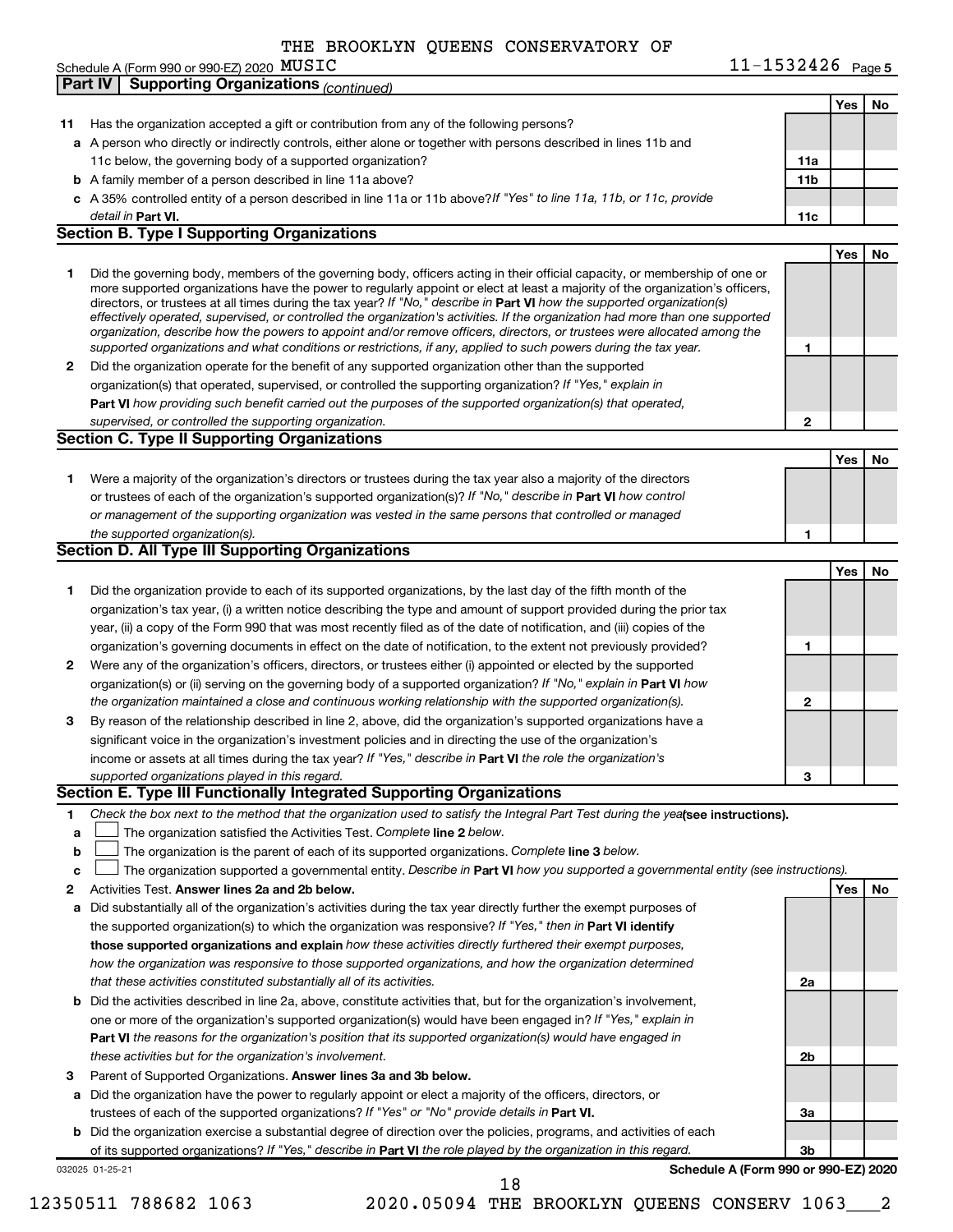| THE BROOKLYN QUEENS CONSERVATORY OF |  |  |
|-------------------------------------|--|--|
|-------------------------------------|--|--|

#### **MUSIC** 21-1532426 Page 6 1 **Letter See instructions.** Check here if the organization satisfied the Integral Part Test as a qualifying trust on Nov. 20, 1970 (*explain in* Part **VI**). See instructions. **Section A - Adjusted Net Income 1 2 3 4 5 6 7 8 1 2 3 4 5 6 7 Adjusted Net Income** (subtract lines 5, 6, and 7 from line 4) **8 8 Section B - Minimum Asset Amount 1 2 3 4 5 6 7 8 a** Average monthly value of securities **b** Average monthly cash balances **c** Fair market value of other non-exempt-use assets **d Total**  (add lines 1a, 1b, and 1c) **e Discount** claimed for blockage or other factors **1a 1b 1c 1d 2 3 4 5 6 7 8** (explain in detail in Part VI): **Minimum Asset Amount**  (add line 7 to line 6) **Section C - Distributable Amount 1 2 3 4 5 6 1 2 3 4 5 6** Distributable Amount. Subtract line 5 from line 4, unless subject to Schedule A (Form 990 or 990-EZ) 2020  $MUSTC$ All other Type III non-functionally integrated supporting organizations must complete Sections A through E. (B) Current Year (A) Prior Year Net short-term capital gain Recoveries of prior-year distributions Other gross income (see instructions) Add lines 1 through 3. Depreciation and depletion Portion of operating expenses paid or incurred for production or collection of gross income or for management, conservation, or maintenance of property held for production of income (see instructions) Other expenses (see instructions) (B) Current Year  $(A)$  Prior Year  $\left| \begin{array}{c} \sqrt{2} & \sqrt{2} \arctan \theta \\ \text{(optional)} & \text{(optional)} \end{array} \right|$ Aggregate fair market value of all non-exempt-use assets (see instructions for short tax year or assets held for part of year): Acquisition indebtedness applicable to non-exempt-use assets Subtract line 2 from line 1d. Cash deemed held for exempt use. Enter 0.015 of line 3 (for greater amount, see instructions). Net value of non-exempt-use assets (subtract line 4 from line 3) Multiply line 5 by 0.035. Recoveries of prior-year distributions Current Year Adjusted net income for prior year (from Section A, line 8, column A) Enter 0.85 of line 1. Minimum asset amount for prior year (from Section B, line 8, column A) Enter greater of line 2 or line 3. Income tax imposed in prior year emergency temporary reduction (see instructions). **Part V Type III Non-Functionally Integrated 509(a)(3) Supporting Organizations**

**7** Check here if the current year is the organization's first as a non-functionally integrated Type III supporting organization (see † instructions).

**Schedule A (Form 990 or 990-EZ) 2020**

032026 01-25-21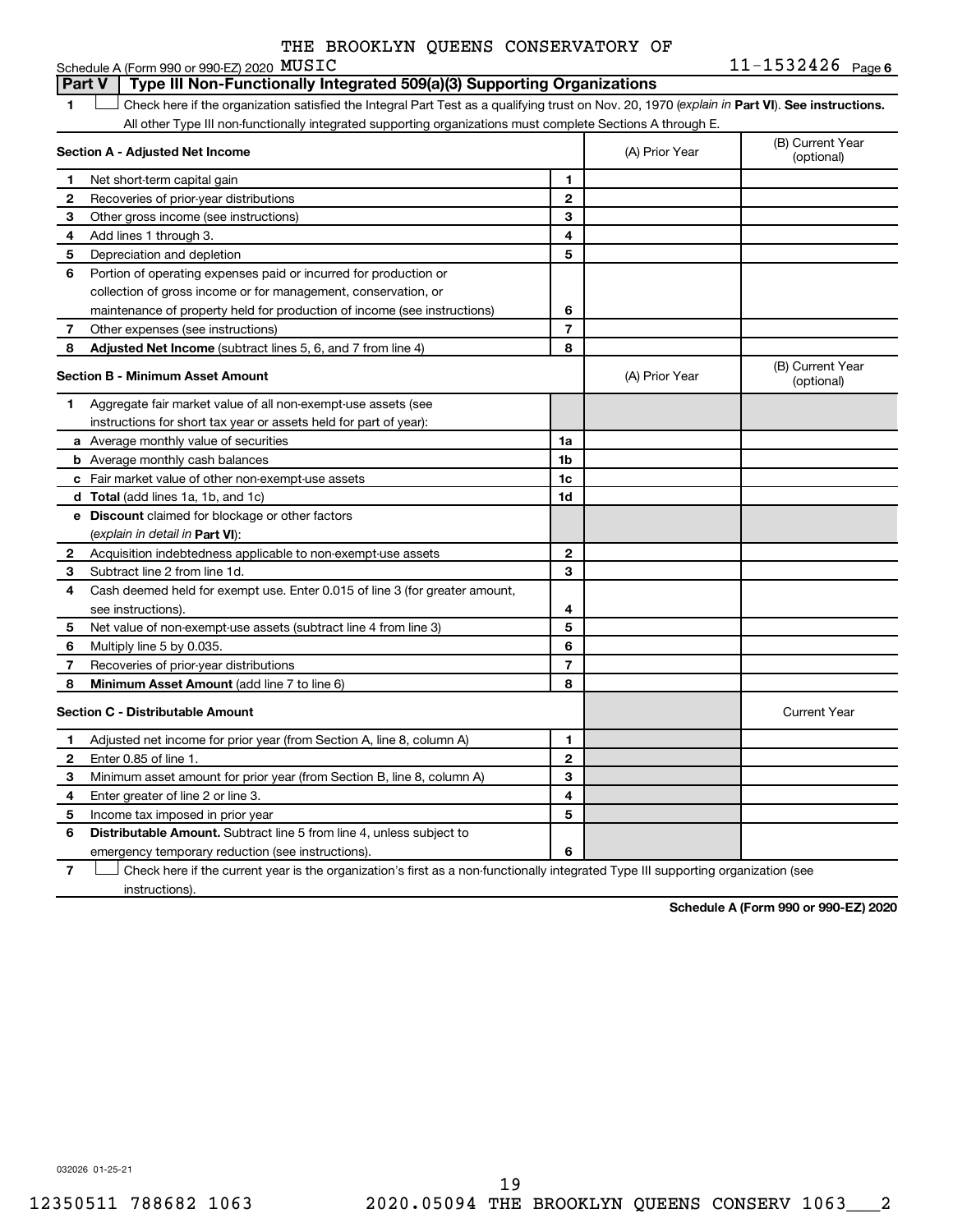|    | $11 - 1532426$ Page 7<br>Schedule A (Form 990 or 990-EZ) 2020 MUSIC                                  |                                    |                                               |              |                                                  |  |  |  |  |
|----|------------------------------------------------------------------------------------------------------|------------------------------------|-----------------------------------------------|--------------|--------------------------------------------------|--|--|--|--|
|    | Type III Non-Functionally Integrated 509(a)(3) Supporting Organizations (continued)<br><b>Part V</b> |                                    |                                               |              |                                                  |  |  |  |  |
|    | <b>Section D - Distributions</b>                                                                     |                                    |                                               |              | <b>Current Year</b>                              |  |  |  |  |
| 1  | Amounts paid to supported organizations to accomplish exempt purposes                                |                                    |                                               | 1            |                                                  |  |  |  |  |
| 2  | Amounts paid to perform activity that directly furthers exempt purposes of supported                 |                                    |                                               |              |                                                  |  |  |  |  |
|    | organizations, in excess of income from activity                                                     |                                    |                                               | $\mathbf{2}$ |                                                  |  |  |  |  |
| З  | Administrative expenses paid to accomplish exempt purposes of supported organizations                |                                    |                                               | 3            |                                                  |  |  |  |  |
| 4  | Amounts paid to acquire exempt-use assets                                                            |                                    |                                               | 4            |                                                  |  |  |  |  |
| 5  | Qualified set-aside amounts (prior IRS approval required - provide details in Part VI)               |                                    |                                               | 5            |                                                  |  |  |  |  |
| 6  | Other distributions ( <i>describe in Part VI</i> ). See instructions.                                |                                    |                                               | 6            |                                                  |  |  |  |  |
| 7  | Total annual distributions. Add lines 1 through 6.                                                   |                                    |                                               | 7            |                                                  |  |  |  |  |
| 8  | Distributions to attentive supported organizations to which the organization is responsive           |                                    |                                               |              |                                                  |  |  |  |  |
|    | (provide details in Part VI). See instructions.                                                      |                                    |                                               | 8            |                                                  |  |  |  |  |
| 9  | Distributable amount for 2020 from Section C, line 6                                                 |                                    |                                               | 9            |                                                  |  |  |  |  |
| 10 | Line 8 amount divided by line 9 amount                                                               |                                    |                                               | 10           |                                                  |  |  |  |  |
|    | <b>Section E - Distribution Allocations (see instructions)</b>                                       | (i)<br><b>Excess Distributions</b> | (ii)<br><b>Underdistributions</b><br>Pre-2020 |              | (iii)<br><b>Distributable</b><br>Amount for 2020 |  |  |  |  |
| 1. | Distributable amount for 2020 from Section C, line 6                                                 |                                    |                                               |              |                                                  |  |  |  |  |
| 2  | Underdistributions, if any, for years prior to 2020 (reason-                                         |                                    |                                               |              |                                                  |  |  |  |  |
|    | able cause required - explain in Part VI). See instructions.                                         |                                    |                                               |              |                                                  |  |  |  |  |
| 3  | Excess distributions carryover, if any, to 2020                                                      |                                    |                                               |              |                                                  |  |  |  |  |
|    | <b>a</b> From 2015                                                                                   |                                    |                                               |              |                                                  |  |  |  |  |
|    | $b$ From 2016                                                                                        |                                    |                                               |              |                                                  |  |  |  |  |
|    | c From 2017                                                                                          |                                    |                                               |              |                                                  |  |  |  |  |
|    | <b>d</b> From 2018                                                                                   |                                    |                                               |              |                                                  |  |  |  |  |
|    | e From 2019                                                                                          |                                    |                                               |              |                                                  |  |  |  |  |
|    | f Total of lines 3a through 3e                                                                       |                                    |                                               |              |                                                  |  |  |  |  |
|    | <b>g</b> Applied to underdistributions of prior years                                                |                                    |                                               |              |                                                  |  |  |  |  |
|    | <b>h</b> Applied to 2020 distributable amount                                                        |                                    |                                               |              |                                                  |  |  |  |  |
| Ť. | Carryover from 2015 not applied (see instructions)                                                   |                                    |                                               |              |                                                  |  |  |  |  |
|    | Remainder. Subtract lines 3g, 3h, and 3i from line 3f.                                               |                                    |                                               |              |                                                  |  |  |  |  |
| 4  | Distributions for 2020 from Section D.                                                               |                                    |                                               |              |                                                  |  |  |  |  |
|    | line $7:$                                                                                            |                                    |                                               |              |                                                  |  |  |  |  |
|    | a Applied to underdistributions of prior years                                                       |                                    |                                               |              |                                                  |  |  |  |  |
|    | <b>b</b> Applied to 2020 distributable amount                                                        |                                    |                                               |              |                                                  |  |  |  |  |
|    | <b>c</b> Remainder. Subtract lines 4a and 4b from line 4.                                            |                                    |                                               |              |                                                  |  |  |  |  |
| 5  | Remaining underdistributions for years prior to 2020, if                                             |                                    |                                               |              |                                                  |  |  |  |  |
|    | any. Subtract lines 3g and 4a from line 2. For result greater                                        |                                    |                                               |              |                                                  |  |  |  |  |
|    | than zero, explain in Part VI. See instructions.                                                     |                                    |                                               |              |                                                  |  |  |  |  |
| 6  | Remaining underdistributions for 2020. Subtract lines 3h                                             |                                    |                                               |              |                                                  |  |  |  |  |
|    | and 4b from line 1. For result greater than zero, explain in                                         |                                    |                                               |              |                                                  |  |  |  |  |
|    | <b>Part VI.</b> See instructions.                                                                    |                                    |                                               |              |                                                  |  |  |  |  |
| 7  | Excess distributions carryover to 2021. Add lines 3j                                                 |                                    |                                               |              |                                                  |  |  |  |  |
|    | and 4c.                                                                                              |                                    |                                               |              |                                                  |  |  |  |  |
| 8  | Breakdown of line 7:                                                                                 |                                    |                                               |              |                                                  |  |  |  |  |
|    | a Excess from 2016                                                                                   |                                    |                                               |              |                                                  |  |  |  |  |
|    | <b>b</b> Excess from 2017                                                                            |                                    |                                               |              |                                                  |  |  |  |  |
|    | c Excess from 2018                                                                                   |                                    |                                               |              |                                                  |  |  |  |  |
|    | d Excess from 2019                                                                                   |                                    |                                               |              |                                                  |  |  |  |  |
|    | e Excess from 2020                                                                                   |                                    |                                               |              |                                                  |  |  |  |  |
|    |                                                                                                      |                                    |                                               |              |                                                  |  |  |  |  |

**Schedule A (Form 990 or 990-EZ) 2020**

032027 01-25-21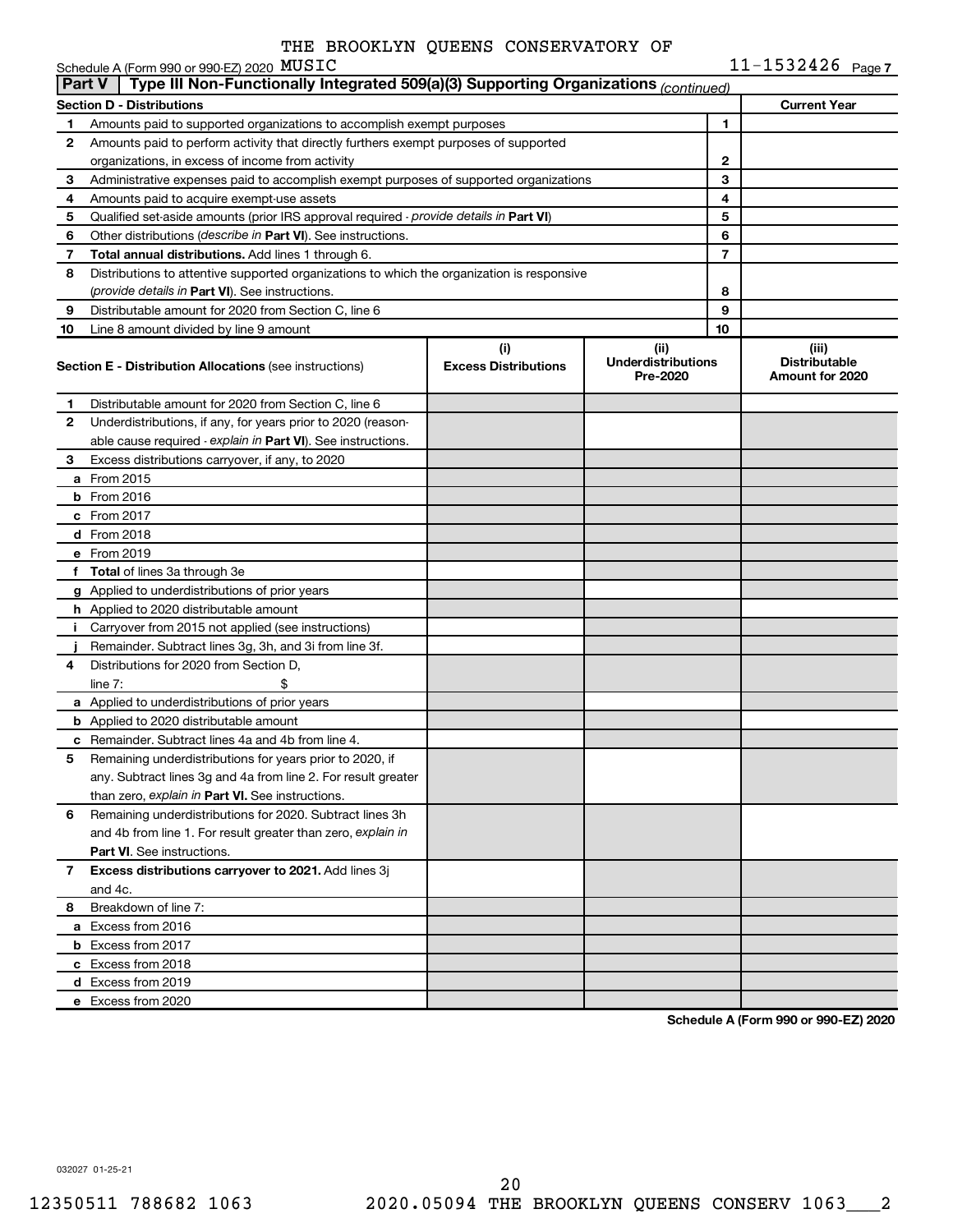|                | Schedule A (Form 990 or 990-EZ) 2020 MUSIC                                                                                                             |  | THE BROOKLYN QUEENS CONSERVATORY OF | 11-1532426 Page 8                                                                                                                                                                                                                                                                                                                                                                                                                 |
|----------------|--------------------------------------------------------------------------------------------------------------------------------------------------------|--|-------------------------------------|-----------------------------------------------------------------------------------------------------------------------------------------------------------------------------------------------------------------------------------------------------------------------------------------------------------------------------------------------------------------------------------------------------------------------------------|
| <b>Part VI</b> | Section D, lines 5, 6, and 8; and Part V, Section E, lines 2, 5, and 6. Also complete this part for any additional information.<br>(See instructions.) |  |                                     | Supplemental Information. Provide the explanations required by Part II, line 10; Part II, line 17a or 17b; Part III, line 12;<br>Part IV, Section A, lines 1, 2, 3b, 3c, 4b, 4c, 5a, 6, 9a, 9b, 9c, 11a, 11b, and 11c; Part IV, Section B, lines 1 and 2; Part IV, Section C,<br>line 1; Part IV, Section D, lines 2 and 3; Part IV, Section E, lines 1c, 2a, 2b, 3a, and 3b; Part V, line 1; Part V, Section B, line 1e; Part V, |
|                |                                                                                                                                                        |  |                                     |                                                                                                                                                                                                                                                                                                                                                                                                                                   |
|                |                                                                                                                                                        |  |                                     |                                                                                                                                                                                                                                                                                                                                                                                                                                   |
|                |                                                                                                                                                        |  |                                     |                                                                                                                                                                                                                                                                                                                                                                                                                                   |
|                |                                                                                                                                                        |  |                                     |                                                                                                                                                                                                                                                                                                                                                                                                                                   |
|                |                                                                                                                                                        |  |                                     |                                                                                                                                                                                                                                                                                                                                                                                                                                   |
|                |                                                                                                                                                        |  |                                     |                                                                                                                                                                                                                                                                                                                                                                                                                                   |
|                |                                                                                                                                                        |  |                                     |                                                                                                                                                                                                                                                                                                                                                                                                                                   |
|                |                                                                                                                                                        |  |                                     |                                                                                                                                                                                                                                                                                                                                                                                                                                   |
|                |                                                                                                                                                        |  |                                     |                                                                                                                                                                                                                                                                                                                                                                                                                                   |
|                |                                                                                                                                                        |  |                                     |                                                                                                                                                                                                                                                                                                                                                                                                                                   |
|                |                                                                                                                                                        |  |                                     |                                                                                                                                                                                                                                                                                                                                                                                                                                   |
|                |                                                                                                                                                        |  |                                     |                                                                                                                                                                                                                                                                                                                                                                                                                                   |
|                |                                                                                                                                                        |  |                                     |                                                                                                                                                                                                                                                                                                                                                                                                                                   |
|                |                                                                                                                                                        |  |                                     |                                                                                                                                                                                                                                                                                                                                                                                                                                   |
|                |                                                                                                                                                        |  |                                     |                                                                                                                                                                                                                                                                                                                                                                                                                                   |
|                |                                                                                                                                                        |  |                                     |                                                                                                                                                                                                                                                                                                                                                                                                                                   |
|                |                                                                                                                                                        |  |                                     |                                                                                                                                                                                                                                                                                                                                                                                                                                   |
|                |                                                                                                                                                        |  |                                     |                                                                                                                                                                                                                                                                                                                                                                                                                                   |
|                |                                                                                                                                                        |  |                                     |                                                                                                                                                                                                                                                                                                                                                                                                                                   |
|                |                                                                                                                                                        |  |                                     |                                                                                                                                                                                                                                                                                                                                                                                                                                   |
|                |                                                                                                                                                        |  |                                     |                                                                                                                                                                                                                                                                                                                                                                                                                                   |
|                |                                                                                                                                                        |  |                                     |                                                                                                                                                                                                                                                                                                                                                                                                                                   |
|                |                                                                                                                                                        |  |                                     |                                                                                                                                                                                                                                                                                                                                                                                                                                   |
|                |                                                                                                                                                        |  |                                     |                                                                                                                                                                                                                                                                                                                                                                                                                                   |
|                |                                                                                                                                                        |  |                                     |                                                                                                                                                                                                                                                                                                                                                                                                                                   |

12350511 788682 1063 2020.05094 THE BROOKLYN QUEENS CONSERV 1063\_\_\_2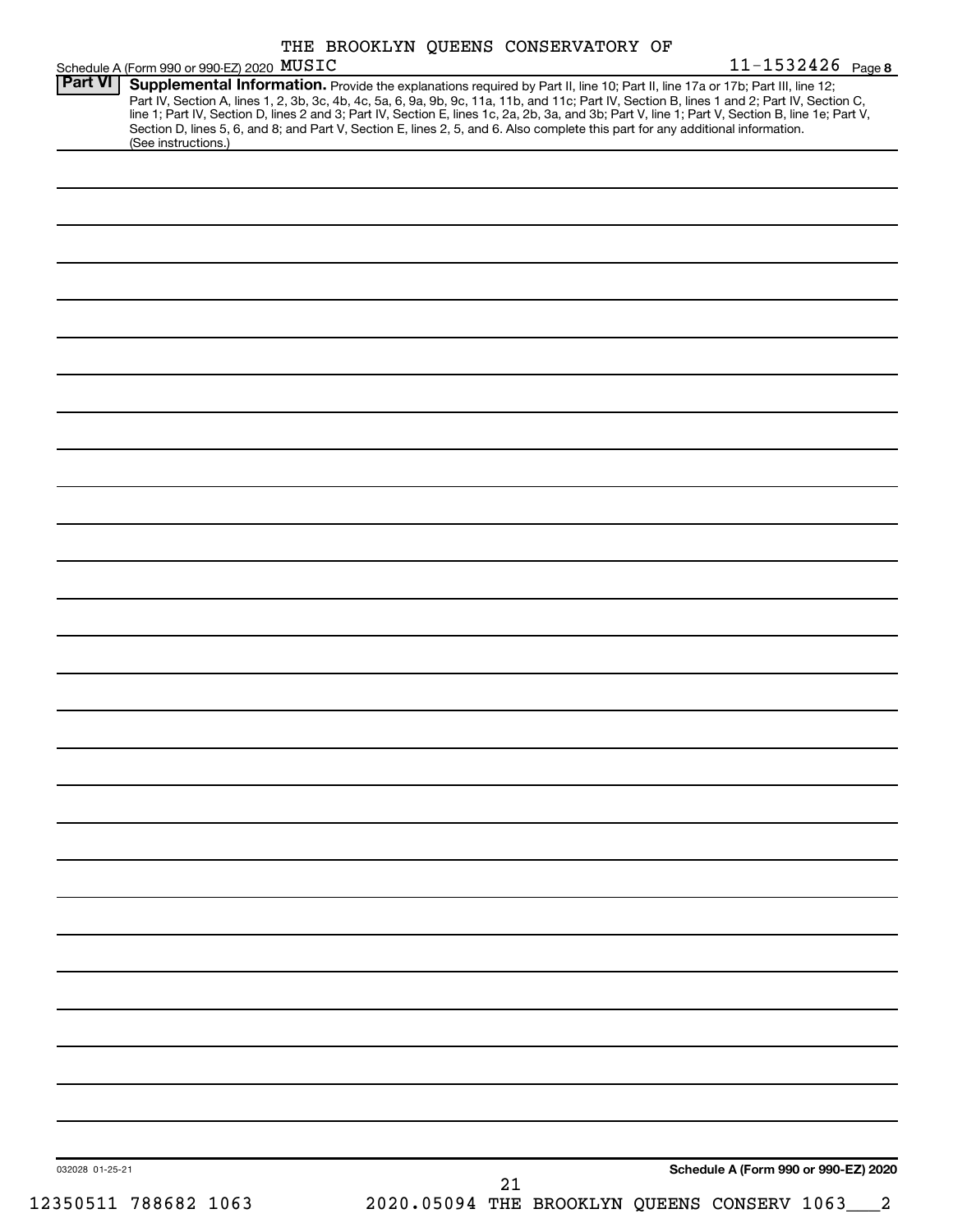|  |  |  | THE BROOKLYN QUEENS CONSERVATORY OF |  |
|--|--|--|-------------------------------------|--|
|--|--|--|-------------------------------------|--|

|               |                                                                                                                                                                                                                                | THE BROOKLYN QUEENS CONSERVATORY OF |                |                          |         |                                                         |                |                         |
|---------------|--------------------------------------------------------------------------------------------------------------------------------------------------------------------------------------------------------------------------------|-------------------------------------|----------------|--------------------------|---------|---------------------------------------------------------|----------------|-------------------------|
|               | MUSIC<br>Schedule D (Form 990) 2020                                                                                                                                                                                            |                                     |                |                          |         |                                                         |                | $11 - 1532426$ Page 2   |
|               | Organizations Maintaining Collections of Art, Historical Treasures, or Other Similar Assets(continued)<br>Part III                                                                                                             |                                     |                |                          |         |                                                         |                |                         |
| 3             | Using the organization's acquisition, accession, and other records, check any of the following that make significant use of its                                                                                                |                                     |                |                          |         |                                                         |                |                         |
|               | collection items (check all that apply):                                                                                                                                                                                       |                                     |                |                          |         |                                                         |                |                         |
| а             | Public exhibition                                                                                                                                                                                                              | d                                   |                | Loan or exchange program |         |                                                         |                |                         |
| b             | Scholarly research                                                                                                                                                                                                             | e                                   | Other          |                          |         |                                                         |                |                         |
| с             | Preservation for future generations                                                                                                                                                                                            |                                     |                |                          |         |                                                         |                |                         |
| 4             | Provide a description of the organization's collections and explain how they further the organization's exempt purpose in Part XIII.                                                                                           |                                     |                |                          |         |                                                         |                |                         |
| 5             | During the year, did the organization solicit or receive donations of art, historical treasures, or other similar assets                                                                                                       |                                     |                |                          |         |                                                         |                |                         |
|               |                                                                                                                                                                                                                                |                                     |                |                          |         |                                                         | Yes            | No                      |
|               | Part IV   Escrow and Custodial Arrangements. Complete if the organization answered "Yes" on Form 990, Part IV, line 9, or                                                                                                      |                                     |                |                          |         |                                                         |                |                         |
|               | reported an amount on Form 990, Part X, line 21.                                                                                                                                                                               |                                     |                |                          |         |                                                         |                |                         |
|               | 1a Is the organization an agent, trustee, custodian or other intermediary for contributions or other assets not included                                                                                                       |                                     |                |                          |         |                                                         |                |                         |
|               | on Form 990, Part X? [2000] [2000] [2000] [2010] [2010] [2010] [3000] [3000] [3000] [3000] [3000] [3000] [3000                                                                                                                 |                                     |                |                          |         |                                                         | Yes            | <b>No</b>               |
|               | b If "Yes," explain the arrangement in Part XIII and complete the following table:                                                                                                                                             |                                     |                |                          |         |                                                         |                |                         |
|               |                                                                                                                                                                                                                                |                                     |                |                          |         |                                                         | Amount         |                         |
|               |                                                                                                                                                                                                                                |                                     |                |                          |         |                                                         |                |                         |
| с             | Beginning balance measurements and the contract of the contract of the contract of the contract of the contract of the contract of the contract of the contract of the contract of the contract of the contract of the contrac |                                     |                |                          |         | 1c                                                      |                |                         |
|               |                                                                                                                                                                                                                                |                                     |                |                          |         | 1d                                                      |                |                         |
| е             | Distributions during the year manufactured and an account of the year manufactured and the year manufactured and the year manufactured and the year manufactured and the year manufactured and the year manufactured and the y |                                     |                |                          |         | 1e                                                      |                |                         |
| f.            |                                                                                                                                                                                                                                |                                     |                |                          |         | 1f                                                      |                |                         |
|               | 2a Did the organization include an amount on Form 990, Part X, line 21, for escrow or custodial account liability?                                                                                                             |                                     |                |                          |         | .                                                       | Yes            | No                      |
|               | <b>b</b> If "Yes," explain the arrangement in Part XIII. Check here if the explanation has been provided on Part XIII                                                                                                          |                                     |                |                          |         |                                                         |                |                         |
| <b>Part V</b> | <b>Endowment Funds.</b> Complete if the organization answered "Yes" on Form 990, Part IV, line 10.                                                                                                                             |                                     |                |                          |         |                                                         |                |                         |
|               |                                                                                                                                                                                                                                | (a) Current year                    | (b) Prior year |                          |         | (c) Two years back $\vert$ (d) Three years back $\vert$ |                | (e) Four years back     |
|               | 1a Beginning of year balance                                                                                                                                                                                                   | 48,449.                             | 48,449.        | 48,449.                  |         | 48,449.                                                 |                | 48,449.                 |
| b             |                                                                                                                                                                                                                                |                                     |                |                          |         |                                                         |                |                         |
| с             | Net investment earnings, gains, and losses                                                                                                                                                                                     |                                     |                |                          | 83.     | 31                                                      |                | 68.                     |
| d             |                                                                                                                                                                                                                                |                                     |                |                          | 83.     | 31                                                      |                | 68.                     |
|               | e Other expenditures for facilities                                                                                                                                                                                            |                                     |                |                          |         |                                                         |                |                         |
|               |                                                                                                                                                                                                                                |                                     |                |                          |         |                                                         |                |                         |
|               |                                                                                                                                                                                                                                |                                     |                |                          |         |                                                         |                |                         |
| g             |                                                                                                                                                                                                                                | 48,449.                             | 48,449.        |                          | 48,449. | 48,449.                                                 |                | 48,449.                 |
| 2             | Provide the estimated percentage of the current year end balance (line 1g, column (a)) held as:                                                                                                                                |                                     |                |                          |         |                                                         |                |                         |
| а             | Board designated or quasi-endowment                                                                                                                                                                                            |                                     | %              |                          |         |                                                         |                |                         |
| b             | 100<br>Permanent endowment >                                                                                                                                                                                                   | %                                   |                |                          |         |                                                         |                |                         |
| с             | Term endowment $\blacktriangleright$                                                                                                                                                                                           | %                                   |                |                          |         |                                                         |                |                         |
|               | The percentages on lines 2a, 2b, and 2c should equal 100%                                                                                                                                                                      |                                     |                |                          |         |                                                         |                |                         |
|               | 3a Are there endowment funds not in the possession of the organization that are held and administered for the organization                                                                                                     |                                     |                |                          |         |                                                         |                |                         |
|               | by:                                                                                                                                                                                                                            |                                     |                |                          |         |                                                         |                | Yes<br>No               |
|               |                                                                                                                                                                                                                                |                                     |                |                          |         |                                                         |                | х                       |
|               | (i)                                                                                                                                                                                                                            |                                     |                |                          |         |                                                         | 3a(i)          | $\overline{\mathbf{X}}$ |
|               |                                                                                                                                                                                                                                |                                     |                |                          |         |                                                         | 3a(ii)         |                         |
|               |                                                                                                                                                                                                                                |                                     |                |                          |         |                                                         | 3b             |                         |
| 4             | Describe in Part XIII the intended uses of the organization's endowment funds.                                                                                                                                                 |                                     |                |                          |         |                                                         |                |                         |
|               | Land, Buildings, and Equipment.<br><b>Part VI</b>                                                                                                                                                                              |                                     |                |                          |         |                                                         |                |                         |
|               | Complete if the organization answered "Yes" on Form 990, Part IV, line 11a. See Form 990, Part X, line 10.                                                                                                                     |                                     |                |                          |         |                                                         |                |                         |
|               | Description of property                                                                                                                                                                                                        | (a) Cost or other                   |                | (b) Cost or other        |         | (c) Accumulated                                         | (d) Book value |                         |
|               |                                                                                                                                                                                                                                | basis (investment)                  |                | basis (other)            |         | depreciation                                            |                |                         |
|               |                                                                                                                                                                                                                                |                                     |                | 1,015,000.               |         |                                                         |                | 1,015,000.              |
| b             |                                                                                                                                                                                                                                |                                     |                | 2,911,268.               |         | 1,801,896.                                              |                | 1,109,372.              |
|               |                                                                                                                                                                                                                                |                                     |                |                          |         |                                                         |                |                         |
|               |                                                                                                                                                                                                                                |                                     |                | 581,625.                 |         | 559,403.                                                |                | 22, 222.                |
|               |                                                                                                                                                                                                                                |                                     |                |                          |         |                                                         |                |                         |
|               | Total. Add lines 1a through 1e. (Column (d) must equal Form 990, Part X, column (B), line 10c.)                                                                                                                                |                                     |                |                          |         |                                                         |                | 2,146,594.              |

**Schedule D (Form 990) 2020**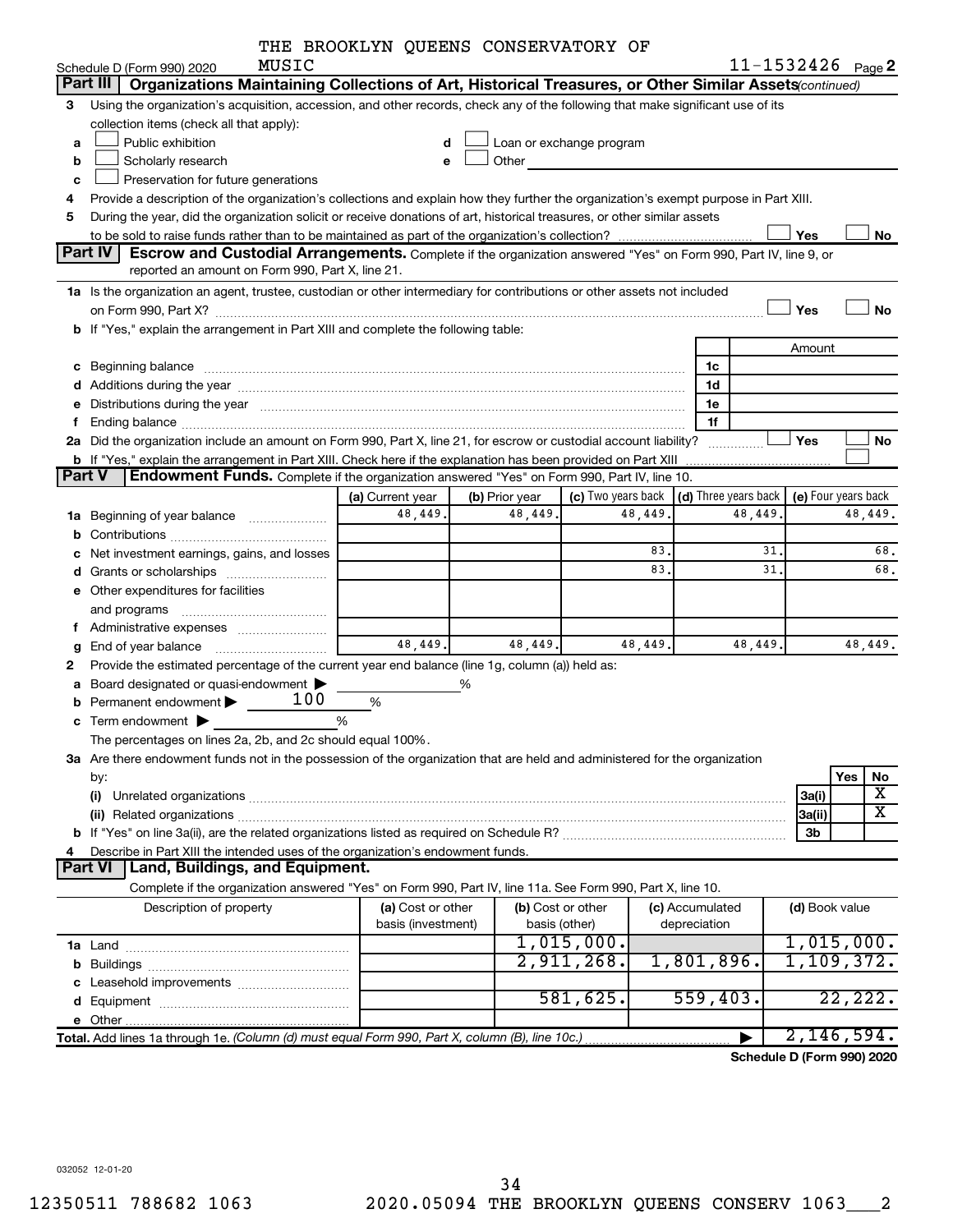| THE BROOKLYN QUEENS CONSERVATORY OF |  |
|-------------------------------------|--|
|-------------------------------------|--|

| MUSIC<br>Schedule D (Form 990) 2020                                                                               |                 |                                                           | $11 - 1532426$ Page 3 |
|-------------------------------------------------------------------------------------------------------------------|-----------------|-----------------------------------------------------------|-----------------------|
| Part VII Investments - Other Securities.                                                                          |                 |                                                           |                       |
| Complete if the organization answered "Yes" on Form 990, Part IV, line 11b. See Form 990, Part X, line 12.        |                 |                                                           |                       |
| (a) Description of security or category (including name of security)                                              | (b) Book value  | (c) Method of valuation: Cost or end-of-year market value |                       |
|                                                                                                                   |                 |                                                           |                       |
|                                                                                                                   |                 |                                                           |                       |
| (3) Other                                                                                                         |                 |                                                           |                       |
| (A)                                                                                                               |                 |                                                           |                       |
| (B)                                                                                                               |                 |                                                           |                       |
| (C)                                                                                                               |                 |                                                           |                       |
| (D)                                                                                                               |                 |                                                           |                       |
| (E)                                                                                                               |                 |                                                           |                       |
| (F)                                                                                                               |                 |                                                           |                       |
| (G)                                                                                                               |                 |                                                           |                       |
| (H)                                                                                                               |                 |                                                           |                       |
| Total. (Col. (b) must equal Form 990, Part X, col. (B) line 12.)                                                  |                 |                                                           |                       |
| Part VIII Investments - Program Related.                                                                          |                 |                                                           |                       |
| Complete if the organization answered "Yes" on Form 990, Part IV, line 11c. See Form 990, Part X, line 13.        |                 |                                                           |                       |
| (a) Description of investment                                                                                     | (b) Book value  | (c) Method of valuation: Cost or end-of-year market value |                       |
| (1)                                                                                                               |                 |                                                           |                       |
| (2)                                                                                                               |                 |                                                           |                       |
| (3)                                                                                                               |                 |                                                           |                       |
| (4)                                                                                                               |                 |                                                           |                       |
| (5)                                                                                                               |                 |                                                           |                       |
| (6)                                                                                                               |                 |                                                           |                       |
| (7)                                                                                                               |                 |                                                           |                       |
| (8)                                                                                                               |                 |                                                           |                       |
| (9)                                                                                                               |                 |                                                           |                       |
| Total. (Col. (b) must equal Form 990, Part X, col. (B) line 13.)                                                  |                 |                                                           |                       |
| Part IX<br><b>Other Assets.</b>                                                                                   |                 |                                                           |                       |
| Complete if the organization answered "Yes" on Form 990, Part IV, line 11d. See Form 990, Part X, line 15.        |                 |                                                           |                       |
|                                                                                                                   | (a) Description |                                                           | (b) Book value        |
| (1)                                                                                                               |                 |                                                           |                       |
| (2)                                                                                                               |                 |                                                           |                       |
| (3)                                                                                                               |                 |                                                           |                       |
| (4)                                                                                                               |                 |                                                           |                       |
| (5)                                                                                                               |                 |                                                           |                       |
| (6)                                                                                                               |                 |                                                           |                       |
| (7)                                                                                                               |                 |                                                           |                       |
| (8)                                                                                                               |                 |                                                           |                       |
| (9)                                                                                                               |                 |                                                           |                       |
| Total. (Column (b) must equal Form 990, Part X, col. (B) line 15.)                                                |                 |                                                           |                       |
| <b>Other Liabilities.</b><br>Part X                                                                               |                 |                                                           |                       |
| Complete if the organization answered "Yes" on Form 990, Part IV, line 11e or 11f. See Form 990, Part X, line 25. |                 |                                                           |                       |
| (a) Description of liability<br><u>1.</u>                                                                         |                 |                                                           | (b) Book value        |
| Federal income taxes<br>(1)                                                                                       |                 |                                                           |                       |
| PPP LOAN<br>(2)                                                                                                   |                 |                                                           | 765, 647.             |
| (3)                                                                                                               |                 |                                                           |                       |
|                                                                                                                   |                 |                                                           |                       |
| (4)                                                                                                               |                 |                                                           |                       |
| (5)                                                                                                               |                 |                                                           |                       |
| (6)                                                                                                               |                 |                                                           |                       |
| (7)                                                                                                               |                 |                                                           |                       |
| (8)                                                                                                               |                 |                                                           |                       |
| (9)                                                                                                               |                 |                                                           | 765, 647.             |
| Total. (Column (b) must equal Form 990, Part X, col. (B) line 25.)                                                |                 | ▶                                                         |                       |

**2.** Liability for uncertain tax positions. In Part XIII, provide the text of the footnote to the organization's financial statements that reports the organization's liability for uncertain tax positions under FASB ASC 740. Check here if the text of the footnote has been provided in Part XIII ...  $\fbox{\bf X}$ 

### **Schedule D (Form 990) 2020**

032053 12-01-20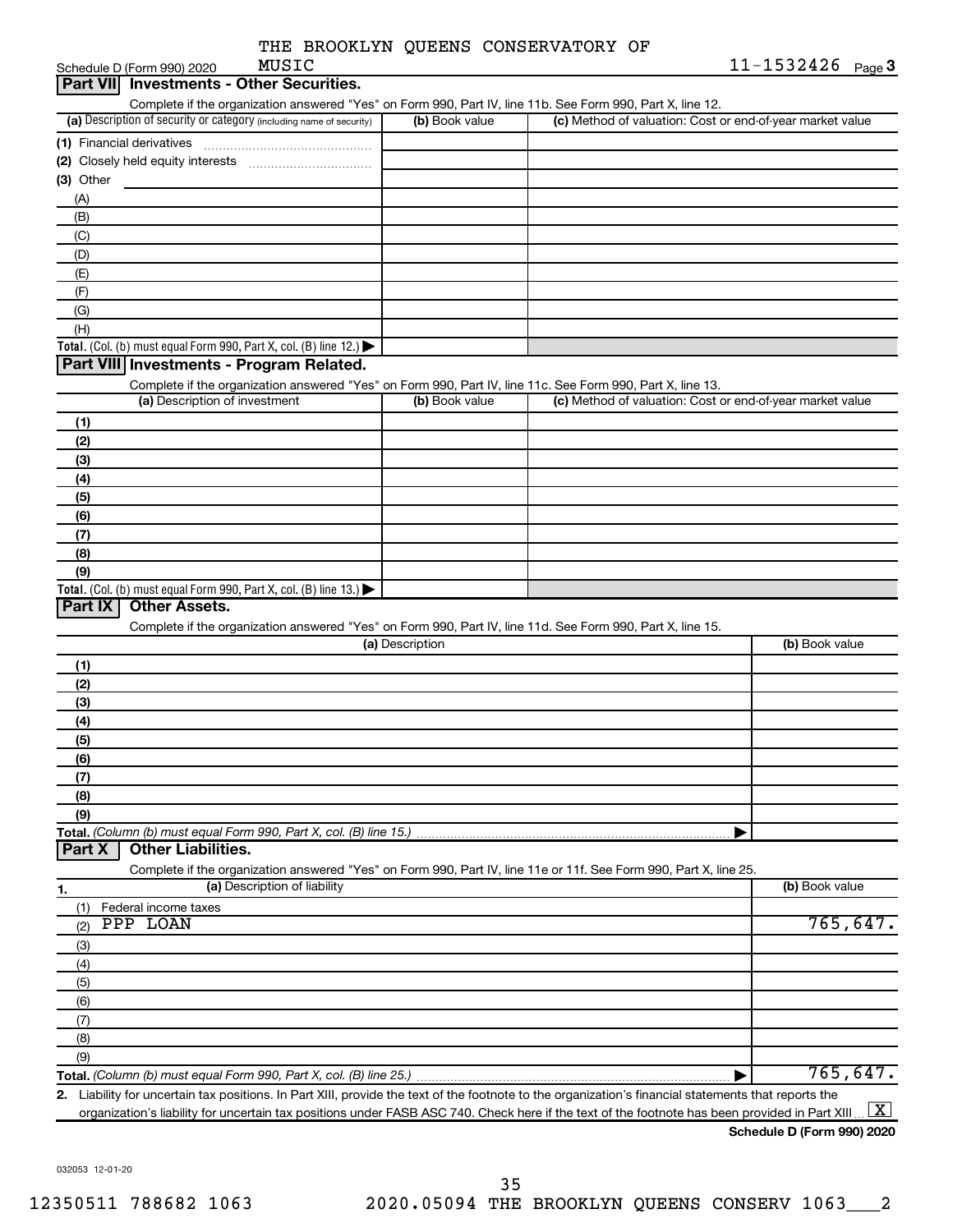| THE BROOKLYN QUEENS CONSERVATORY OF |  |  |  |  |  |
|-------------------------------------|--|--|--|--|--|
|-------------------------------------|--|--|--|--|--|

|    | MUSIC<br>Schedule D (Form 990) 2020                                                                                                                                                                                                |                |          |                | $11 - 1532426$ Page 4 |
|----|------------------------------------------------------------------------------------------------------------------------------------------------------------------------------------------------------------------------------------|----------------|----------|----------------|-----------------------|
|    | Reconciliation of Revenue per Audited Financial Statements With Revenue per Return.<br><b>Part XI</b>                                                                                                                              |                |          |                |                       |
|    | Complete if the organization answered "Yes" on Form 990, Part IV, line 12a.                                                                                                                                                        |                |          |                |                       |
| 1  | Total revenue, gains, and other support per audited financial statements [111] [11] Total revenue, gains, and other support per audited financial statements                                                                       |                |          | $\blacksquare$ | 5, 171, 002.          |
| 2  | Amounts included on line 1 but not on Form 990, Part VIII, line 12:                                                                                                                                                                |                |          |                |                       |
| a  | Net unrealized gains (losses) on investments [11] matter contracts and the unrealized gains (losses) on investments                                                                                                                | 2a             | 2,843.   |                |                       |
|    |                                                                                                                                                                                                                                    | 2 <sub>b</sub> |          |                |                       |
| с  |                                                                                                                                                                                                                                    | 2 <sub>c</sub> |          |                |                       |
| d  |                                                                                                                                                                                                                                    | 2d             |          |                |                       |
| е  |                                                                                                                                                                                                                                    |                |          | 2е             | 2,843.                |
| 3  |                                                                                                                                                                                                                                    |                |          | 3              | 5, 168, 159.          |
| 4  | Amounts included on Form 990, Part VIII, line 12, but not on line 1:                                                                                                                                                               |                |          |                |                       |
| a  | Investment expenses not included on Form 990, Part VIII, line 7b [100] [100] [100] [100] [100] [100] [100] [10                                                                                                                     | 4a             |          |                |                       |
| b  |                                                                                                                                                                                                                                    | 4 <sub>h</sub> | 74, 105. |                |                       |
| c. | Add lines 4a and 4b                                                                                                                                                                                                                |                |          | 4c             | 74, 105.              |
| 5  |                                                                                                                                                                                                                                    |                |          | 5              | 5, 242, 264.          |
|    | Part XII   Reconciliation of Expenses per Audited Financial Statements With Expenses per Return.                                                                                                                                   |                |          |                |                       |
|    |                                                                                                                                                                                                                                    |                |          |                |                       |
|    | Complete if the organization answered "Yes" on Form 990, Part IV, line 12a.                                                                                                                                                        |                |          |                |                       |
| 1  |                                                                                                                                                                                                                                    |                |          | $\blacksquare$ | 4,792,502.            |
| 2  | Amounts included on line 1 but not on Form 990, Part IX, line 25:                                                                                                                                                                  |                |          |                |                       |
| a  |                                                                                                                                                                                                                                    | 2a             |          |                |                       |
| b  |                                                                                                                                                                                                                                    | 2 <sub>b</sub> |          |                |                       |
|    |                                                                                                                                                                                                                                    | 2 <sub>c</sub> |          |                |                       |
|    |                                                                                                                                                                                                                                    | 2d             |          |                |                       |
| е  | Add lines 2a through 2d <b>[10]</b> University of the contract of the state of the contract of the contract of the contract of the contract of the contract of the contract of the contract of the contract of the contract of the |                |          | 2е             | ο.                    |
| 3  |                                                                                                                                                                                                                                    |                |          | 3              | 4,792,502.            |
| 4  | Amounts included on Form 990, Part IX, line 25, but not on line 1:                                                                                                                                                                 |                |          |                |                       |
| a  |                                                                                                                                                                                                                                    | 4a             |          |                |                       |
|    |                                                                                                                                                                                                                                    | 4 <sub>h</sub> | 74, 105. |                |                       |
|    | Add lines 4a and 4b                                                                                                                                                                                                                |                |          | 4с             | 74,105.               |
| 5  | Part XIII Supplemental Information.                                                                                                                                                                                                |                |          | 5              | 4,866,607.            |

Provide the descriptions required for Part II, lines 3, 5, and 9; Part III, lines 1a and 4; Part IV, lines 1b and 2b; Part V, line 4; Part X, line 2; Part XI, lines 2d and 4b; and Part XII, lines 2d and 4b. Also complete this part to provide any additional information.

## Part V, line 4:

The Organization's endowment has been established to support student

scholarships.

Part X, Line 2:

THE CONSERVATORY HAS NO UNCERTAIN TAX POSITIONS THAT WOULD REQUIRE

FINANCIAL STATEMENT RECOGNITION AND/OR DISCLOSURE.

Part XI, Line 4b - Other Adjustments:

#### SCHOLARSHIPS

Part XII, Line 4b - Other Adjustments:

032054 12-01-20

**Schedule D (Form 990) 2020**

36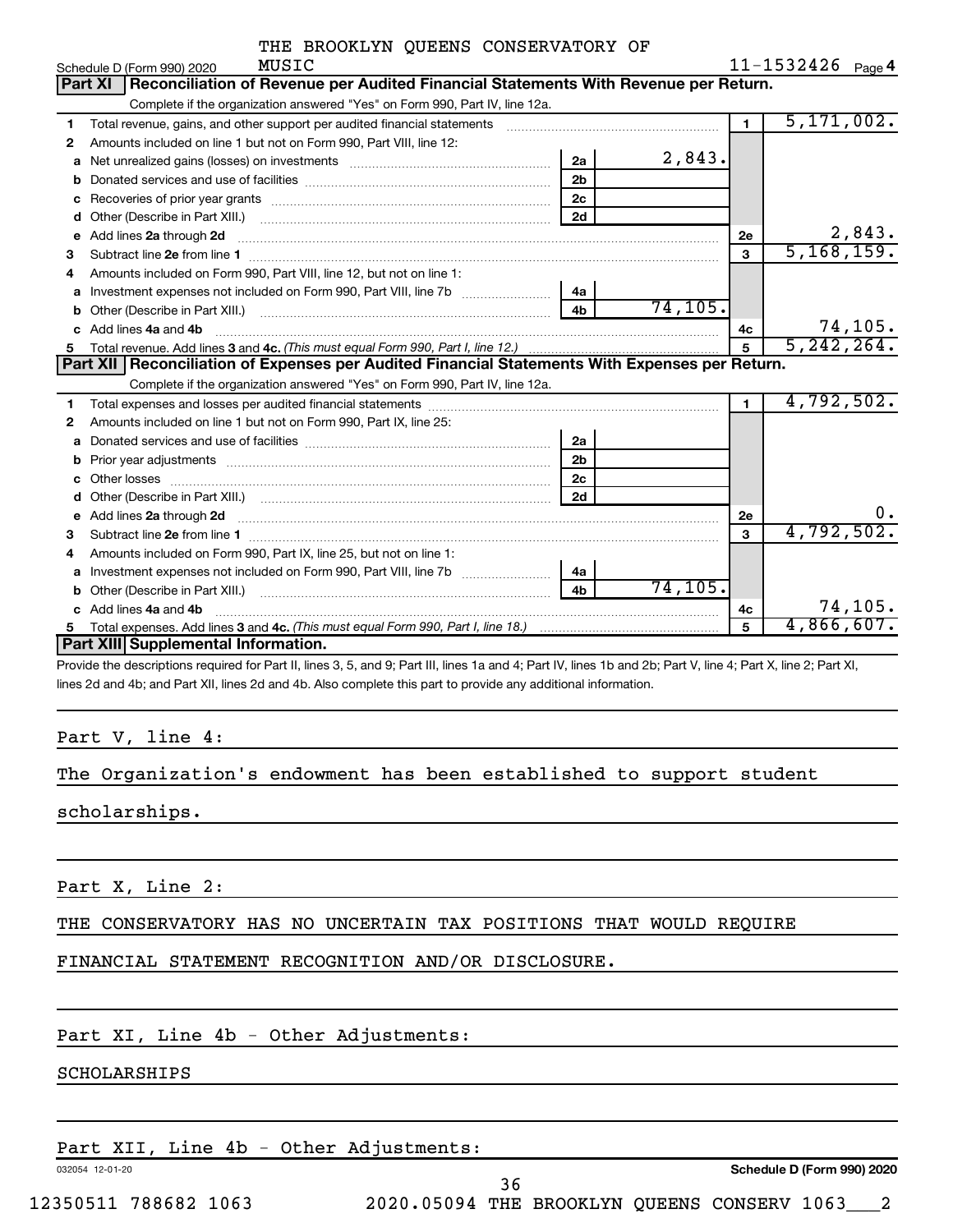| Schedule D (Form 990) 2020 MUSIC<br><b>Part XIII   Supplemental Information</b> (continued) |    |  | $11 - 1532426$ Page 5                           |  |
|---------------------------------------------------------------------------------------------|----|--|-------------------------------------------------|--|
|                                                                                             |    |  |                                                 |  |
| SCHOLARSHIPS                                                                                |    |  |                                                 |  |
|                                                                                             |    |  |                                                 |  |
|                                                                                             |    |  |                                                 |  |
|                                                                                             |    |  |                                                 |  |
|                                                                                             |    |  |                                                 |  |
|                                                                                             |    |  |                                                 |  |
|                                                                                             |    |  |                                                 |  |
|                                                                                             |    |  |                                                 |  |
|                                                                                             |    |  |                                                 |  |
|                                                                                             |    |  |                                                 |  |
|                                                                                             |    |  |                                                 |  |
|                                                                                             |    |  |                                                 |  |
|                                                                                             |    |  |                                                 |  |
|                                                                                             |    |  |                                                 |  |
|                                                                                             |    |  |                                                 |  |
|                                                                                             |    |  |                                                 |  |
|                                                                                             |    |  |                                                 |  |
|                                                                                             |    |  |                                                 |  |
|                                                                                             |    |  |                                                 |  |
|                                                                                             |    |  |                                                 |  |
|                                                                                             |    |  |                                                 |  |
|                                                                                             |    |  |                                                 |  |
|                                                                                             |    |  |                                                 |  |
|                                                                                             |    |  |                                                 |  |
|                                                                                             |    |  |                                                 |  |
|                                                                                             |    |  |                                                 |  |
|                                                                                             |    |  |                                                 |  |
|                                                                                             |    |  |                                                 |  |
|                                                                                             |    |  |                                                 |  |
|                                                                                             |    |  |                                                 |  |
|                                                                                             |    |  |                                                 |  |
|                                                                                             |    |  |                                                 |  |
|                                                                                             |    |  |                                                 |  |
|                                                                                             |    |  |                                                 |  |
|                                                                                             |    |  |                                                 |  |
|                                                                                             |    |  |                                                 |  |
|                                                                                             |    |  |                                                 |  |
|                                                                                             |    |  |                                                 |  |
|                                                                                             |    |  |                                                 |  |
|                                                                                             |    |  |                                                 |  |
|                                                                                             |    |  |                                                 |  |
|                                                                                             |    |  |                                                 |  |
|                                                                                             |    |  |                                                 |  |
|                                                                                             |    |  |                                                 |  |
|                                                                                             |    |  |                                                 |  |
| 032055 12-01-20                                                                             |    |  | Schedule D (Form 990) 2020                      |  |
|                                                                                             | 37 |  |                                                 |  |
| 12350511 788682 1063                                                                        |    |  | 2020.05094 THE BROOKLYN QUEENS CONSERV 1063___2 |  |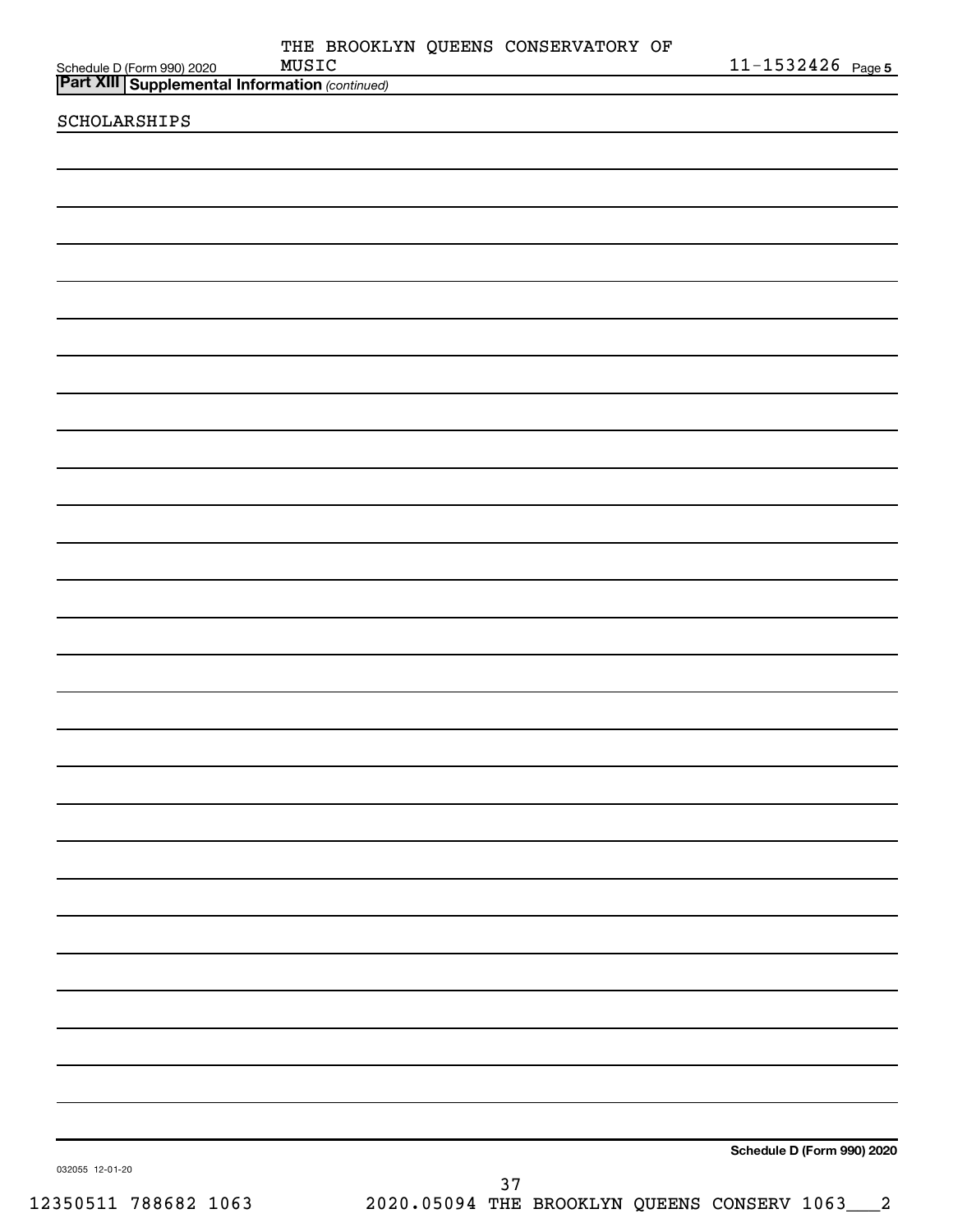|        | <b>SCHEDULE E</b>             | <b>Schools</b>                                                                                                                                                                                                                     |                                       | OMB No. 1545-0047     |                       |                         |
|--------|-------------------------------|------------------------------------------------------------------------------------------------------------------------------------------------------------------------------------------------------------------------------------|---------------------------------------|-----------------------|-----------------------|-------------------------|
|        | (Form 990 or 990-EZ)          | Complete if the organization answered "Yes" on Form 990,<br>Part IV, line 13, or Form 990-EZ, Part VI, line 48.                                                                                                                    |                                       |                       |                       |                         |
|        | Department of the Treasury    | Attach to Form 990 or Form 990-EZ.                                                                                                                                                                                                 |                                       | <b>Open to Public</b> |                       |                         |
|        | Internal Revenue Service      | Go to www.irs.gov/Form990 for the latest information.                                                                                                                                                                              |                                       | Inspection            |                       |                         |
|        | Name of the organization      | THE BROOKLYN QUEENS CONSERVATORY OF                                                                                                                                                                                                | <b>Employer identification number</b> |                       |                       |                         |
|        |                               | MUSIC                                                                                                                                                                                                                              |                                       | 11-1532426            |                       |                         |
| Part I |                               |                                                                                                                                                                                                                                    |                                       |                       |                       |                         |
|        |                               | Does the organization have a racially nondiscriminatory policy toward students by statement in its charter,                                                                                                                        |                                       |                       | <b>YES</b>            | NO.                     |
| 1      |                               |                                                                                                                                                                                                                                    |                                       | $\mathbf{1}$          | х                     |                         |
| 2      |                               | Does the organization include a statement of its racially nondiscriminatory policy toward students in all its brochures,                                                                                                           |                                       |                       |                       |                         |
|        |                               | catalogues, and other written communications with the public dealing with student admissions, programs, and scholarships?                                                                                                          |                                       | $\mathbf{2}$          | х                     |                         |
| з      |                               | Has the organization publicized its racially nondiscriminatory policy on its primary publicly accessible Internet                                                                                                                  |                                       |                       |                       |                         |
|        |                               | homepage at all times during its taxable year in a manner reasonably expected to be noticed by visitors to the                                                                                                                     |                                       |                       |                       |                         |
|        |                               | homepage, or through newspaper or broadcast media during the period of solicitation for students, or during the                                                                                                                    |                                       |                       |                       |                         |
|        |                               | registration period if it has no solicitation program, in a way that makes the policy known to all parts of the general                                                                                                            |                                       |                       |                       |                         |
|        |                               |                                                                                                                                                                                                                                    |                                       | 3                     | X                     |                         |
|        | See Part II                   |                                                                                                                                                                                                                                    |                                       |                       |                       |                         |
|        |                               |                                                                                                                                                                                                                                    |                                       |                       |                       |                         |
|        |                               |                                                                                                                                                                                                                                    |                                       |                       |                       |                         |
|        |                               |                                                                                                                                                                                                                                    |                                       |                       |                       |                         |
|        |                               |                                                                                                                                                                                                                                    |                                       |                       |                       |                         |
| 4      |                               | Does the organization maintain the following?                                                                                                                                                                                      |                                       |                       |                       |                         |
|        |                               |                                                                                                                                                                                                                                    |                                       | 4a                    | X                     |                         |
|        |                               | b Records documenting that scholarships and other financial assistance are awarded on a racially nondiscriminatory basis?                                                                                                          |                                       | 4b                    | $\overline{\text{x}}$ |                         |
|        |                               | c Copies of all catalogues, brochures, announcements, and other written communications to the public dealing                                                                                                                       |                                       |                       |                       |                         |
|        |                               |                                                                                                                                                                                                                                    |                                       | 4с                    | X                     |                         |
|        |                               |                                                                                                                                                                                                                                    |                                       | 4d                    | $\overline{\text{x}}$ |                         |
|        |                               | If you answered "No" to any of the above, please explain. If you need more space, use Part II.                                                                                                                                     |                                       |                       |                       |                         |
|        |                               |                                                                                                                                                                                                                                    |                                       |                       |                       |                         |
|        |                               |                                                                                                                                                                                                                                    |                                       |                       |                       |                         |
|        |                               |                                                                                                                                                                                                                                    |                                       |                       |                       |                         |
|        |                               |                                                                                                                                                                                                                                    |                                       |                       |                       |                         |
| 5      |                               | Does the organization discriminate by race in any way with respect to:                                                                                                                                                             |                                       |                       |                       |                         |
|        |                               |                                                                                                                                                                                                                                    |                                       | 5a                    |                       | х                       |
|        | <b>b</b> Admissions policies? |                                                                                                                                                                                                                                    |                                       | 5b                    |                       | X                       |
|        |                               |                                                                                                                                                                                                                                    |                                       | 5с                    |                       | $\overline{\mathbf{X}}$ |
|        |                               |                                                                                                                                                                                                                                    |                                       | 5d                    |                       | X                       |
|        |                               |                                                                                                                                                                                                                                    |                                       | <b>5e</b>             |                       | $\overline{\text{X}}$   |
|        |                               | f Use of facilities? <b>www.communities.</b> We can be a series of the contract of the contract of the contract of the contract of the contract of the contract of the contract of the contract of the contract of the contract of |                                       | 5f                    |                       | X                       |
|        |                               |                                                                                                                                                                                                                                    |                                       | 5g                    |                       | $\overline{\mathbf{X}}$ |
|        |                               |                                                                                                                                                                                                                                    |                                       | 5h                    |                       | $\overline{\mathbf{X}}$ |
|        |                               | If you answered "Yes" to any of the above, please explain. If you need more space, use Part II.                                                                                                                                    |                                       |                       |                       |                         |
|        |                               |                                                                                                                                                                                                                                    |                                       |                       |                       |                         |
|        |                               |                                                                                                                                                                                                                                    |                                       |                       |                       |                         |
|        |                               |                                                                                                                                                                                                                                    |                                       |                       |                       |                         |
|        |                               |                                                                                                                                                                                                                                    |                                       | 6a                    | х                     |                         |
|        |                               |                                                                                                                                                                                                                                    |                                       | 6b                    |                       | X                       |
|        |                               | If you answered "Yes" on either line 6a or line 6b, explain on Part II.                                                                                                                                                            |                                       |                       |                       |                         |
| 7      |                               | Does the organization certify that it has complied with the applicable requirements of sections 4.01 through                                                                                                                       |                                       |                       |                       |                         |
|        |                               |                                                                                                                                                                                                                                    |                                       | $\overline{7}$        | X                     |                         |
|        |                               | LHA For Paperwork Reduction Act Notice, see the Instructions for Form 990 or Form 990-EZ.                                                                                                                                          | Schedule E (Form 990 or 990-EZ) 2020  |                       |                       |                         |

032061 11-10-20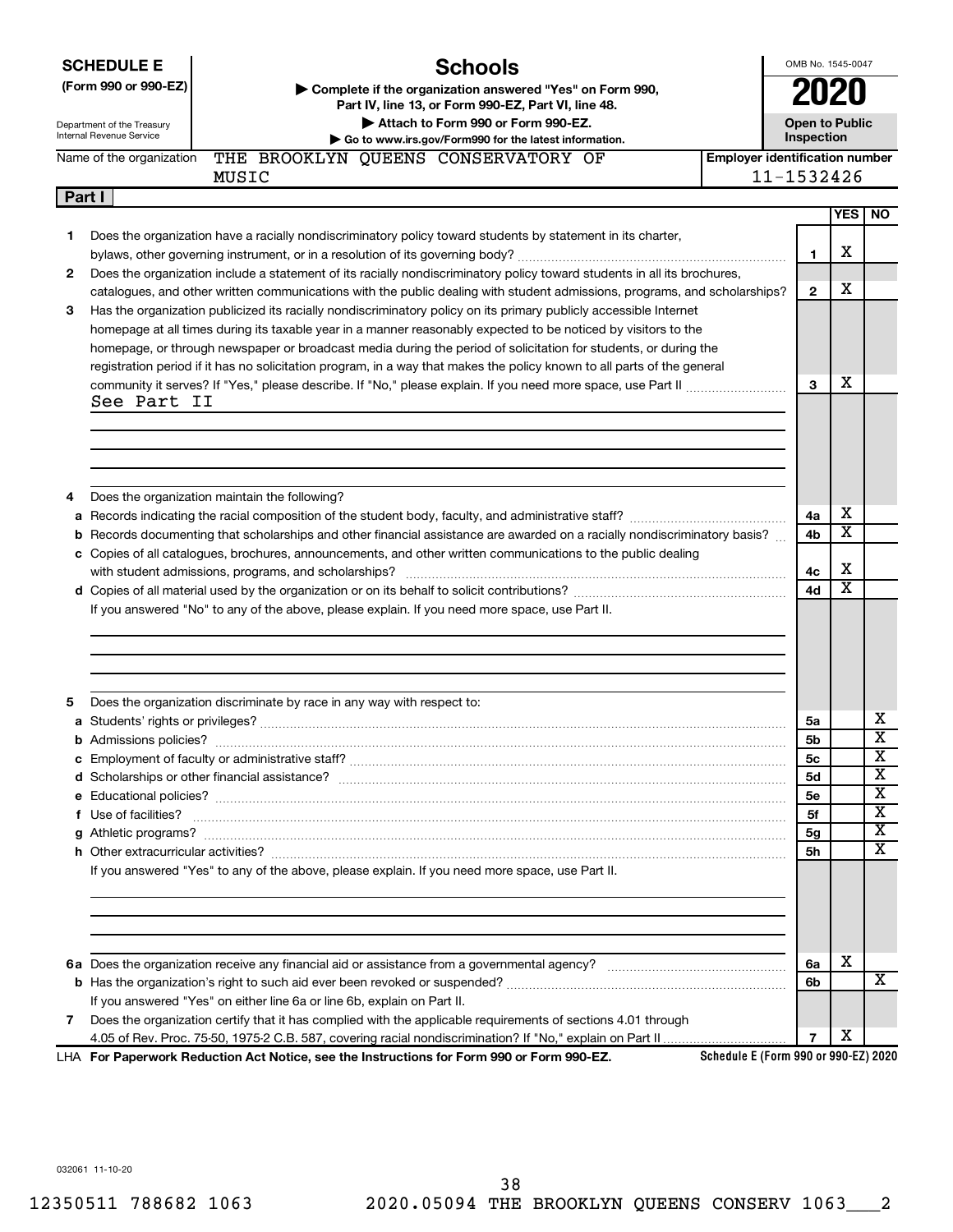**2** MUSIC 11-1532426 Schedule E (Form 990 or 990-EZ) 2020  ${\tt MUSTC}$ Part II | Supplemental Information. Provide the explanations required by Part I, lines 3, 4d, 5h, 6b, and 7, as applicable. Also provide any other additional information. THE BROOKLYN QUEENS CONSERVATORY OF Line 3 - Explanation of Nondiscrimination Policy: BKCM ADVERTISES ON ALL PRINT AND DIGITAL MEDIA PLATFORMS THAT WE OFFER PRIVATE AND GROUP INSTRUCTION IN EVERY MAJOR INSTRUMENT AS WELL AS AN EARLY CHILDHOOD MUSIC PROGRAM FOR PARENTS AND CHILDREN AND A SUZUKI PROGRAM. THE MUSIC PARTNERS AND MUSIC THERAPY DIVISIONS BRING MUSIC EDUCATION PROGRAMS AND MUSIC THERAPY TO SCHOOLS, YOUTH, SENIOR AND ADULT-SUPPORT SERVICE CENTERS, FOSTER CARE AGENCIES, AND OTHER COMMUNITY-BASED ORGANIZATIONS. BKCM IS AN INCLUSIVE INSTITUTION THAT DOES NOT DISCRIMINATE ON THE BASIS OF AGE, SEX, RELIGION, RACE, COLOR, NATIONAL ORIGIN, DISABILITY, MARITAL STATUS, VETERAN STATUS, SEXUAL ORIENTATION, OR ANY OTHER FACTOR PROHIBITED BY LAW.

Line 6 - Explanation of Government Financial Aid:

THE CONSERVATORY APPLIES AND RECEIVES GRANTS FROM CITY, STATE AND FEDERAL

GOVERNMENTS TO HELP SUPPORT AND FURTHER ITS PROGRAMS.

032062 11-10-20

39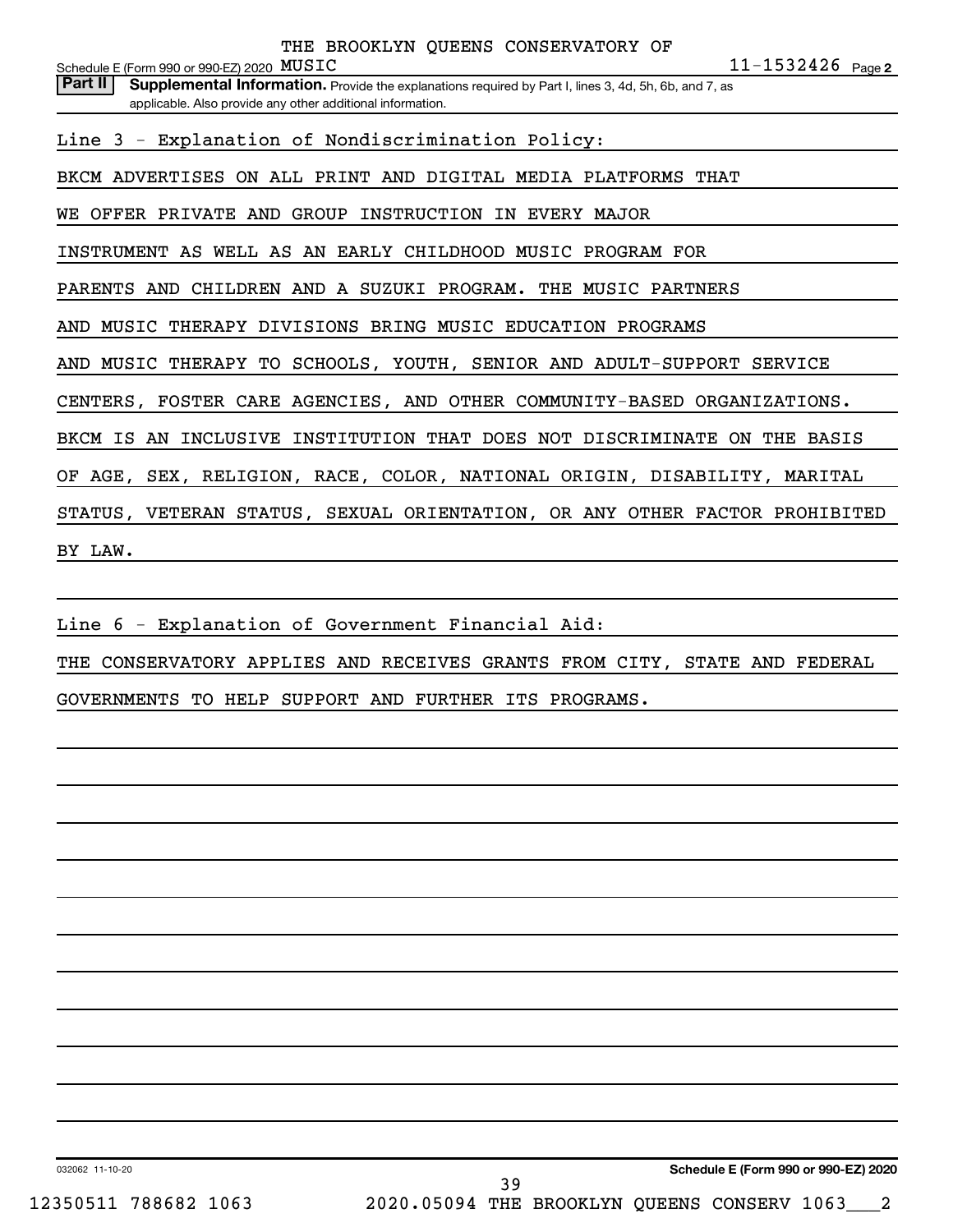| <b>SCHEDULE G</b>                                            |                                                                                                                                                                                                                                                                                                                                                                                                                                                                                      | <b>Supplemental Information Regarding Fundraising or Gaming Activities</b>                                                                         |                       |                                                                            |                                      |  |                                                                            | OMB No. 1545-0047                                       |  |  |  |  |  |
|--------------------------------------------------------------|--------------------------------------------------------------------------------------------------------------------------------------------------------------------------------------------------------------------------------------------------------------------------------------------------------------------------------------------------------------------------------------------------------------------------------------------------------------------------------------|----------------------------------------------------------------------------------------------------------------------------------------------------|-----------------------|----------------------------------------------------------------------------|--------------------------------------|--|----------------------------------------------------------------------------|---------------------------------------------------------|--|--|--|--|--|
| (Form 990 or 990-EZ)                                         | Complete if the organization answered "Yes" on Form 990, Part IV, line 17, 18, or 19, or if the<br>organization entered more than \$15,000 on Form 990-EZ, line 6a.                                                                                                                                                                                                                                                                                                                  |                                                                                                                                                    |                       |                                                                            |                                      |  |                                                                            |                                                         |  |  |  |  |  |
|                                                              |                                                                                                                                                                                                                                                                                                                                                                                                                                                                                      |                                                                                                                                                    | <b>Open to Public</b> |                                                                            |                                      |  |                                                                            |                                                         |  |  |  |  |  |
| Department of the Treasury<br>Internal Revenue Service       | Attach to Form 990 or Form 990-EZ.<br>Inspection<br>Go to www.irs.gov/Form990 for instructions and the latest information.                                                                                                                                                                                                                                                                                                                                                           |                                                                                                                                                    |                       |                                                                            |                                      |  |                                                                            |                                                         |  |  |  |  |  |
| Name of the organization                                     |                                                                                                                                                                                                                                                                                                                                                                                                                                                                                      | THE BROOKLYN QUEENS CONSERVATORY OF                                                                                                                |                       |                                                                            |                                      |  |                                                                            | <b>Employer identification number</b>                   |  |  |  |  |  |
| Part I                                                       | MUSIC                                                                                                                                                                                                                                                                                                                                                                                                                                                                                | Fundraising Activities. Complete if the organization answered "Yes" on Form 990, Part IV, line 17. Form 990-EZ filers are not                      |                       |                                                                            |                                      |  | 11-1532426                                                                 |                                                         |  |  |  |  |  |
|                                                              | required to complete this part.                                                                                                                                                                                                                                                                                                                                                                                                                                                      |                                                                                                                                                    |                       |                                                                            |                                      |  |                                                                            |                                                         |  |  |  |  |  |
| a<br>b<br>с<br>d                                             | 1 Indicate whether the organization raised funds through any of the following activities. Check all that apply.<br>Mail solicitations<br>Solicitation of non-government grants<br>e<br>Internet and email solicitations<br>f<br>Solicitation of government grants<br>Phone solicitations<br>Special fundraising events<br>g<br>In-person solicitations<br>2 a Did the organization have a written or oral agreement with any individual (including officers, directors, trustees, or |                                                                                                                                                    |                       |                                                                            |                                      |  |                                                                            |                                                         |  |  |  |  |  |
|                                                              | Yes<br><b>No</b><br>key employees listed in Form 990, Part VII) or entity in connection with professional fundraising services?                                                                                                                                                                                                                                                                                                                                                      |                                                                                                                                                    |                       |                                                                            |                                      |  |                                                                            |                                                         |  |  |  |  |  |
|                                                              | b If "Yes," list the 10 highest paid individuals or entities (fundraisers) pursuant to agreements under which the fundraiser is to be                                                                                                                                                                                                                                                                                                                                                |                                                                                                                                                    |                       |                                                                            |                                      |  |                                                                            |                                                         |  |  |  |  |  |
| compensated at least \$5,000 by the organization.            |                                                                                                                                                                                                                                                                                                                                                                                                                                                                                      |                                                                                                                                                    |                       |                                                                            |                                      |  |                                                                            |                                                         |  |  |  |  |  |
| (i) Name and address of individual<br>or entity (fundraiser) |                                                                                                                                                                                                                                                                                                                                                                                                                                                                                      | (ii) Activity                                                                                                                                      |                       | (iii) Did<br>fundraiser<br>have custody<br>or control of<br>contributions? | (iv) Gross receipts<br>from activity |  | (v) Amount paid<br>to (or retained by)<br>fundraiser<br>listed in col. (i) | (vi) Amount paid<br>to (or retained by)<br>organization |  |  |  |  |  |
|                                                              |                                                                                                                                                                                                                                                                                                                                                                                                                                                                                      |                                                                                                                                                    | Yes                   | No                                                                         |                                      |  |                                                                            |                                                         |  |  |  |  |  |
|                                                              |                                                                                                                                                                                                                                                                                                                                                                                                                                                                                      |                                                                                                                                                    |                       |                                                                            |                                      |  |                                                                            |                                                         |  |  |  |  |  |
|                                                              |                                                                                                                                                                                                                                                                                                                                                                                                                                                                                      |                                                                                                                                                    |                       |                                                                            |                                      |  |                                                                            |                                                         |  |  |  |  |  |
|                                                              |                                                                                                                                                                                                                                                                                                                                                                                                                                                                                      |                                                                                                                                                    |                       |                                                                            |                                      |  |                                                                            |                                                         |  |  |  |  |  |
|                                                              |                                                                                                                                                                                                                                                                                                                                                                                                                                                                                      |                                                                                                                                                    |                       |                                                                            |                                      |  |                                                                            |                                                         |  |  |  |  |  |
|                                                              |                                                                                                                                                                                                                                                                                                                                                                                                                                                                                      |                                                                                                                                                    |                       |                                                                            |                                      |  |                                                                            |                                                         |  |  |  |  |  |
|                                                              |                                                                                                                                                                                                                                                                                                                                                                                                                                                                                      |                                                                                                                                                    |                       |                                                                            |                                      |  |                                                                            |                                                         |  |  |  |  |  |
|                                                              |                                                                                                                                                                                                                                                                                                                                                                                                                                                                                      |                                                                                                                                                    |                       |                                                                            |                                      |  |                                                                            |                                                         |  |  |  |  |  |
|                                                              |                                                                                                                                                                                                                                                                                                                                                                                                                                                                                      |                                                                                                                                                    |                       |                                                                            |                                      |  |                                                                            |                                                         |  |  |  |  |  |
|                                                              |                                                                                                                                                                                                                                                                                                                                                                                                                                                                                      |                                                                                                                                                    |                       |                                                                            |                                      |  |                                                                            |                                                         |  |  |  |  |  |
| Total                                                        |                                                                                                                                                                                                                                                                                                                                                                                                                                                                                      |                                                                                                                                                    |                       |                                                                            |                                      |  |                                                                            |                                                         |  |  |  |  |  |
| or licensing.                                                |                                                                                                                                                                                                                                                                                                                                                                                                                                                                                      | 3 List all states in which the organization is registered or licensed to solicit contributions or has been notified it is exempt from registration |                       |                                                                            |                                      |  |                                                                            |                                                         |  |  |  |  |  |
|                                                              |                                                                                                                                                                                                                                                                                                                                                                                                                                                                                      |                                                                                                                                                    |                       |                                                                            |                                      |  |                                                                            |                                                         |  |  |  |  |  |
|                                                              |                                                                                                                                                                                                                                                                                                                                                                                                                                                                                      |                                                                                                                                                    |                       |                                                                            |                                      |  |                                                                            |                                                         |  |  |  |  |  |
|                                                              |                                                                                                                                                                                                                                                                                                                                                                                                                                                                                      |                                                                                                                                                    |                       |                                                                            |                                      |  |                                                                            |                                                         |  |  |  |  |  |
|                                                              |                                                                                                                                                                                                                                                                                                                                                                                                                                                                                      |                                                                                                                                                    |                       |                                                                            |                                      |  |                                                                            |                                                         |  |  |  |  |  |
|                                                              |                                                                                                                                                                                                                                                                                                                                                                                                                                                                                      |                                                                                                                                                    |                       |                                                                            |                                      |  |                                                                            |                                                         |  |  |  |  |  |
|                                                              |                                                                                                                                                                                                                                                                                                                                                                                                                                                                                      |                                                                                                                                                    |                       |                                                                            |                                      |  |                                                                            |                                                         |  |  |  |  |  |
|                                                              |                                                                                                                                                                                                                                                                                                                                                                                                                                                                                      |                                                                                                                                                    |                       |                                                                            |                                      |  |                                                                            |                                                         |  |  |  |  |  |
|                                                              |                                                                                                                                                                                                                                                                                                                                                                                                                                                                                      |                                                                                                                                                    |                       |                                                                            |                                      |  |                                                                            |                                                         |  |  |  |  |  |

**For Paperwork Reduction Act Notice, see the Instructions for Form 990 or 990-EZ. Schedule G (Form 990 or 990-EZ) 2020** LHA

032081 11-25-20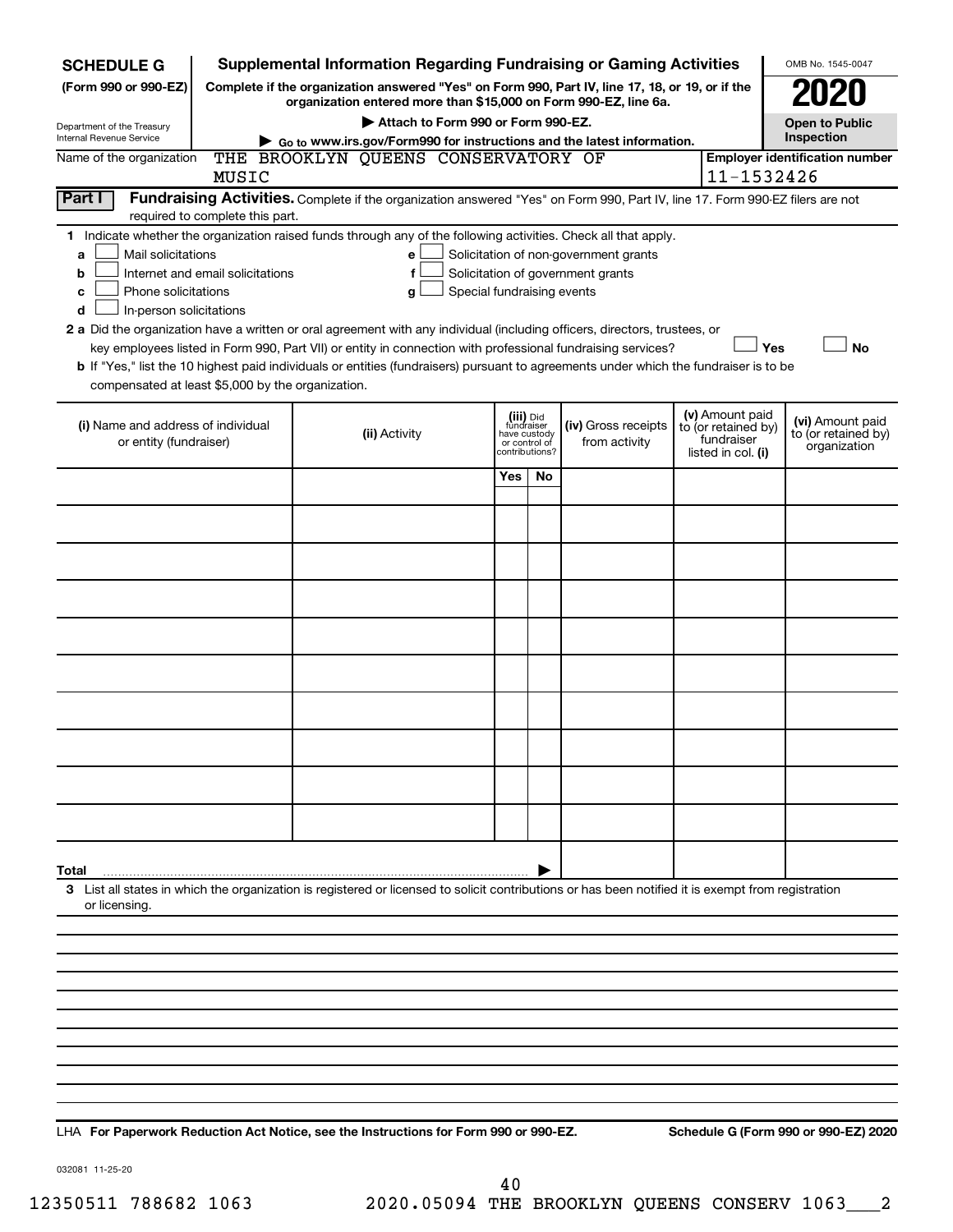Schedule G (Form 990 or 990-EZ)  $2020$   $MUSTC$ 

**2** MUSIC 11-1532426

Part II | Fundraising Events. Complete if the organization answered "Yes" on Form 990, Part IV, line 18, or reported more than \$15,000 of fundraising event contributions and gross income on Form 990-EZ, lines 1 and 6b. List events with gross receipts greater than \$5,000.

|                        |   | ו ומחמושטות טיטות טטותוסמנטוס מות סוטסט וווטטווט טודו טווח טטט בב, ווווטס דמות טט. בוטג טיטותט אותו סוטס וטטטוסט סוטט                                                                                                                     |                    |                                                  |                          |                                                     |
|------------------------|---|-------------------------------------------------------------------------------------------------------------------------------------------------------------------------------------------------------------------------------------------|--------------------|--------------------------------------------------|--------------------------|-----------------------------------------------------|
|                        |   |                                                                                                                                                                                                                                           | $(a)$ Event #1     | (b) Event $#2$<br>SPRING                         | (c) Other events<br>None | (d) Total events<br>(add col. (a) through           |
|                        |   |                                                                                                                                                                                                                                           | <b>HOUSE PARTY</b> | <b>BENEFIT</b>                                   |                          | col. (c)                                            |
|                        |   |                                                                                                                                                                                                                                           | (event type)       | (event type)                                     | (total number)           |                                                     |
| Revenue                |   |                                                                                                                                                                                                                                           | 214,194.           | 207,167.                                         |                          | 421,361.                                            |
|                        |   |                                                                                                                                                                                                                                           | 155,307.           | 147,846.                                         |                          | 303, 153.                                           |
|                        |   | 3 Gross income (line 1 minus line 2)                                                                                                                                                                                                      | 58,887.            | 59,321.                                          |                          | 118,208.                                            |
|                        |   |                                                                                                                                                                                                                                           |                    |                                                  |                          |                                                     |
|                        | 5 |                                                                                                                                                                                                                                           |                    |                                                  |                          |                                                     |
|                        | 6 |                                                                                                                                                                                                                                           |                    |                                                  |                          |                                                     |
| Direct Expenses        |   |                                                                                                                                                                                                                                           | 33.                | 14,379.                                          |                          | 14,412.                                             |
|                        | 8 |                                                                                                                                                                                                                                           |                    |                                                  |                          |                                                     |
|                        | 9 |                                                                                                                                                                                                                                           | 58,854.            | 44,942.                                          |                          | 103,796.                                            |
|                        |   | 10 Direct expense summary. Add lines 4 through 9 in column (d)                                                                                                                                                                            |                    |                                                  |                          | 118,208.                                            |
|                        |   |                                                                                                                                                                                                                                           |                    |                                                  |                          | $\overline{0}$ .                                    |
| Part III               |   | Gaming. Complete if the organization answered "Yes" on Form 990, Part IV, line 19, or reported more than                                                                                                                                  |                    |                                                  |                          |                                                     |
|                        |   | \$15,000 on Form 990-EZ, line 6a.                                                                                                                                                                                                         |                    |                                                  |                          |                                                     |
| Revenue                |   |                                                                                                                                                                                                                                           | (a) Bingo          | (b) Pull tabs/instant<br>bingo/progressive bingo | (c) Other gaming         | (d) Total gaming (add<br>col. (a) through col. (c)) |
|                        |   |                                                                                                                                                                                                                                           |                    |                                                  |                          |                                                     |
|                        |   |                                                                                                                                                                                                                                           |                    |                                                  |                          |                                                     |
| <b>Direct Expenses</b> |   |                                                                                                                                                                                                                                           |                    |                                                  |                          |                                                     |
|                        | 4 |                                                                                                                                                                                                                                           |                    |                                                  |                          |                                                     |
|                        |   |                                                                                                                                                                                                                                           |                    |                                                  |                          |                                                     |
|                        |   |                                                                                                                                                                                                                                           | Yes<br>%           | Yes<br>%                                         | Yes<br>%                 |                                                     |
|                        | 6 | Volunteer labor                                                                                                                                                                                                                           | No                 | No                                               | No                       |                                                     |
|                        | 7 | Direct expense summary. Add lines 2 through 5 in column (d)                                                                                                                                                                               |                    |                                                  |                          |                                                     |
|                        | 8 |                                                                                                                                                                                                                                           |                    |                                                  |                          |                                                     |
| 9                      |   | Enter the state(s) in which the organization conducts gaming activities:<br><b>b</b> If "No," explain:                                                                                                                                    |                    |                                                  |                          | Yes<br>No                                           |
|                        |   |                                                                                                                                                                                                                                           |                    |                                                  |                          |                                                     |
|                        |   | <b>b</b> If "Yes," explain: <u>All and the set of the set of the set of the set of the set of the set of the set of the set of the set of the set of the set of the set of the set of the set of the set of the set of the set of the</u> |                    |                                                  |                          | Yes<br>No                                           |
|                        |   |                                                                                                                                                                                                                                           |                    |                                                  |                          |                                                     |
|                        |   | 032082 11-25-20                                                                                                                                                                                                                           |                    |                                                  |                          | Schedule G (Form 990 or 990-EZ) 2020                |
|                        |   |                                                                                                                                                                                                                                           |                    |                                                  |                          |                                                     |

12350511 788682 1063 2020.05094 THE BROOKLYN QUEENS CONSERV 1063\_\_\_2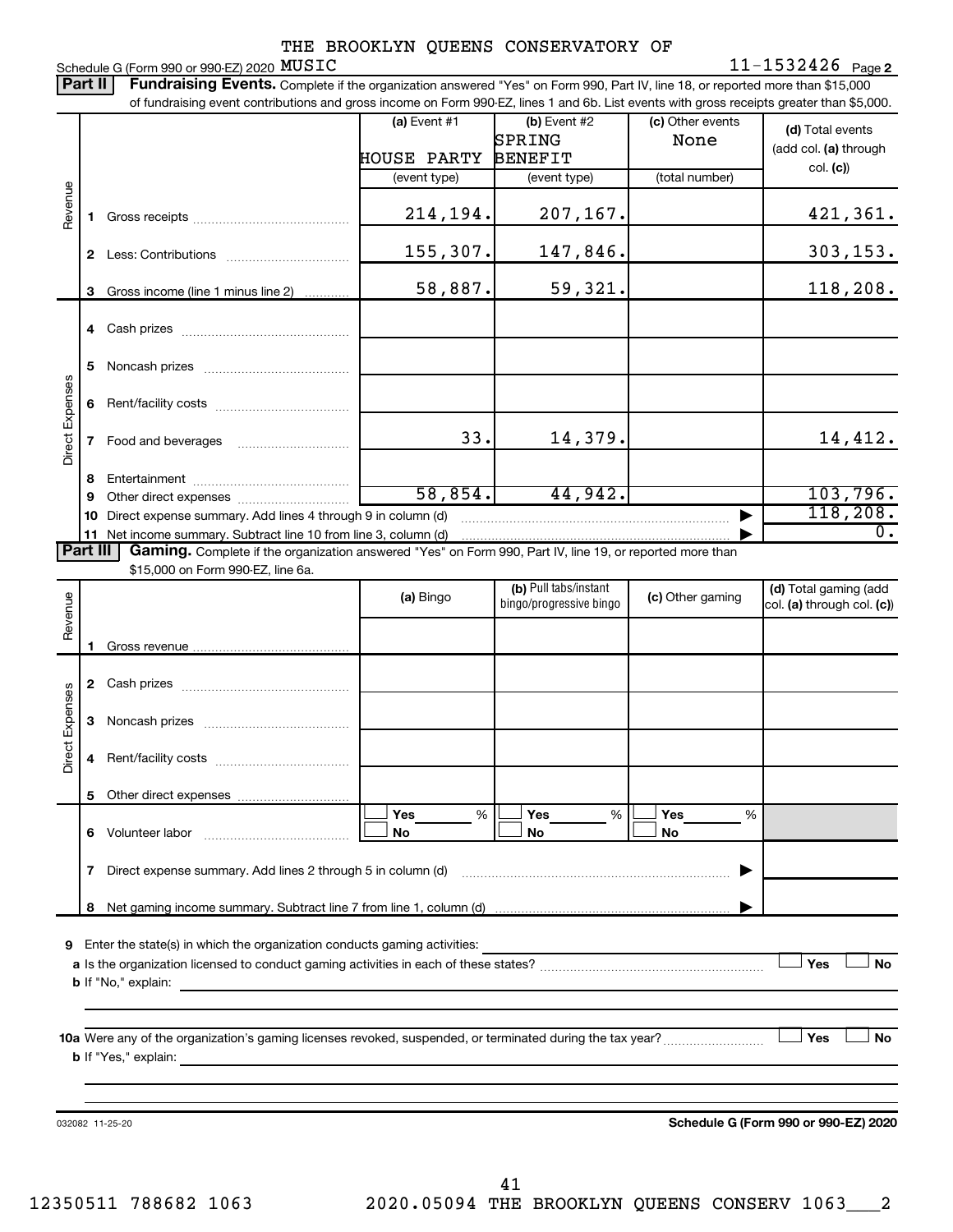| THE BROOKLYN QUEENS CONSERVATORY OF |  |  |
|-------------------------------------|--|--|
|-------------------------------------|--|--|

|    | Schedule G (Form 990 or 990-EZ) 2020 MUSIC                                                                                                                                                                                         |            |            | $11 - 1532426$ Page 3 |
|----|------------------------------------------------------------------------------------------------------------------------------------------------------------------------------------------------------------------------------------|------------|------------|-----------------------|
| 11 | Does the organization conduct gaming activities with nonmembers?<br>[2003]<br>The conduct gaming activities with nonmembers?<br>[2003]                                                                                             |            | Yes        | No                    |
|    | 12 Is the organization a grantor, beneficiary or trustee of a trust, or a member of a partnership or other entity formed                                                                                                           |            | $\Box$ Yes |                       |
|    |                                                                                                                                                                                                                                    |            |            | No                    |
|    | 13 Indicate the percentage of gaming activity conducted in:                                                                                                                                                                        |            |            |                       |
|    |                                                                                                                                                                                                                                    | 13a<br>13b |            | %<br>$\%$             |
|    | 14 Enter the name and address of the person who prepares the organization's gaming/special events books and records:                                                                                                               |            |            |                       |
|    |                                                                                                                                                                                                                                    |            |            |                       |
|    | Name $\blacktriangleright$<br><u> 1989 - Johann Stoff, amerikansk politiker (* 1908)</u>                                                                                                                                           |            |            |                       |
|    | Address $\blacktriangleright$<br><u> 1989 - Johann Stoff, amerikansk politiker (d. 1989)</u>                                                                                                                                       |            |            |                       |
|    |                                                                                                                                                                                                                                    |            | Yes        | No                    |
|    |                                                                                                                                                                                                                                    |            |            |                       |
|    | of gaming revenue retained by the third party $\triangleright$ \$                                                                                                                                                                  |            |            |                       |
|    | c If "Yes," enter name and address of the third party:                                                                                                                                                                             |            |            |                       |
|    | Name $\blacktriangleright$                                                                                                                                                                                                         |            |            |                       |
|    | Address $\blacktriangleright$                                                                                                                                                                                                      |            |            |                       |
|    | <u> 1989 - Johann Stein, mars an deus Amerikaansk kommunister (</u>                                                                                                                                                                |            |            |                       |
|    | <b>16</b> Gaming manager information:                                                                                                                                                                                              |            |            |                       |
|    | Name $\blacktriangleright$<br><u> 1989 - Johann Barn, fransk politik (d. 1989)</u>                                                                                                                                                 |            |            |                       |
|    | Gaming manager compensation > \$                                                                                                                                                                                                   |            |            |                       |
|    |                                                                                                                                                                                                                                    |            |            |                       |
|    |                                                                                                                                                                                                                                    |            |            |                       |
|    |                                                                                                                                                                                                                                    |            |            |                       |
|    | Director/officer<br>Employee<br>Independent contractor                                                                                                                                                                             |            |            |                       |
|    |                                                                                                                                                                                                                                    |            |            |                       |
|    | 17 Mandatory distributions:                                                                                                                                                                                                        |            |            |                       |
|    | a Is the organization required under state law to make charitable distributions from the gaming proceeds to                                                                                                                        |            |            |                       |
|    | retain the state gaming license?                                                                                                                                                                                                   |            | J Yes      | $\Box$ No             |
|    | <b>b</b> Enter the amount of distributions required under state law to be distributed to other exempt organizations or spent in the                                                                                                |            |            |                       |
|    | organization's own exempt activities during the tax year $\triangleright$ \$<br>Supplemental Information. Provide the explanations required by Part I, line 2b, columns (iii) and (v); and Part III, lines 9, 9b, 10b,<br> Part IV |            |            |                       |
|    | 15b, 15c, 16, and 17b, as applicable. Also provide any additional information. See instructions.                                                                                                                                   |            |            |                       |
|    |                                                                                                                                                                                                                                    |            |            |                       |
|    |                                                                                                                                                                                                                                    |            |            |                       |
|    |                                                                                                                                                                                                                                    |            |            |                       |
|    |                                                                                                                                                                                                                                    |            |            |                       |
|    |                                                                                                                                                                                                                                    |            |            |                       |
|    |                                                                                                                                                                                                                                    |            |            |                       |
|    |                                                                                                                                                                                                                                    |            |            |                       |
|    |                                                                                                                                                                                                                                    |            |            |                       |
|    |                                                                                                                                                                                                                                    |            |            |                       |
|    |                                                                                                                                                                                                                                    |            |            |                       |
|    |                                                                                                                                                                                                                                    |            |            |                       |
|    |                                                                                                                                                                                                                                    |            |            |                       |
|    |                                                                                                                                                                                                                                    |            |            |                       |
|    |                                                                                                                                                                                                                                    |            |            |                       |
|    | Schedule G (Form 990 or 990-EZ) 2020<br>032083 11-25-20<br>42                                                                                                                                                                      |            |            |                       |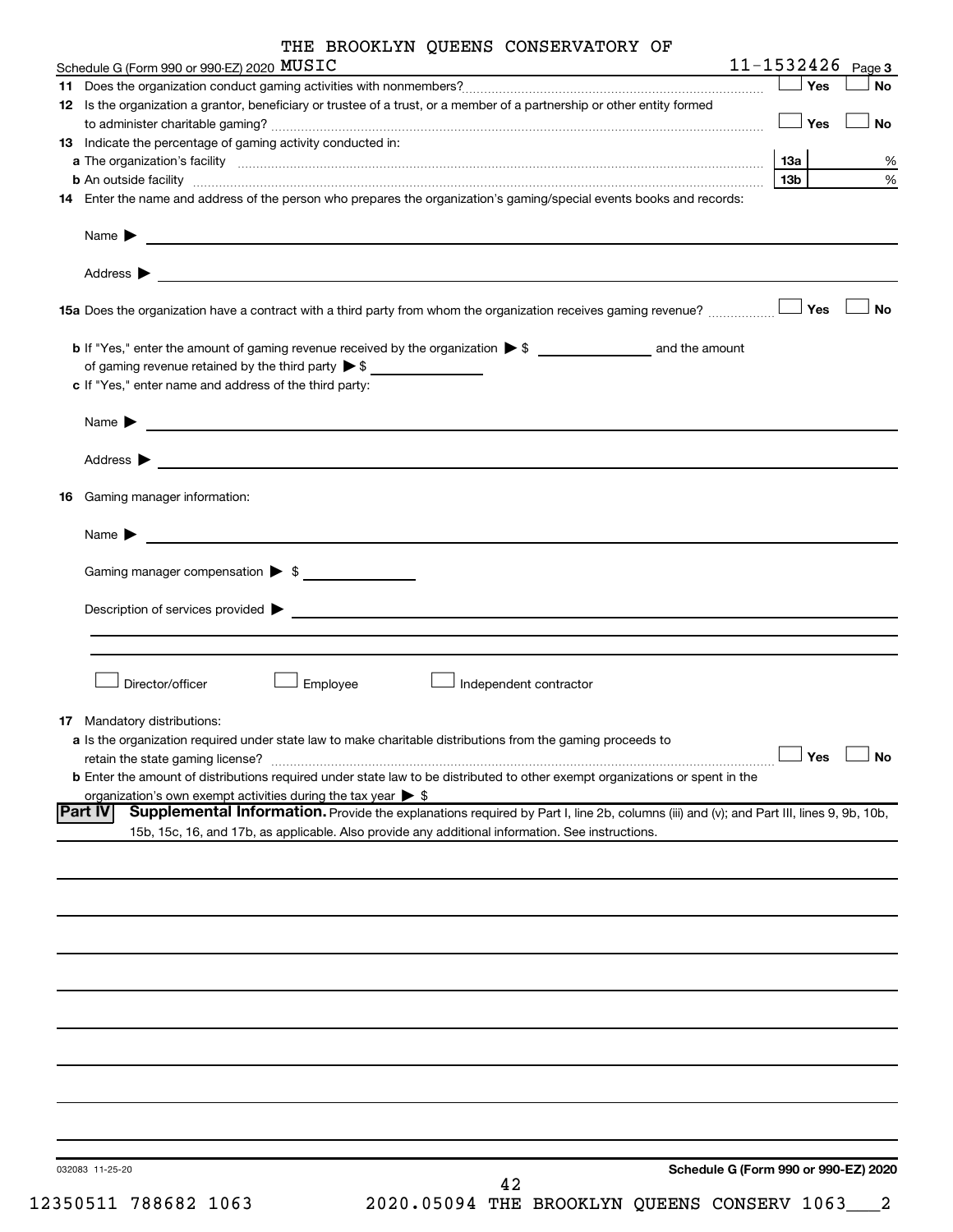|                                                                                                |       | THE BROOKLYN QUEENS CONSERVATORY OF |                                 |
|------------------------------------------------------------------------------------------------|-------|-------------------------------------|---------------------------------|
| Schedule G (Form 990 or 990-EZ) MUSIC<br><b>Part IV   Supplemental Information</b> (continued) | MUSIC |                                     | 11-1532426 Page 4               |
|                                                                                                |       |                                     |                                 |
|                                                                                                |       |                                     |                                 |
|                                                                                                |       |                                     |                                 |
|                                                                                                |       |                                     |                                 |
|                                                                                                |       |                                     |                                 |
|                                                                                                |       |                                     |                                 |
|                                                                                                |       |                                     |                                 |
|                                                                                                |       |                                     |                                 |
|                                                                                                |       |                                     |                                 |
|                                                                                                |       |                                     |                                 |
|                                                                                                |       |                                     |                                 |
|                                                                                                |       |                                     |                                 |
|                                                                                                |       |                                     |                                 |
|                                                                                                |       |                                     |                                 |
|                                                                                                |       |                                     |                                 |
|                                                                                                |       |                                     |                                 |
|                                                                                                |       |                                     |                                 |
|                                                                                                |       |                                     |                                 |
|                                                                                                |       |                                     |                                 |
|                                                                                                |       |                                     |                                 |
|                                                                                                |       |                                     |                                 |
|                                                                                                |       |                                     |                                 |
|                                                                                                |       |                                     |                                 |
|                                                                                                |       |                                     |                                 |
|                                                                                                |       |                                     |                                 |
|                                                                                                |       |                                     |                                 |
|                                                                                                |       |                                     |                                 |
|                                                                                                |       |                                     |                                 |
|                                                                                                |       |                                     |                                 |
|                                                                                                |       |                                     |                                 |
|                                                                                                |       |                                     |                                 |
|                                                                                                |       |                                     |                                 |
|                                                                                                |       |                                     |                                 |
|                                                                                                |       |                                     |                                 |
|                                                                                                |       |                                     |                                 |
|                                                                                                |       |                                     |                                 |
|                                                                                                |       |                                     |                                 |
|                                                                                                |       |                                     |                                 |
|                                                                                                |       |                                     |                                 |
|                                                                                                |       |                                     |                                 |
|                                                                                                |       |                                     |                                 |
|                                                                                                |       |                                     |                                 |
|                                                                                                |       |                                     |                                 |
|                                                                                                |       |                                     |                                 |
|                                                                                                |       |                                     |                                 |
|                                                                                                |       |                                     |                                 |
|                                                                                                |       |                                     | Schedule G (Form 990 or 990-EZ) |
| 032084 04-01-20                                                                                |       | 43                                  |                                 |
|                                                                                                |       |                                     |                                 |

12350511 788682 1063 2020.05094 THE BROOKLYN QUEENS CONSERV 1063\_\_\_2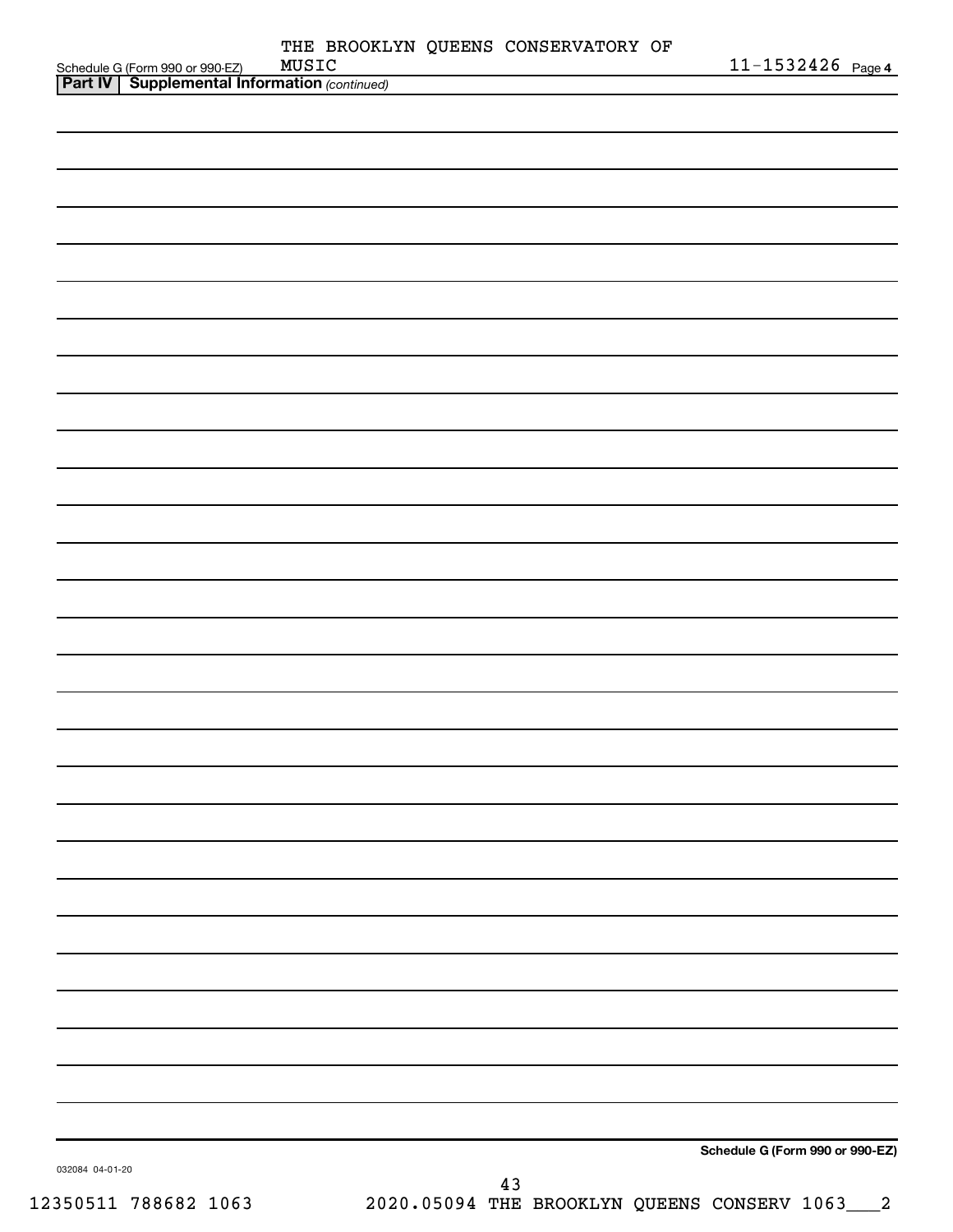| <b>SCHEDULE I</b><br>(Form 990)                                                                                                                                                                                                                                                                    |                                                                                                                                              |  | <b>Grants and Other Assistance to Organizations,</b>                                                                                  |                     |  |  |  | OMB No. 1545-0047                   |  |  |  |  |  |  |  |
|----------------------------------------------------------------------------------------------------------------------------------------------------------------------------------------------------------------------------------------------------------------------------------------------------|----------------------------------------------------------------------------------------------------------------------------------------------|--|---------------------------------------------------------------------------------------------------------------------------------------|---------------------|--|--|--|-------------------------------------|--|--|--|--|--|--|--|
|                                                                                                                                                                                                                                                                                                    |                                                                                                                                              |  | Governments, and Individuals in the United States<br>Complete if the organization answered "Yes" on Form 990, Part IV, line 21 or 22. |                     |  |  |  | 2020                                |  |  |  |  |  |  |  |
| Department of the Treasury<br>Internal Revenue Service                                                                                                                                                                                                                                             |                                                                                                                                              |  |                                                                                                                                       | Attach to Form 990. |  |  |  | <b>Open to Public</b><br>Inspection |  |  |  |  |  |  |  |
| Go to www.irs.gov/Form990 for the latest information.<br>THE BROOKLYN QUEENS CONSERVATORY OF<br><b>Employer identification number</b><br>Name of the organization<br>11-1532426<br>MUSIC                                                                                                           |                                                                                                                                              |  |                                                                                                                                       |                     |  |  |  |                                     |  |  |  |  |  |  |  |
| <b>General Information on Grants and Assistance</b><br>Part I                                                                                                                                                                                                                                      |                                                                                                                                              |  |                                                                                                                                       |                     |  |  |  |                                     |  |  |  |  |  |  |  |
| 1 Does the organization maintain records to substantiate the amount of the grants or assistance, the grantees' eligibility for the grants or assistance, and the selection                                                                                                                         |                                                                                                                                              |  |                                                                                                                                       |                     |  |  |  |                                     |  |  |  |  |  |  |  |
| $\boxed{\text{X}}$ Yes<br>Describe in Part IV the organization's procedures for monitoring the use of grant funds in the United States.<br>$\mathbf{2}$                                                                                                                                            |                                                                                                                                              |  |                                                                                                                                       |                     |  |  |  |                                     |  |  |  |  |  |  |  |
| Part II<br>Grants and Other Assistance to Domestic Organizations and Domestic Governments. Complete if the organization answered "Yes" on Form 990, Part IV, line 21, for any                                                                                                                      |                                                                                                                                              |  |                                                                                                                                       |                     |  |  |  |                                     |  |  |  |  |  |  |  |
|                                                                                                                                                                                                                                                                                                    | recipient that received more than \$5,000. Part II can be duplicated if additional space is needed.<br>(f) Method of<br>(h) Purpose of grant |  |                                                                                                                                       |                     |  |  |  |                                     |  |  |  |  |  |  |  |
| (c) IRC section<br>1 (a) Name and address of organization<br>$(b)$ EIN<br>(d) Amount of<br>(e) Amount of<br>(g) Description of<br>valuation (book,<br>(if applicable)<br>noncash assistance<br>or assistance<br>or government<br>cash grant<br>non-cash<br>FMV, appraisal,<br>assistance<br>other) |                                                                                                                                              |  |                                                                                                                                       |                     |  |  |  |                                     |  |  |  |  |  |  |  |
|                                                                                                                                                                                                                                                                                                    |                                                                                                                                              |  |                                                                                                                                       |                     |  |  |  |                                     |  |  |  |  |  |  |  |
|                                                                                                                                                                                                                                                                                                    |                                                                                                                                              |  |                                                                                                                                       |                     |  |  |  |                                     |  |  |  |  |  |  |  |
|                                                                                                                                                                                                                                                                                                    |                                                                                                                                              |  |                                                                                                                                       |                     |  |  |  |                                     |  |  |  |  |  |  |  |
|                                                                                                                                                                                                                                                                                                    |                                                                                                                                              |  |                                                                                                                                       |                     |  |  |  |                                     |  |  |  |  |  |  |  |
|                                                                                                                                                                                                                                                                                                    |                                                                                                                                              |  |                                                                                                                                       |                     |  |  |  |                                     |  |  |  |  |  |  |  |
|                                                                                                                                                                                                                                                                                                    |                                                                                                                                              |  |                                                                                                                                       |                     |  |  |  |                                     |  |  |  |  |  |  |  |
| 2                                                                                                                                                                                                                                                                                                  | Enter total number of section $501(c)(3)$ and government organizations listed in the line 1 table                                            |  |                                                                                                                                       |                     |  |  |  |                                     |  |  |  |  |  |  |  |
|                                                                                                                                                                                                                                                                                                    |                                                                                                                                              |  |                                                                                                                                       |                     |  |  |  |                                     |  |  |  |  |  |  |  |

**For Paperwork Reduction Act Notice, see the Instructions for Form 990. Schedule I (Form 990) 2020** LHA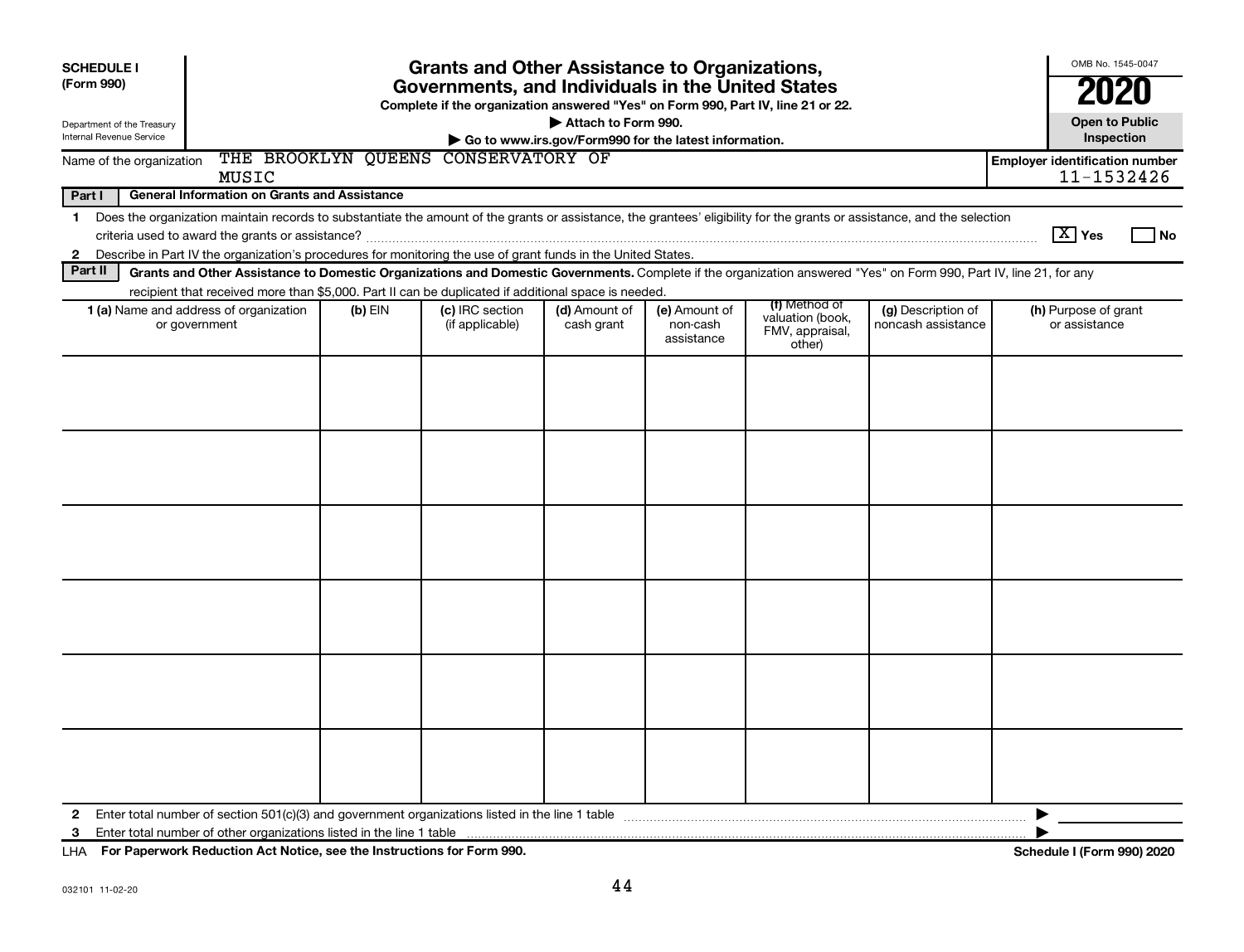Schedule I (Form 990) 2020  $MUSIC$ 

MUSIC 11-1532426

**2**

Part III | Grants and Other Assistance to Domestic Individuals. Complete if the organization answered "Yes" on Form 990, Part IV, line 22. Part III can be duplicated if additional space is needed.

| (a) Type of grant or assistance                                                                                                                      | (b) Number of<br>recipients | (c) Amount of<br>cash grant | (d) Amount of non-<br>cash assistance | (e) Method of valuation<br>(book, FMV, appraisal, other) | (f) Description of noncash assistance |
|------------------------------------------------------------------------------------------------------------------------------------------------------|-----------------------------|-----------------------------|---------------------------------------|----------------------------------------------------------|---------------------------------------|
|                                                                                                                                                      |                             |                             |                                       |                                                          |                                       |
| SUZUKI SCHOLARSHIPS                                                                                                                                  | 19                          | 13,912.                     | 0.                                    |                                                          |                                       |
|                                                                                                                                                      |                             |                             |                                       |                                                          |                                       |
| MUSIC THERAPY SCHOLARSHIPS                                                                                                                           | 20                          | 17,096.                     | 0.                                    |                                                          |                                       |
|                                                                                                                                                      |                             |                             |                                       |                                                          |                                       |
| COMMUNITY MUSIC SCHOOL SCHOLARSHIPS                                                                                                                  | 23                          | 43,097.                     | 0.                                    |                                                          |                                       |
|                                                                                                                                                      |                             |                             |                                       |                                                          |                                       |
|                                                                                                                                                      |                             |                             |                                       |                                                          |                                       |
|                                                                                                                                                      |                             |                             |                                       |                                                          |                                       |
|                                                                                                                                                      |                             |                             |                                       |                                                          |                                       |
| Supplemental Information. Provide the information required in Part I, line 2; Part III, column (b); and any other additional information.<br>Part IV |                             |                             |                                       |                                                          |                                       |

Part I, Line 2:

SCHOLARSHIPS ARE BASED ON FINANCIAL NEED AND ARE AWARDED TO STUDENTS WHO

OTHERWISE WOULD NOT BE ABLE TO AFFORD MUSIC INSTRUCTION. AWARDS ARE

GENERALLY NOT MORE THAN 50% OF THE STUDENTS TOTAL TUITION (UNLESS THE

STUDENT IS PART OF OUR TEEN JAZZ PROGRAM). TEEN JAZZ SCHOLARSHIPS ARE

FUNDED BY VARIOUS GRANTS AND AWARDS AND CAN COVER UP TO 100% OF THE

TUITION.

ALL FINANCIAL AID APPLICANTS ARE REQUIRED TO FILL OUT AN APPLICATION AND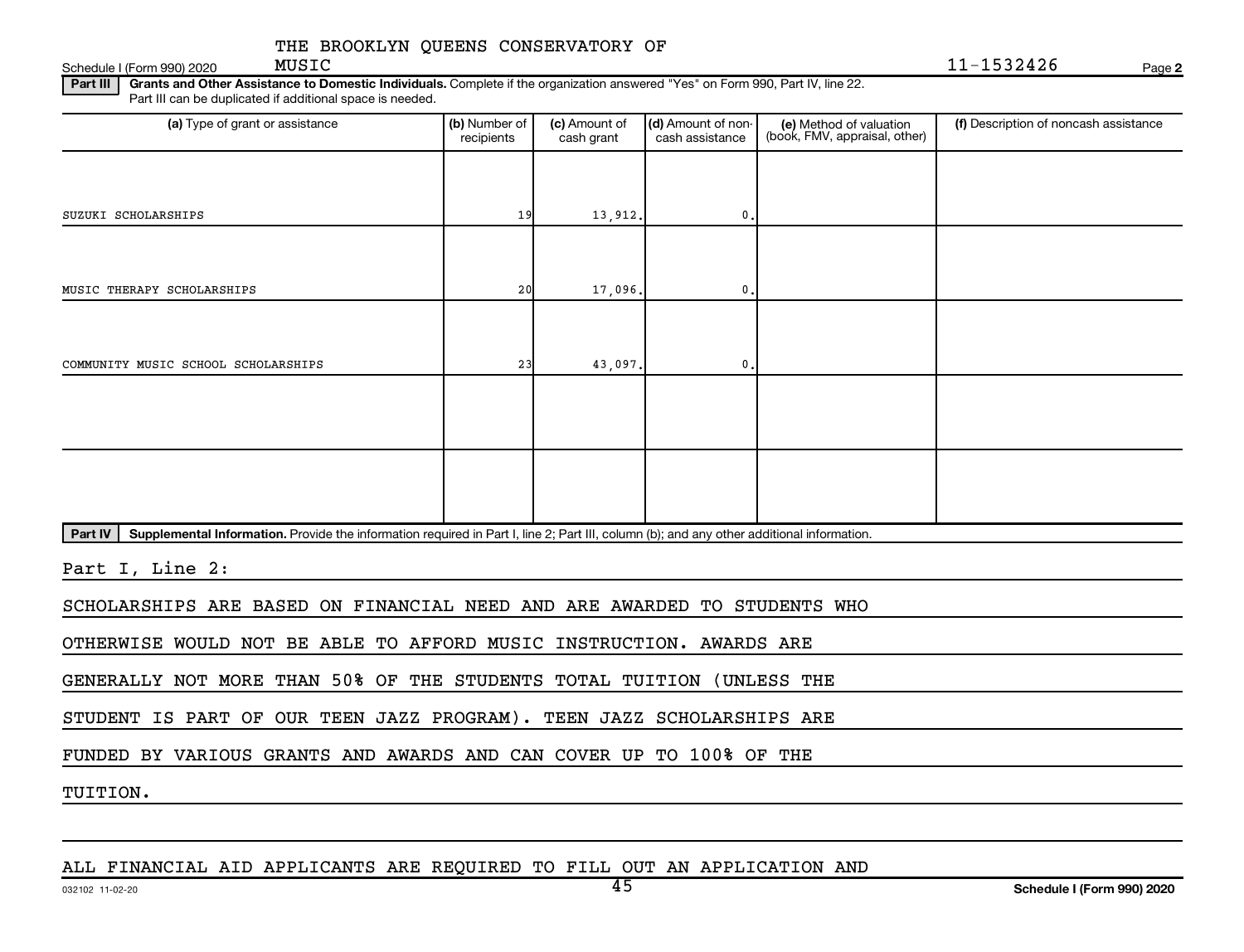| THE BROOKLYN QUEENS CONSERVATORY OF                                                                   |
|-------------------------------------------------------------------------------------------------------|
| $11 - 1532426$ Page 2<br>MUSIC<br>Schedule I (Form 990)<br><b>Supplemental Information</b><br>Part IV |
| SUBMIT THEIR MOST RECENT FEDERAL TAX FORM (1040, 1040A, OR 1040EZ), SSI or                            |
| SSDI STATEMENT, OR ASSISTANCE LETTER (EX. HOUSING, FOOD), AS WELL AS AN                               |
| EXPLANATION OF ANY EXTENUATING CIRCUMSTANCES ON AN ANNUAL BASIS. FINANCIAL                            |
| AID AMOUNTS ARE DETERMINED BY PROOF OF LIMITED INCOME AND AVAILABILITY OF                             |
| FINANCIAL AID IS RENEWED YEARLY VIA THE APPLICATION PROCESS AND IS<br>FUNDS.                          |
| BASED ON INCOME, CONSISTENT ATTENDANCE, AND TEACHER RECOMMENDATION.                                   |
| FINANCIAL AID APPLICATIONS ARE DIGITALLY STORED AND AWARD AMOUNTS ARE                                 |
| RECORDED IN THE SCHOOL'S REGISTRATION SYSTEM FOR STUDENTS ACCEPTING THE                               |
| FINANCIAL AID.                                                                                        |
|                                                                                                       |
|                                                                                                       |
|                                                                                                       |
|                                                                                                       |
|                                                                                                       |
|                                                                                                       |
|                                                                                                       |
|                                                                                                       |
|                                                                                                       |
|                                                                                                       |
|                                                                                                       |
|                                                                                                       |
|                                                                                                       |
|                                                                                                       |
|                                                                                                       |
|                                                                                                       |
|                                                                                                       |
|                                                                                                       |
| Schedule I (Form 990)<br>032291<br>04-01-20<br>46                                                     |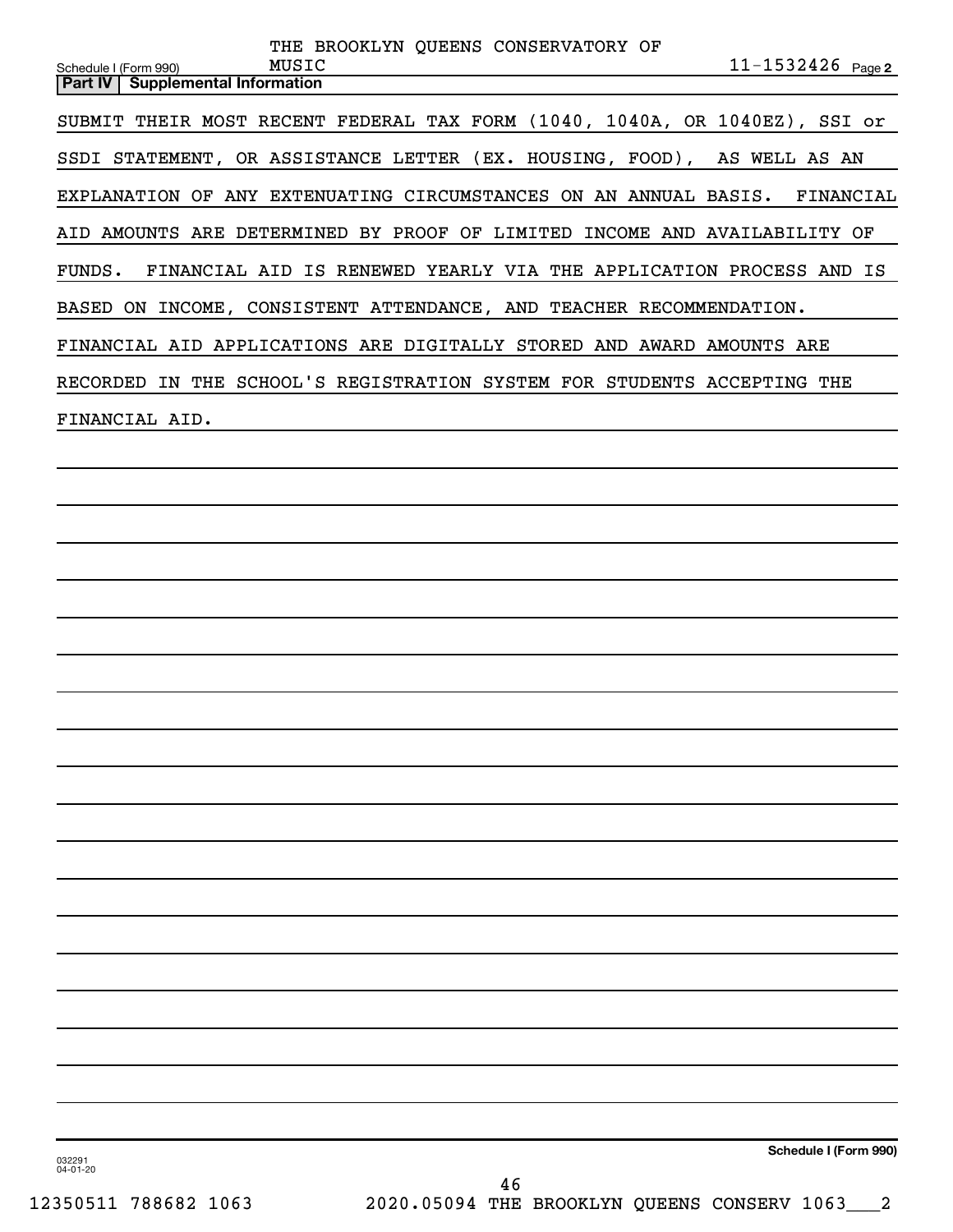**(Form 990 or 990-EZ)**

**Complete to provide information for responses to specific questions on Form 990 or 990-EZ or to provide any additional information. | Attach to Form 990 or 990-EZ. SCHEDULE O Supplemental Information to Form 990 or 990-EZ 2020**<br>(Form 990 or 990-EZ) Complete to provide information for responses to specific questions on



Department of the Treasury Internal Revenue Service Name of the organization

**| Go to www.irs.gov/Form990 for the latest information.** THE BROOKLYN QUEENS CONSERVATORY OF

MUSIC 11-1532426

Form 990, Part I, Line 1, Description of Organization Mission:

THE BROOKLYN CONSERVATORY OF MUSIC TRANSFORMS AND ENRICHES THE LIVES OF

UNDERSERVED NEW YORKERS THROUGH MUSIC EDUCATION AND MUSIC THERAPY. WE

ACCOMPLISH THIS GOAL BY PROVIDING MUSIC EDUCATION PROGRAMS IN SCHOOLS,

AT COMMUNITY-BASED ORGANIZATIONS, AND THROUGH COLLABORATION WITH OTHER

ORGANIZATIONS. SKILLS THAT ARE DEVELOPED THROUGH UNDERSTANDING AND

MAKING MUSIC ARE ESSENTIAL TO THE EDUCATIONAL PROCESS, AND TO THE

GROWTH AND WELL-BEING OF THE INDIVIDUAL. USING MUSIC AS A THERAPEUTIC

TOOL, WE HELP PEOPLE WITH EMOTIONAL, DEVELOPMENTAL AND PHYSICAL

DISABILITIES IMPROVE THEIR LIVES. BKCM VALUES MUSIC AS A HUMAN RIGHT;

SOMETHING THAT IS ESSENTIAL FOR HEALTHY INDIVIDUALS AND COMMUNITIES. WE

BELIEVE THAT MUSIC HAS THE POWER TO BUILD COMMUNITY AND TRANSFORM

LIVES.

Form 990, Part III, Line 4a, Program Service Accomplishments: BROOKLYN CONSERVATORY CHORALE, AND OUR COMMUNITY ORCHESTRA, THE BROOKLYN CONSERVATORY COMMUNITY ORCHESTRA AS WELL AS A SUMMER CAMP PROGRAM.

Form 990, Part III, Line 4c, Program Service Accomplishments:

FOR PRACTITIONERS, TRAINEES AND FAMILIES WHO PROVIDE FOR PEOPLE WITH

DISABILITES.

Form 990, Part III, Line 4d, Other Program Services:

OTHER MUSIC PROGRAMS INCLUDE

MUSIC PARTNERS: RESPONDING TO A CRITICAL NEED TO RESTORE ARTS EDUCATION

032211 11-20-20 **For Paperwork Reduction Act Notice, see the Instructions for Form 990 or 990-EZ. Schedule O (Form 990 or 990-EZ) 2020** LHA 47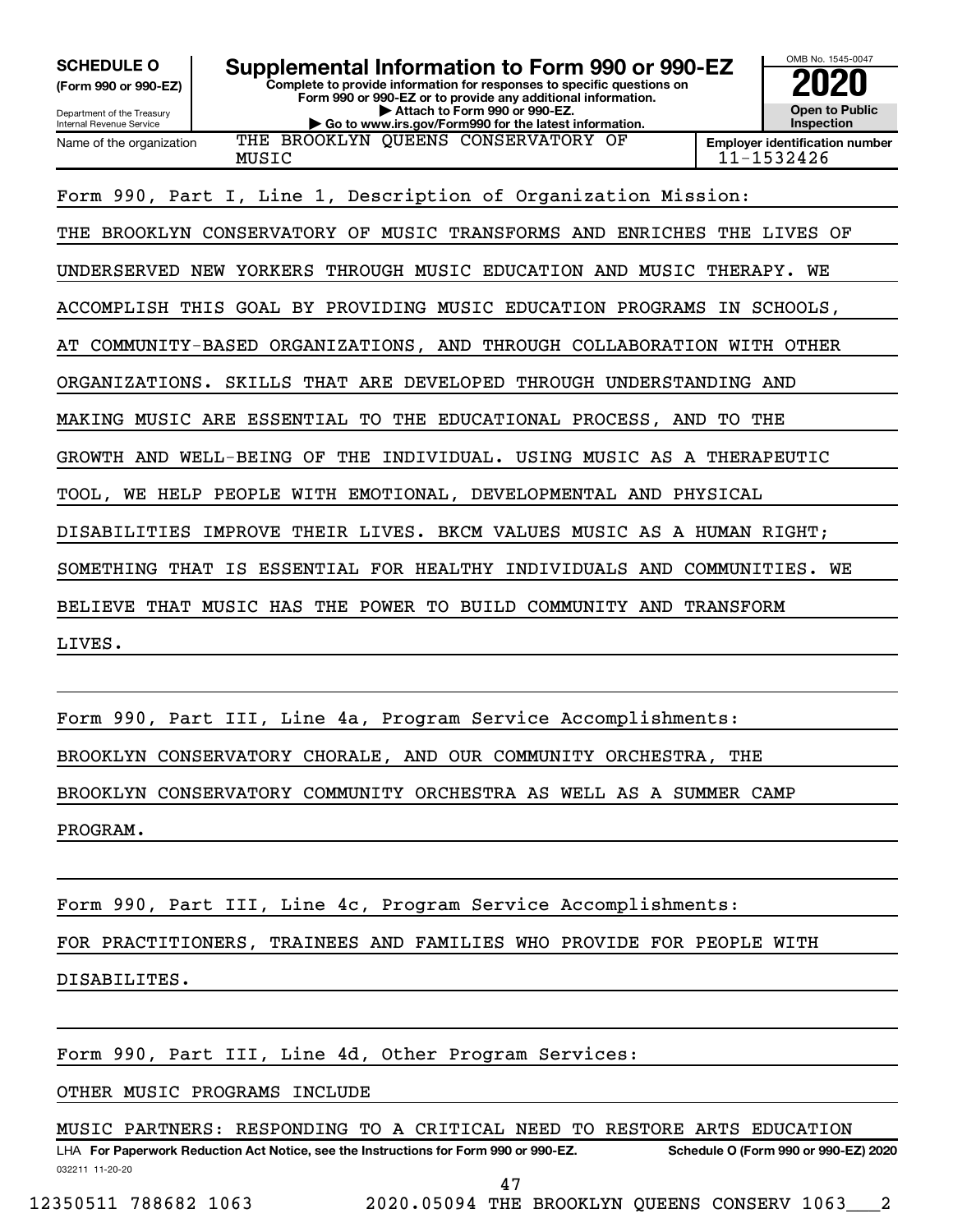| Schedule O (Form 990 or 990-EZ) 2020                                   | Page 2                                              |
|------------------------------------------------------------------------|-----------------------------------------------------|
| Name of the organization THE BROOKLYN QUEENS CONSERVATORY OF<br>MUSIC  | <b>Employer identification number</b><br>11-1532426 |
| IN NEW YORK CITY'S PUBLIC SCHOOLS, THE CONSERVATORY CREATED ITS        |                                                     |
| IN-SCHOOLS MUSIC EDUCATION PROGRAM, MUSIC PARTNERS, IN 1988 TO PROVIDE |                                                     |
| AND ENHANCE MUSIC EDUCATION PROGRAMS THROUGHOUT THE CITY. NOW WORKING  |                                                     |
| WITH PUBLIC SCHOOLS, CHILD CARE CENTERS, YOUTH-BASED AGENCIES, AND     |                                                     |
| ADULT AND SENIOR CENTERS, WE PROVIDE MORE THAN 4,500 CHILDREN AND      |                                                     |
| ADULTS IN BROOKLYN, QUEENS, MANHATTAN AND THE BRONX, WITH LONG TERM,   |                                                     |
| SEQUENTIAL AND INSPIRING MUSIC INSTRUCTION. MORE THAN 70% OF OUR       |                                                     |
| STUDENTS LIVE AT OR BELOW THE POVERTY LEVEL. THE CONSERVATORY          |                                                     |
| COLLABORATES WITH SCHOOL ADMINISTRATORS AND PTA LEADERS TO TAILOR OUR  |                                                     |
| PROGRAMS TO EACH SCHOOL'S UNIQUE NEEDS, PREFERENCES, PRIORITIES AND    |                                                     |
| BUDGETARY CONSTRAINTS OFFERING OPTIONS SUCH AS BAND, STRINGS, CHORUS,  |                                                     |
| WORLD DRUMMING AND PERCUSSION, GUITAR, UKULELE, RECORDER, AND EARLY    |                                                     |
| CHILDHOOD MUSIC AND MOVEMENT. IN ADDITION TO LEARNING HOW TO PLAY AN   |                                                     |
| INSTRUMENT OR SINGING IN A CHOIR, OUR STUDENTS ACQUIRE THE CONFIDENCE  |                                                     |
| TO TACKLE DIFFICULT SUBJECTS, BUILD A STRONG WORK ETHIC, AND DEVELOP A |                                                     |
| SENSE OF CAMARADERIE WITH THEIR PEERS.                                 |                                                     |
| Expenses \$ 931,788. including grants of \$ 0. Revenue \$ 259,700.     |                                                     |
|                                                                        |                                                     |
| Form 990, Part VI, Section B, line 11b:                                |                                                     |
| CONSERVATORY'S 990 IS PREPARED BY AN INDEPENDENT CPA FIRM.<br>THE      | IT<br>IS THEN                                       |
| REVIEWED BY STAFF AND THE EXECUTIVE DIRECTOR AND UPDATED AS NECESSARY. | A                                                   |

REVISED DRAFT IS THEN SENT TO THE AUDIT COMMITTEE FOR REVIEW AND APPROVAL.

ONCE THE FORM IS APPROVED A COPY IS SENT TO THE BOARD PRIOR TO FILING.

| Form 990, Part VI, Section B, Line 12c:                                   |  |  |  |    |  |  |  |                                      |
|---------------------------------------------------------------------------|--|--|--|----|--|--|--|--------------------------------------|
| THE BROOKLYN CONSERVATORY OF MUSIC'S CONFLICT OF INTEREST POLICY REQUIRES |  |  |  |    |  |  |  |                                      |
| OFFICERS, DIRECTORS AND KEY EMPLOYEES TO FILE ANNUAL CONFLICT OF INTEREST |  |  |  |    |  |  |  |                                      |
| REPORTS WITH THE ORGANIZATION.                                            |  |  |  |    |  |  |  |                                      |
| 032212 11-20-20                                                           |  |  |  | 48 |  |  |  | Schedule O (Form 990 or 990-EZ) 2020 |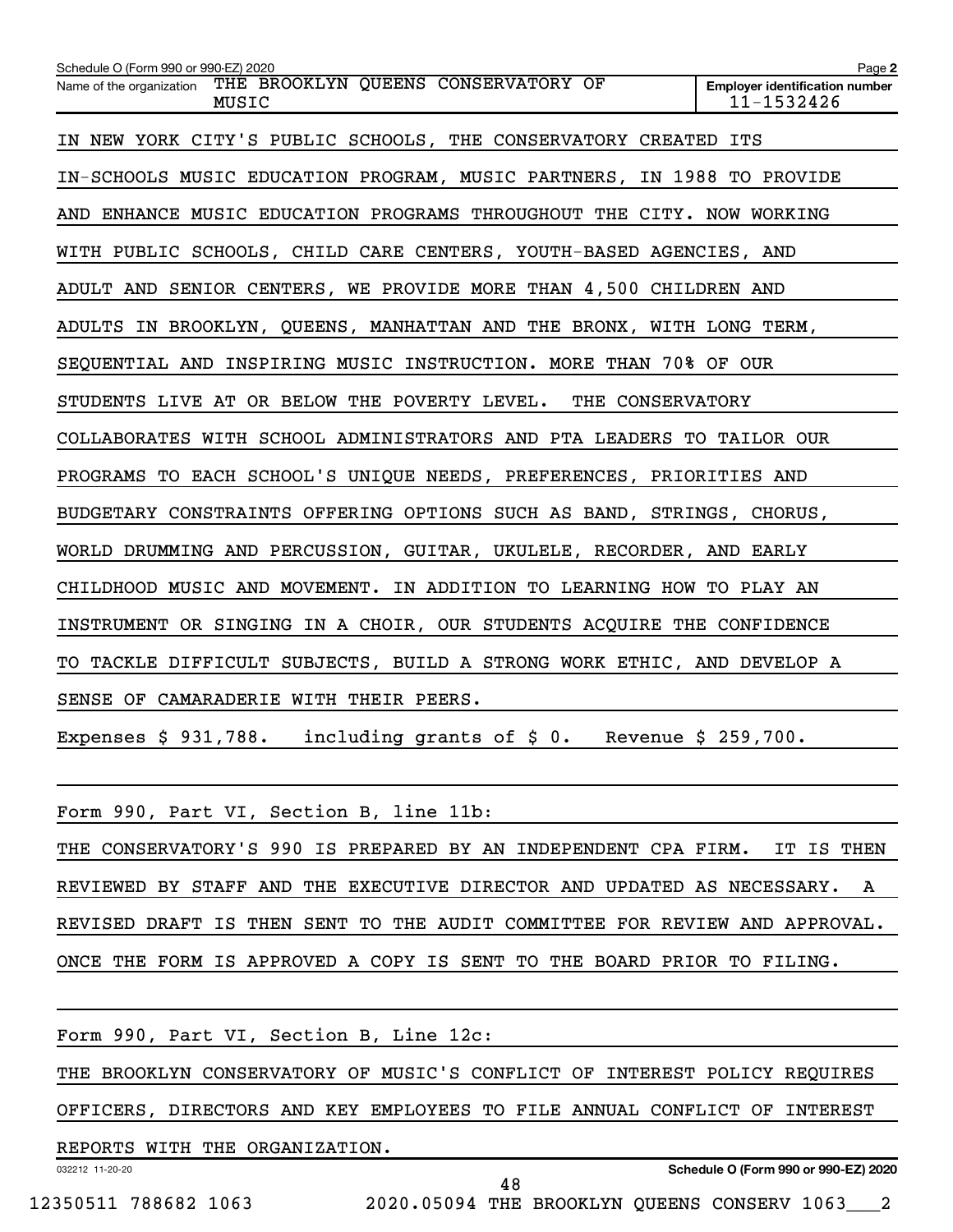| Schedule O (Form 990 or 990-EZ) 2020                         | Page 2 |  |  |                                       |
|--------------------------------------------------------------|--------|--|--|---------------------------------------|
| Name of the organization THE BROOKLYN QUEENS CONSERVATORY OF |        |  |  | <b>Emplover identification number</b> |
|                                                              | MUSIC  |  |  | 11-1532426                            |

### THE FOLLOWING PROCESS IS USED TO GATHER, REVIEW AND RESOLVE ANY CONFLICTS.

BKCM'S CONFLICT OF INTEREST POLICY REQUIRES THAT ANY KNOWN CONFLICT BE REPORTED TO THE BOARD OF TRUSTEES IN WRITING. THE BOARD OF DIRECTORS REVIEWS ALL WRITTEN CONLICT OF INTEREST REPORTS AND RECOMMENDATIONS FOR RESOLUTION AND DETERMINES THE APPROPRIATE COURSE OF ACTION UNDER THE CONFLICT OF INTEREST POLICY. CONFLICTS ARE REVIEWED AND ADDRESSED BY THE BOARD AND ARE RESOLVED AT A MEETING WITH A MAJORITY OF THE BOARD IN ATTENDANCE CONSTITUTING A QUORUM. ALL RESOLUTIONS ARE RECORDED IN OFFICAL MINUTES OF THE MEETING OF THE BOARD.

Form 990, Part VI, Section B, Line 15:

THE BROOKLYN QUEENS CONSERVATORY OF MUSIC USES COMPARABLE COMPENSATION DATA TO REVIEW, ANALYZE AND DETERMINE THE INITIAL COMPENSATION OF THE EXECUTIVE DIRECTOR. THE INITIAL COMPENSATION OF THE EXECUTIVE DIRECTOR IS REVIEWED AND APPROVED BY THE ORGANIZATION'S GOVERNING BODY. AFTER THE FIRST YEAR OF EMPLOYMENT, COMPENSATION FOR THE EXECUTIVE DIRECTOR IS DETERMINED BY PERFORMANCE AND BY COLA ADJUSTMENTS. THE INITIAL COMPENSATION OF OTHER STAFF IS ESTABLISHED BY THE EXECUTIVE DIRECTOR AND HUMAN RESOURCES STAFF. THE CONSERVATORY'S BOARD USES CONTEMPORANEOUS DOCUMENTATION AND RECORDKEEPING WITH RESPECT TO THE DELIBERATIONS AND DECISIONS REGARDING THE COMPENSATION OF THE EXECUTIVE DIRECTOR.

|                      |  |  |  | Form 990, Part VI, Section C, Line 19:                                     |    |  |  |                                      |  |  |
|----------------------|--|--|--|----------------------------------------------------------------------------|----|--|--|--------------------------------------|--|--|
|                      |  |  |  | THE CONSERVATORY MAKES ITS FINANCIAL STATEMENTS AVAILABLE TO THE PUBLIC ON |    |  |  |                                      |  |  |
|                      |  |  |  | ITS WEBSITE: WWW.BKCM.ORG. IT DOES NOT CHARGE THE PUBLIC FOR THESE         |    |  |  |                                      |  |  |
|                      |  |  |  | DOCUMENTS AND PROVIDES AN ADDITIONAL COPY VIA EMAIL.                       |    |  |  | THE CONSERVATORY DOES                |  |  |
| 032212 11-20-20      |  |  |  |                                                                            | 49 |  |  | Schedule O (Form 990 or 990-EZ) 2020 |  |  |
| 12350511 788682 1063 |  |  |  | 2020.05094 THE BROOKLYN OUEENS CONSERV 1063 2                              |    |  |  |                                      |  |  |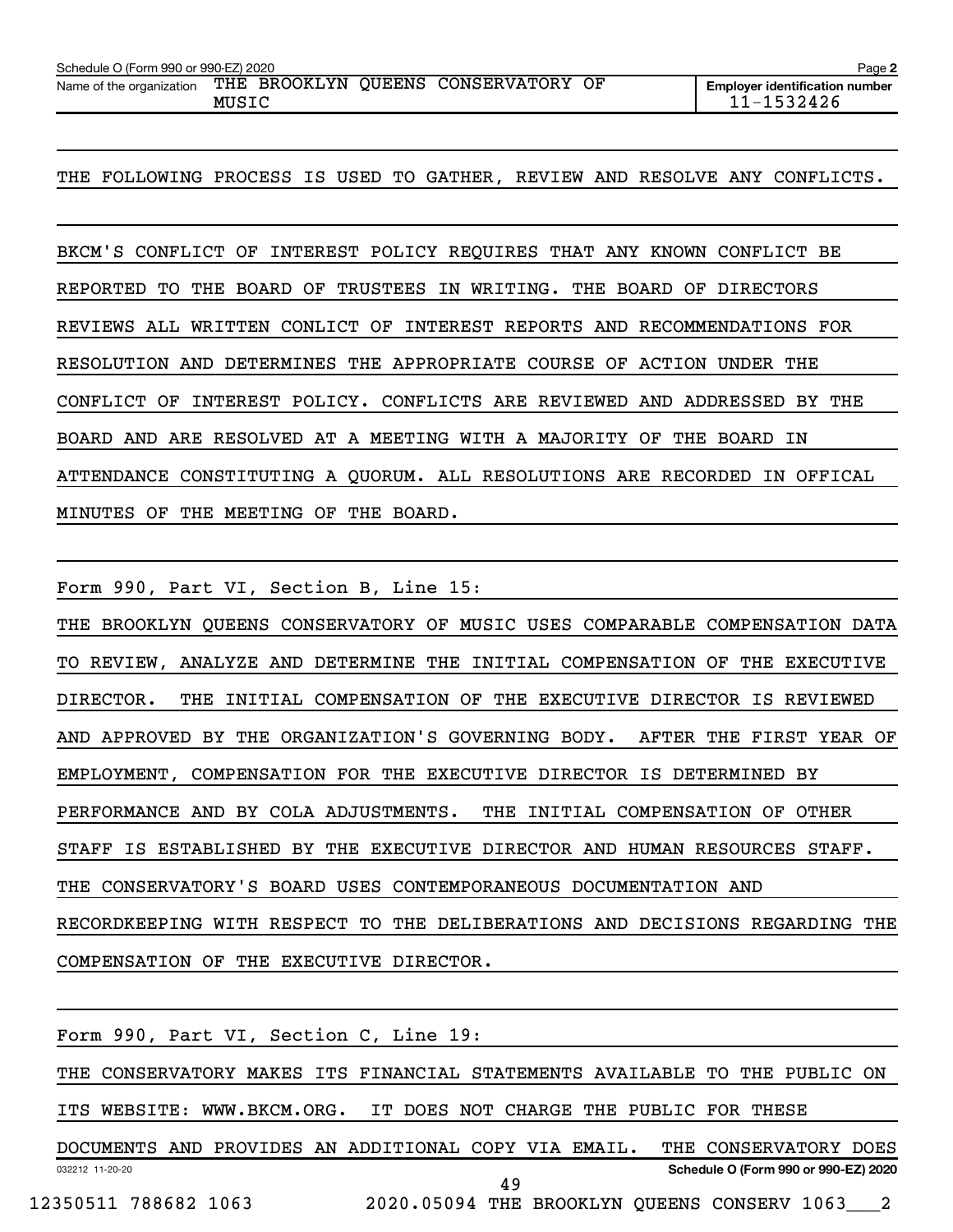| Name of the organization | Schedule O (Form 990 or 990-EZ) 2020<br>MUSIC | THE BROOKLYN QUEENS CONSERVATORY OF                               |    |  | Page 2<br>Employer identification number<br>$11 - 1532426$ |
|--------------------------|-----------------------------------------------|-------------------------------------------------------------------|----|--|------------------------------------------------------------|
|                          |                                               | NOT MAKE ITS GOVERNING DOCUMENTS AVAILABLE TO THE GENERAL PUBLIC. |    |  |                                                            |
|                          |                                               |                                                                   |    |  |                                                            |
|                          |                                               |                                                                   |    |  |                                                            |
|                          |                                               |                                                                   |    |  |                                                            |
|                          |                                               |                                                                   |    |  |                                                            |
|                          |                                               |                                                                   |    |  |                                                            |
|                          |                                               |                                                                   |    |  |                                                            |
|                          |                                               |                                                                   |    |  |                                                            |
|                          |                                               |                                                                   |    |  |                                                            |
|                          |                                               |                                                                   |    |  |                                                            |
|                          |                                               |                                                                   |    |  |                                                            |
|                          |                                               |                                                                   |    |  |                                                            |
|                          |                                               |                                                                   |    |  |                                                            |
|                          |                                               |                                                                   |    |  |                                                            |
|                          |                                               |                                                                   |    |  |                                                            |
|                          |                                               |                                                                   |    |  |                                                            |
|                          |                                               |                                                                   |    |  |                                                            |
|                          |                                               |                                                                   |    |  |                                                            |
|                          |                                               |                                                                   |    |  |                                                            |
|                          |                                               |                                                                   |    |  |                                                            |
|                          |                                               |                                                                   |    |  |                                                            |
|                          |                                               |                                                                   |    |  |                                                            |
|                          |                                               |                                                                   |    |  |                                                            |
|                          |                                               |                                                                   |    |  |                                                            |
|                          |                                               |                                                                   |    |  |                                                            |
|                          |                                               |                                                                   |    |  |                                                            |
| 032212 11-20-20          |                                               |                                                                   | 50 |  | Schedule O (Form 990 or 990-EZ) 2020                       |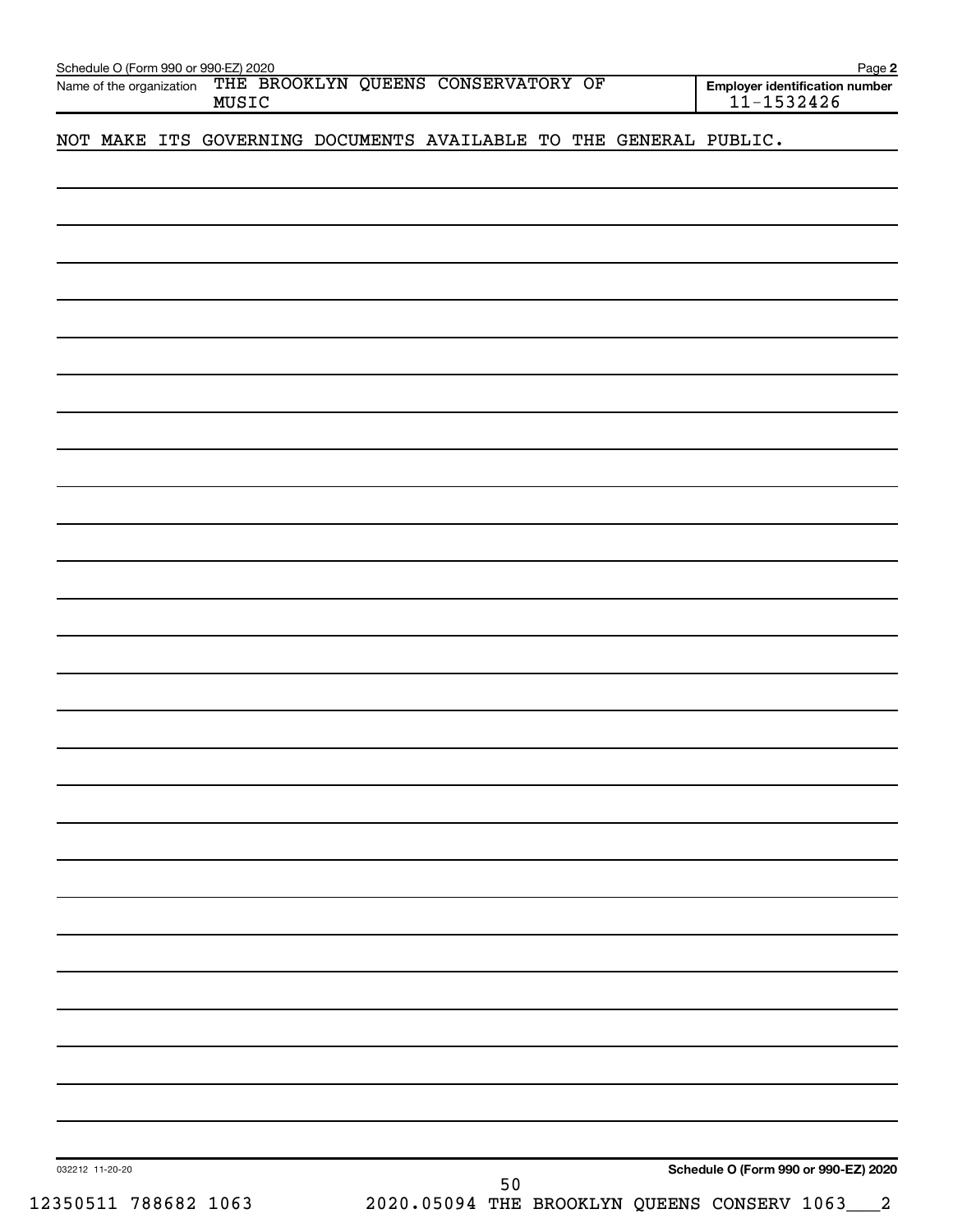#### **2020 DEPRECIATION AND AMORTIZATION REPORT**

#### Form  $990$  Page  $10$

|--|

| Asset<br>No. | Description                  | Date<br>Acquired | Method | Life                    | $\begin{matrix} 0 \\ 0 \\ n \end{matrix}$<br>$\mathsf{v}$ | Line<br>No. | Unadjusted<br>Cost Or Basis   | Bus<br>$\frac{0}{0}$<br>Excl | Section 179<br>Expense | <b>Reduction In</b><br><b>Basis</b> | <b>Basis For</b><br>Depreciation | Beginning<br>Accumulated<br>Depreciation | Current<br>Sec 179<br>Expense | <b>Current Year</b><br>Deduction | Ending<br>Accumulated<br>Depreciation |
|--------------|------------------------------|------------------|--------|-------------------------|-----------------------------------------------------------|-------------|-------------------------------|------------------------------|------------------------|-------------------------------------|----------------------------------|------------------------------------------|-------------------------------|----------------------------------|---------------------------------------|
|              | 1 LAND                       | Various          | L      |                         |                                                           |             | 15,000.                       |                              |                        |                                     | 15,000.                          |                                          |                               | $\mathbf 0$                      |                                       |
|              | 2 BUILDING AND IMPROVEMENTS  | Various          |        | .000                    |                                                           |             | HY <sub>16</sub> 2, 763, 376. |                              |                        |                                     | 2,763,376.1,720,286.             |                                          |                               |                                  | 69, 291. 1, 789, 577.                 |
|              | 3 COMPUTER EQUIPMENT         | Various          |        | .000                    | HY <sub>16</sub>                                          |             | 64,740.                       |                              |                        |                                     | 64,740                           | 58,381.                                  |                               | 3,881                            | 62,262.                               |
|              | 5 LIBRARY                    | Various          |        | .000                    | HY <sub>16</sub>                                          |             | 1,782.                        |                              |                        |                                     | 1,782.                           | 1,782.                                   |                               | 0.                               | 1,782.                                |
|              | 6 FURNITURE AND FIXTURES     | Various          |        | .000                    | HY16                                                      |             | 168,326.                      |                              |                        |                                     | 168,326.                         | 166,611.                                 |                               | 1,132.                           | 167,743.                              |
|              | 7 PIANOS AND INSTRUMENTS     | Various          |        | .000                    | HY <sub>16</sub>                                          |             | 255,436.                      |                              |                        |                                     | 255,436.                         | 253, 298.                                |                               | 636                              | 253,934.                              |
|              | 8 WEBSITE                    | Various          |        | .000                    | HY <sub>16</sub>                                          |             | 15,768.                       |                              |                        |                                     | 15,768.                          | 15,768.                                  |                               | $\pmb{0}$                        | 15,768.                               |
|              | 9 SOFTWARE                   | Various          |        | .000                    | HY <sub>16</sub>                                          |             | 40,245.                       |                              |                        |                                     | 40,245                           | 40,245.                                  |                               | $\mathbf{0}$ .                   | 40,245.                               |
|              | 10 BUILDING AND IMPROVEMENTS | Various          |        | .000                    | HY <sub>16</sub>                                          |             | 14,668.                       |                              |                        |                                     | 14,668.                          | 2,544.                                   |                               | 1,467.                           | 4,011.                                |
|              | 11 COMPUTER EQUIPMENT        | Various          |        | .000                    | HY <sub>16</sub>                                          |             | 4,224.                        |                              |                        |                                     | 4,224.                           | 1,618.                                   |                               | 1,238.                           | 2,856.                                |
|              | 12 FURNITURE AND FIXTURES    | Various          |        | .000                    | HY16                                                      |             | 8,677.                        |                              |                        |                                     | 8,677.                           | 2,689.                                   |                               | 1,735.                           | 4,424.                                |
|              | 13 PIANOS AND INSTRUMENTS    | Various          |        | .000                    | HY <sub>16</sub>                                          |             | 1,170.                        |                              |                        |                                     | 1,170.                           | 683.                                     |                               | 234                              | 917.                                  |
|              | 14 PIANOS AND INSTRUMENTS    | Various          |        | .000                    | HY16                                                      |             | 1,379.                        |                              |                        |                                     | 1,379                            | 59.                                      |                               | 510                              | 569.                                  |
|              | 15 COMPUTER EQUIPMENT        | Various          |        | .000                    | HY <sub>16</sub>                                          |             | 10,959.                       |                              |                        |                                     | 10,959.                          | 2,308.                                   |                               | 3,653.                           | 5,961.                                |
|              | 16 FURNITURE AND FIXTURES    | Various          |        | .000                    | HY <sub>16</sub>                                          |             | 6,655.                        |                              |                        |                                     | 6,655.                           | 1,109.                                   |                               | 1,331                            | 2,440.                                |
|              | 17 BUILDING AND IMPROVEMENTS | Various          |        | .000                    | HY <sub>16</sub>                                          |             | 2,780.                        |                              |                        |                                     | 2,780.                           |                                          |                               | 278                              | 278.                                  |
|              | 18 LAND                      | Various          | L      |                         |                                                           |             | 1,000,000.                    |                              |                        |                                     | 1,000,000.                       |                                          |                               | $\mathbf{0}$                     |                                       |
|              | 19 COMPUTER EQUIPMENT        | Various          |        | $.000$ HY <sub>16</sub> |                                                           |             | 2,261.                        |                              |                        |                                     | 2,261.                           |                                          |                               | 502.                             | 502.                                  |

028111 04-01-20

(D) - Asset disposed \* ITC, Salvage, Bonus, Commercial Revitalization Deduction, GO Zone